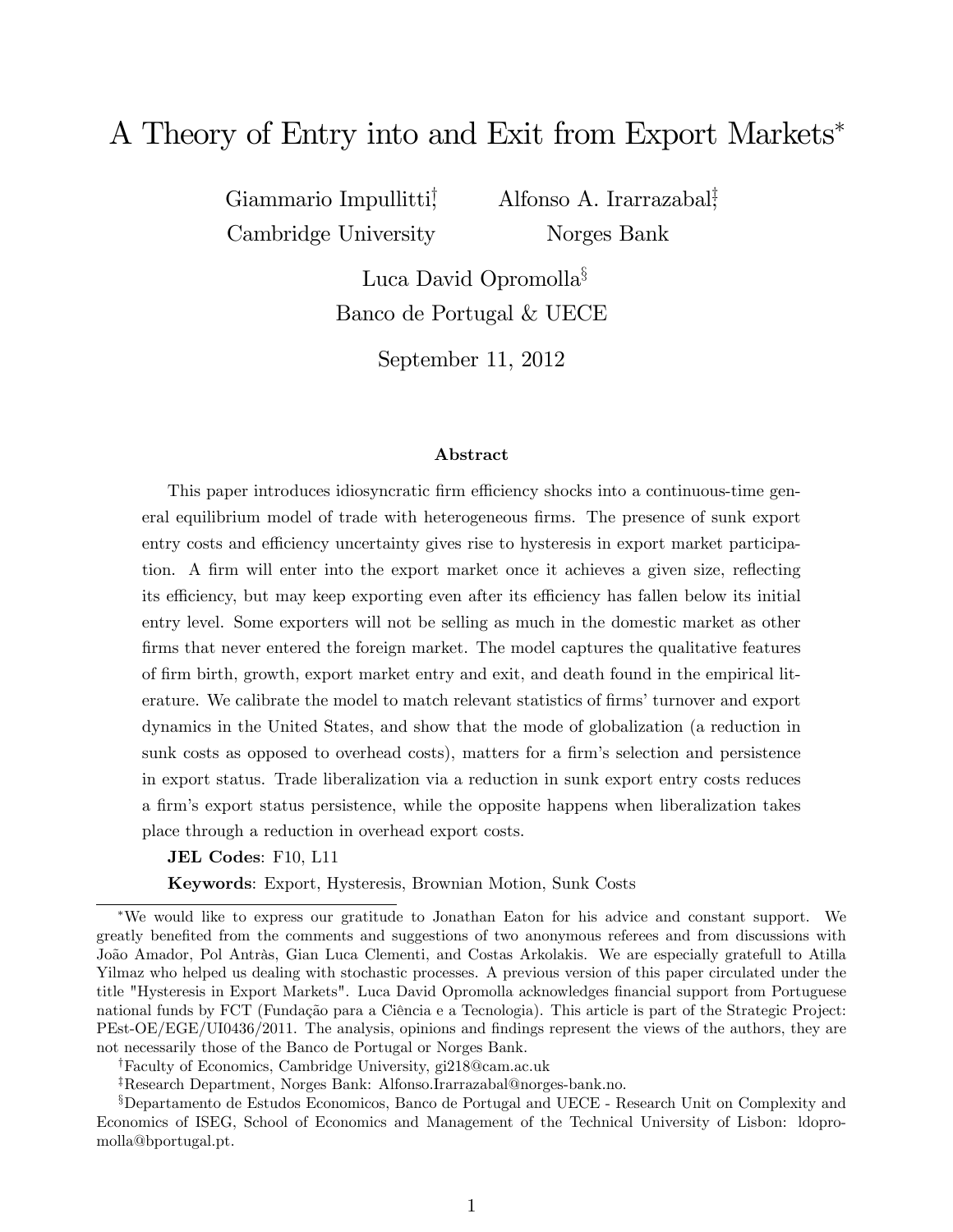## 1 Introduction

In recent years many studies have highlighted the importance of producer heterogeneity in international trade. On average, the most productive firms are those that engage in exporting activities, a finding that suggests substantial hurdles exist in accessing the foreign market.<sup>[1](#page-1-0)</sup> Moreover, firms perform very differently after entering the export market: while a large fraction of new exporters stop exporting within a year of their entry, those new exporters that survive are very likely to thrive.<sup>[2](#page-1-1)</sup> Heterogeneity in export performance also reveals itself through the fact that cohorts of exporters differ in their performance over the years, with leapfrogging in size and productivity occurring.

Despite this heterogeneity, a firm's trade status is very persistent. Roberts and Tybout (1997), using data on Colombian plants, found that sunk entry costs are significant and a firm's prior experience increases its probability of exporting by as much as 60 percentage points. Bernard and Jensen (2004a), using data for U.S. plants, Campa (2004) using data on Spanish firms, and Bernard and Wagner (2001) using data on German firms, all find a large degree of persistence in a firm's export status.<sup>[3](#page-1-2)</sup> Moreover, Bernard and Jensen  $(2004b)$  show that U.S. firms start and stop exporting at different productivity levels, with exporters exiting at a productivity level one-third below the productivity level at which they start exporting. Finally, Bernard et al. (2003) show that although the productivity distribution of U.S. exporters stochastically dominates that of nonexporters, the two distributions overlap for a large part of the productivity support, thus suggesting the presence of low-productivity exporters and highproductivity nonexporting firms.

This paper provides a new model which rationalizes the above facts. Our framework is similar to Melitz (2003) but instead of assuming that a firm's efficiency remains constant over time, we suppose that it evolves over the life of the firm as a consequence of the realization of a Brownian motion stochastic process. In order to enter a foreign market firms need to pay a sunk entry cost. Due to the presence of sunk costs and uncertainty, the decision to start or stop exporting can be analyzed following the literature on investment under uncertainty (e.g. Dixit 1989, Dixit and Pindyck 1994). Entrepreneurs make investments to set up firms and draw their initial efficiency level from a common distribution. Thereafter, efficiency evolves over time according to a Brownian motion. Production for the domestic market starts even if

<span id="page-1-1"></span><span id="page-1-0"></span><sup>&</sup>lt;sup>1</sup>Among many see, for instance, Bernard and Jensen (1995).

 $2$ Eaton et al. (2008) provided a thorough analysis of firm-specific export patterns using Colombian data for the period 1996–2005. Amador and Opromolla (2013) found similar results using Portuguese data for the same time period.

<span id="page-1-2"></span><sup>&</sup>lt;sup>3</sup>Bernard and Jensen (2004a) found that 85 percent of the plants that exported in 1984 are still exporting in 1985. Moreover, 89 percent of the plants that were not exporting in 1984 still did not export in 1985. Campa (2004) found that between 1990 and 1997 about 90 percent of the Örms that were not exporting in a year keep not exporting in the following year. For exporters the percentage of firms that do not switch status is around 95 percent. Bernard and Wagner (2001) found that the percentage of Örms that do not switch export status from one year to the next is 94 for exporters and 95 percent for nonexporters in the 1979–1992 period.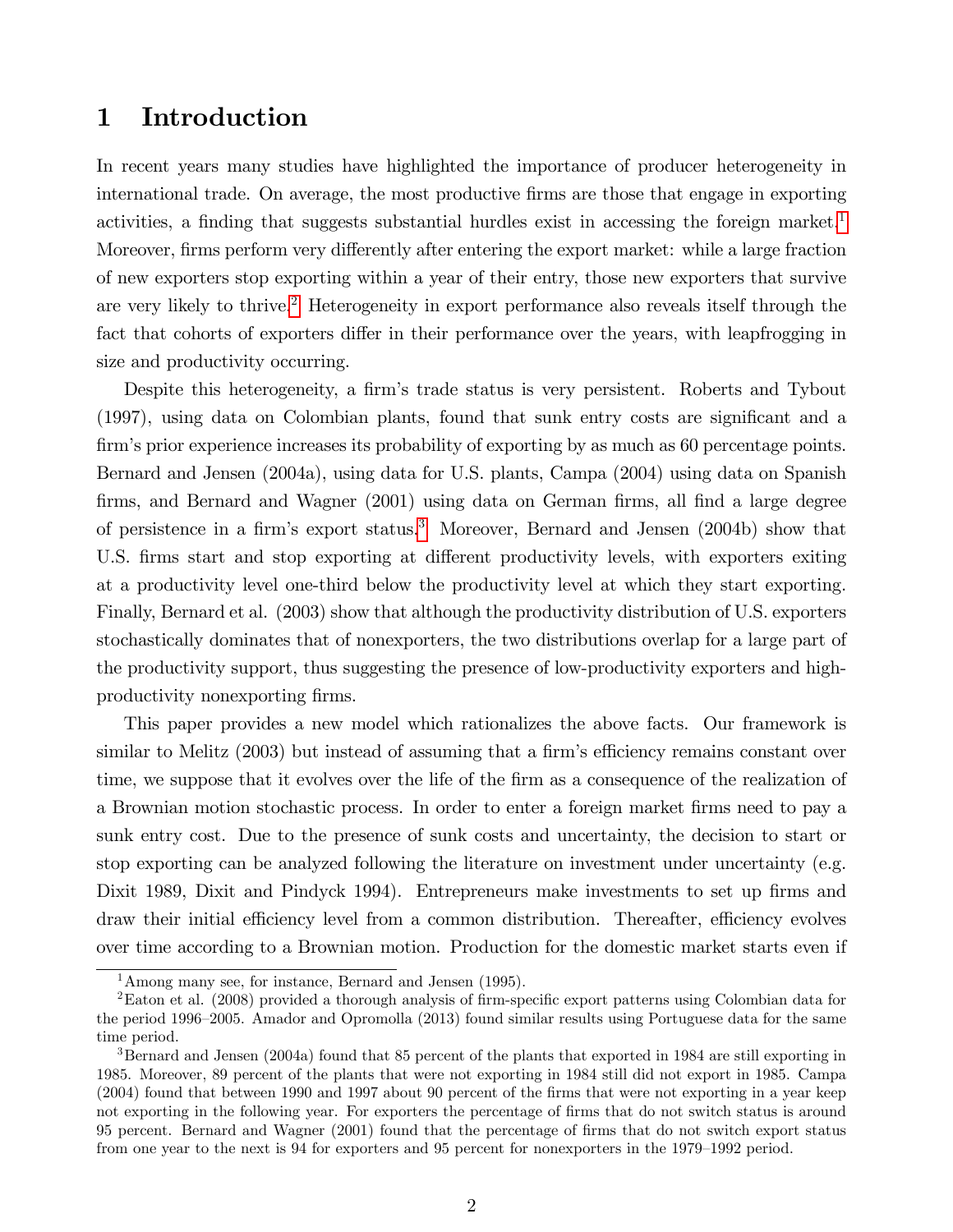profits are negative and continues until the expected net present value of profits and the value of the option to start exporting are high enough. If the firm's efficiency exceeds an endogenously determined threshold, it then becomes profitable to enter the foreign market by paying a sunk cost. This entry cost has to be paid every time a firm starts or resumes exporting. If, later on, efficiency falls below the initial level at which the firm had started exporting, the entrepreneur will prefer to keep exporting as long as the net present value of exporting profits plus the value of the option to stop exporting is larger than the value of being a nonexporter. In other words, the presence of uncertainty and sunk export entry costs introduces an option value in the decision to enter or exit the export market. Current exporters wait longer to leave the export market in order to avoid repaying the entry cost later on, though this choice comes at the expense of enduring periods of negative (export) profits. Similarly, nonexporters wait for higher efficiency levels before entering the export market. Overall, export participation is characterized by *hysteresis*.<sup>[4](#page-2-0)</sup> There is a range of efficiency levels where the optimal decision is to stick with the status quo: nonexporters decide not to enter the export market and exporters decide not to leave it. In the irreversibility literature (e.g. Dixit 1989, Dixit and Pyndick 1994) this is known as the band of inaction.

We extend Dixit's 1989 model, which considers the decision of entry and exit from an industry when prices are stochastic. In our model we consider the export market entry and exit decision in a general equilibrium framework with heterogeneous firms. Uncertainty and the sunk costs of exporting are also present in Roberts and Tybout (1997). They developed a dynamic discrete-choice model that expresses each plant's current exporting status as a function of its previous exporting experience, its observable characteristics affecting future profits from exporting, and unobserved serially correlated shocks. More recently, Das et al. (2007) develop and estimate a partial equilibrium dynamic structural model of export supply with plant-level heterogeneity in export profits, market entry costs and uncertainty. All in all, our model, maintaining these same three elements, embeds these models into a fully-fledged general-equilibrium framework.

Our paper is related to Luttmer (2007). We extend his industry dynamics framework to allow firms to compete in the international market and we retain his prediction that the firm size distribution is Pareto in the upper tail and increasing in the lower tail. In addition, our model also implies that the distribution of exporters' sales into a foreign market is Pareto in the upper tail and increasing in the lower tail. This result is consistent with recent evidence by Eaton et al. (2011). Using data from France they report that export sales distributions behave similarly to a Pareto distribution in the upper tail and more like a lognormal distribution in the lower tail, independent of market size and the extent of French participation. Export sales

<span id="page-2-0"></span><sup>&</sup>lt;sup>4</sup>The idea of hysteresis was first put forward by Baldwin (1990). Baldwin and Krugman (1989) further formalize the idea that the exchange rate can have persistent effects on international trade. Antràs (2004) discusses how the coupling of sunk costs and uncertainty gives rise to hysteresis in the export market.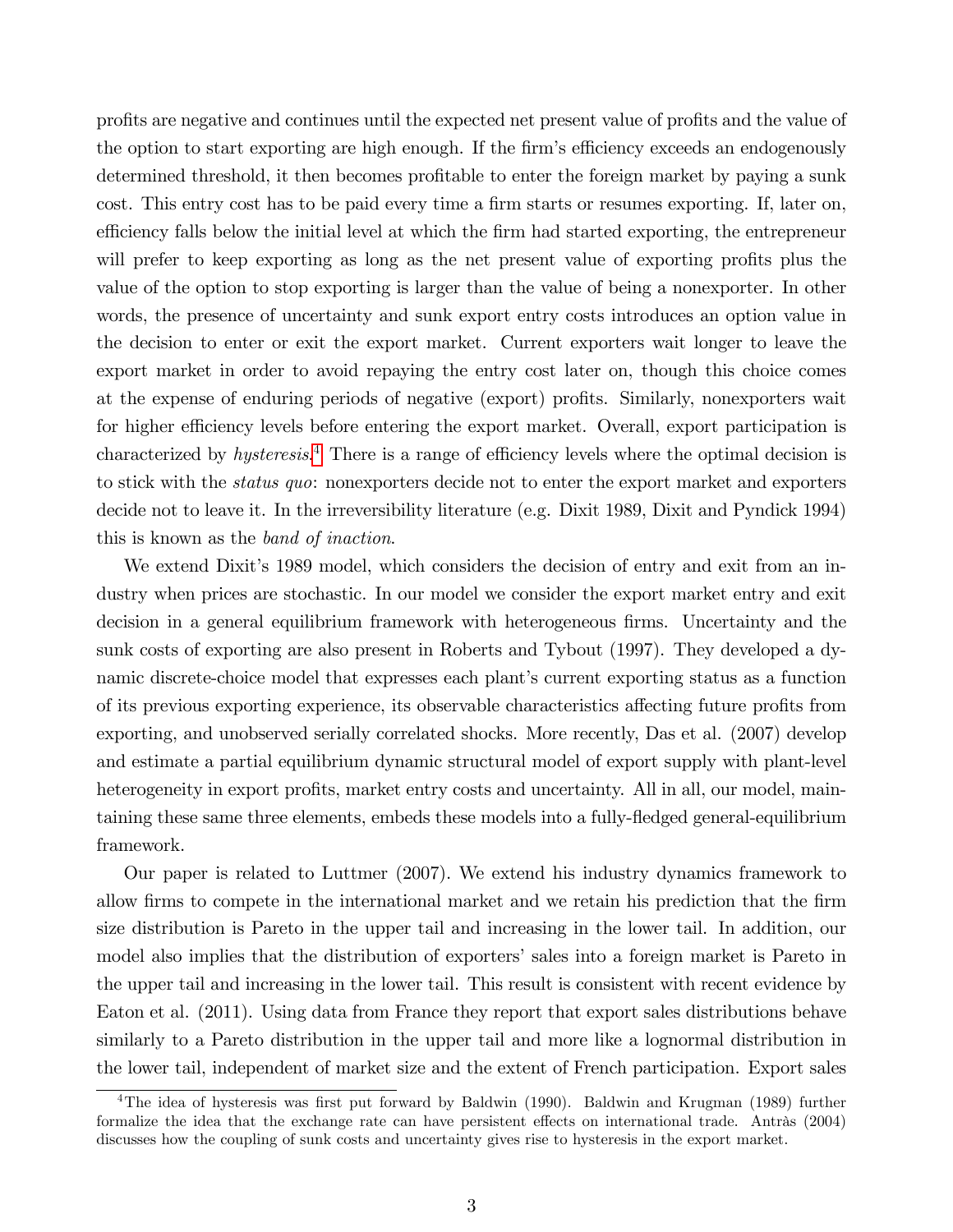distributions are therefore similar to the overall firm size distribution (e.g. Axtell 2001, Luttmer 2007). Unlike in Luttmerís 2007 model, the case of two (or more) trading economies requires decomposing the stationary efficiency distribution in two parts: one for exporters and the other one for nonexporters. When the underlying uncertainty follows a standard Brownian motion the efficiency distributions of exporters and nonexporters overlap along the band of inaction: the most efficient nonexporters lie to the right of (i.e. are more efficient than) the least efficient exporters.

Our paper is also related to Arkolakis (2010), where the author introduces per consumer access costs to explain the presence of "small" exporters. In Melitz  $(2003)$ , less efficient firms can enter the foreign market and sell small amounts only if the export overhead cost is small relatively to the size of the destination market. In our model, the presence of an export sunk cost (on top of the overhead cost) makes it more difficult for incumbent exporters to leave the foreign market. Therefore, we offer a different but complementary rationale for the existence of small exporters even when their overhead costs are high. These are exporters that entered the export market and experienced larger initial export sales, but then suffered a sequence of negative efficiency shocks that reduced sales—but not to the point of triggering exit from the export market. This pattern is due to the hysteresis effect and is consistent with the evidence, mentioned above, provided in Bernard and Jensen (2004b), as well as with Eaton et al. (2008), who find that on a year-to-year basis a substantial fraction of Colombian exporters switch to lower export quintiles, without stopping to export.

Finally, other papers have introduced dynamics into a model of trade with heterogeneous firms. Ghironi and Melitz (2005) incorporated heterogeneous firms into a two country dynamic stochastic general equilibrium model to study the effects of aggregate shocks on the size of the traded sector and the composition of consumption baskets in both countries. Aggregate shocks induce firms to enter and exit, which results in changes to the composition of the consumption basket over time. In contrast to our model, fixed costs occur per period and, therefore, there is no band of inaction. Closer to our model Alessandria and Choi (2012) develop a general equilibrium model with heterogeneous firms, sunk export costs, and persistent idiosyncratic productivity shocks to assess the quantitative effects of a tariff reduction on welfare, trade, and export participation. By devising the model in discrete time they cannot provide closed-form solutions for the stationary size distribution of exporters and nonexporters. Costantini and Melitz (2008), Atkeson and Burstein (2010), and Impullitti and Licandro (2010) focus on the firm's joint decision to export and innovate, thus endogenizing the dynamics of productivity.

In the second part of the paper we calibrate the model to match relevant statistics of firms' turnover and export dynamics for the U.S. economy, and explore its properties numerically. First, this exercise allows us to provide an estimate of the sunk and overhead costs of exporting, which turn out to be in line with those estimated by Das et al. (2007) using Colombian data. Second, the calibration allows us to quantify the band of inaction, and study how it is affected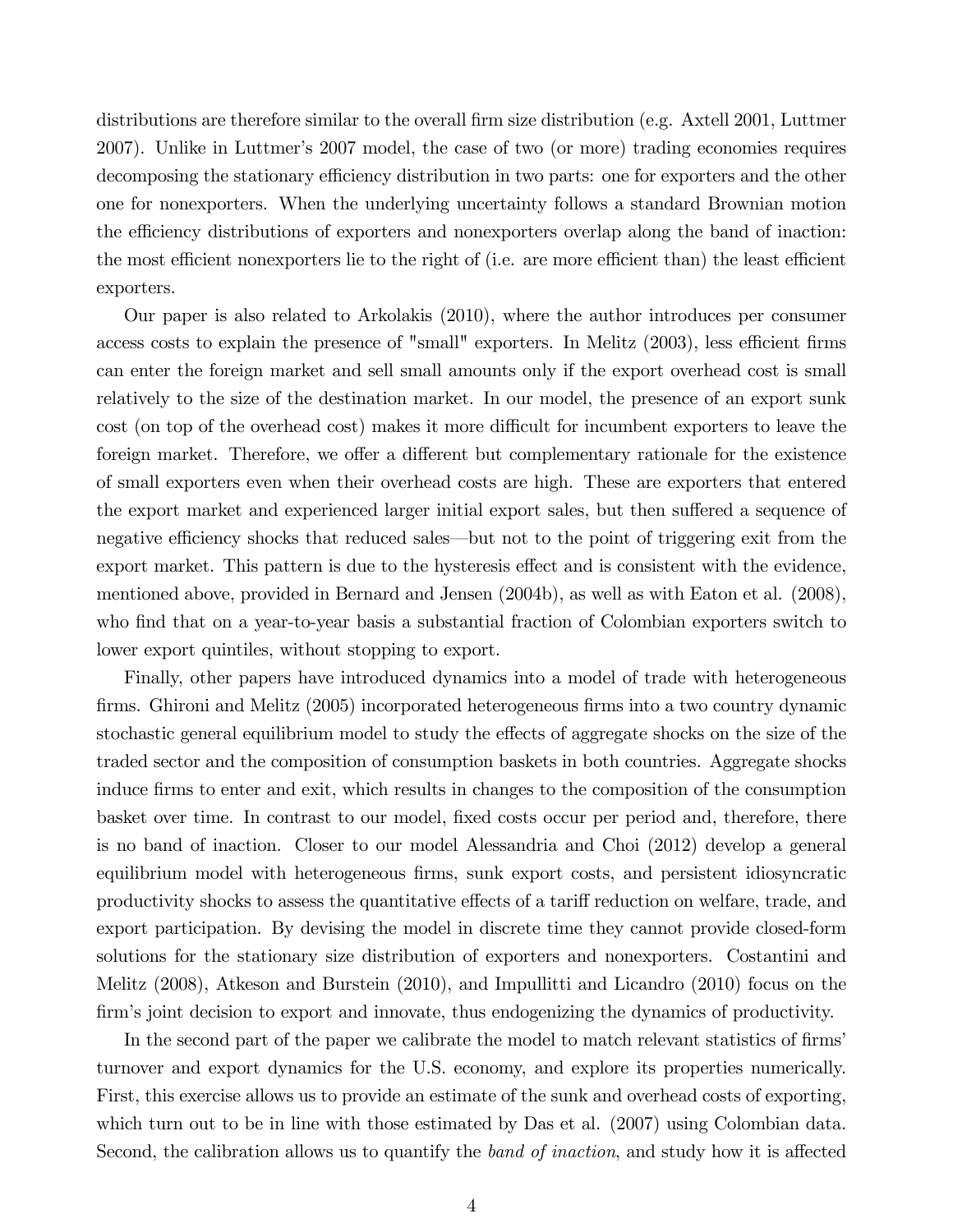by different globalization scenarios. We focus on the reduction in two different types of fixed trade costs, the sunk export entry cost and the overhead (per-period, on-going) export cost, and discuss the implications of these different modes of globalization for firms' selection into the export market, the persistence in export status, and the new exporters' margin of trade liberalization.

The paper is structured as follows. Section 2 presents the basic set-up, solves for the stationary efficiency distributions by export status, and describes the equilibrium. Section 3 performs a quantitative analysis, based on U.S. data, of the model and focuses on a firm's persistence in export status. Finally, section 4 concludes.

### 2 Model

### 2.1 Basic Set-up

In this section we introduce the basic features of the model. We define preferences, technology, trade costs, market structure, and we determine the optimal pricing behavior.

Demand. Time is continuous and starts at  $t = 0$ . There are two symmetric countries, each populated by a measure  $L$  of infinitely lived agents. Consumers in each country maximize utility derived from the consumption of goods from one sector, characterized by a continuum of differentiated goods. Utility comes from the consumption of a composite good  $C$  and is equal to

$$
\int_0^\infty e^{-\rho t} \ln C_t dt,
$$

where  $\rho > 0$  is the discount rate.<sup>[5](#page-4-0)</sup> The composite good is a CES aggregator of the set  $\Omega_c$  of differentiated varieties  $c$  available in equilibrium:

$$
C = \left(\int_{\Omega_c} c^{\frac{\sigma - 1}{\sigma}} dc\right)^{\frac{\sigma}{\sigma - 1}},
$$

where  $\sigma > 1$  is the elasticity of substitution between any two varieties. When the composite good is used as the *numéraire*, the interest rate is constant and given by  $r = \rho$ . Aggregate consumption (and wages) do not grow in the steady state. A positive interest rate ensures that the present value of aggregate expenditure and aggregate labor income is finite and that utility is finite.

Since varieties symmetrically enter the utility function, demand for a variety depends (only) on its price p,

$$
c(p) = Cp^{-\sigma}.
$$

<span id="page-4-0"></span><sup>&</sup>lt;sup>5</sup>Since we focus on the analysis of the steady state and we do not introduce aggregate growth in the model, we now drop the time subscript whenever possible in order to simplify the notation.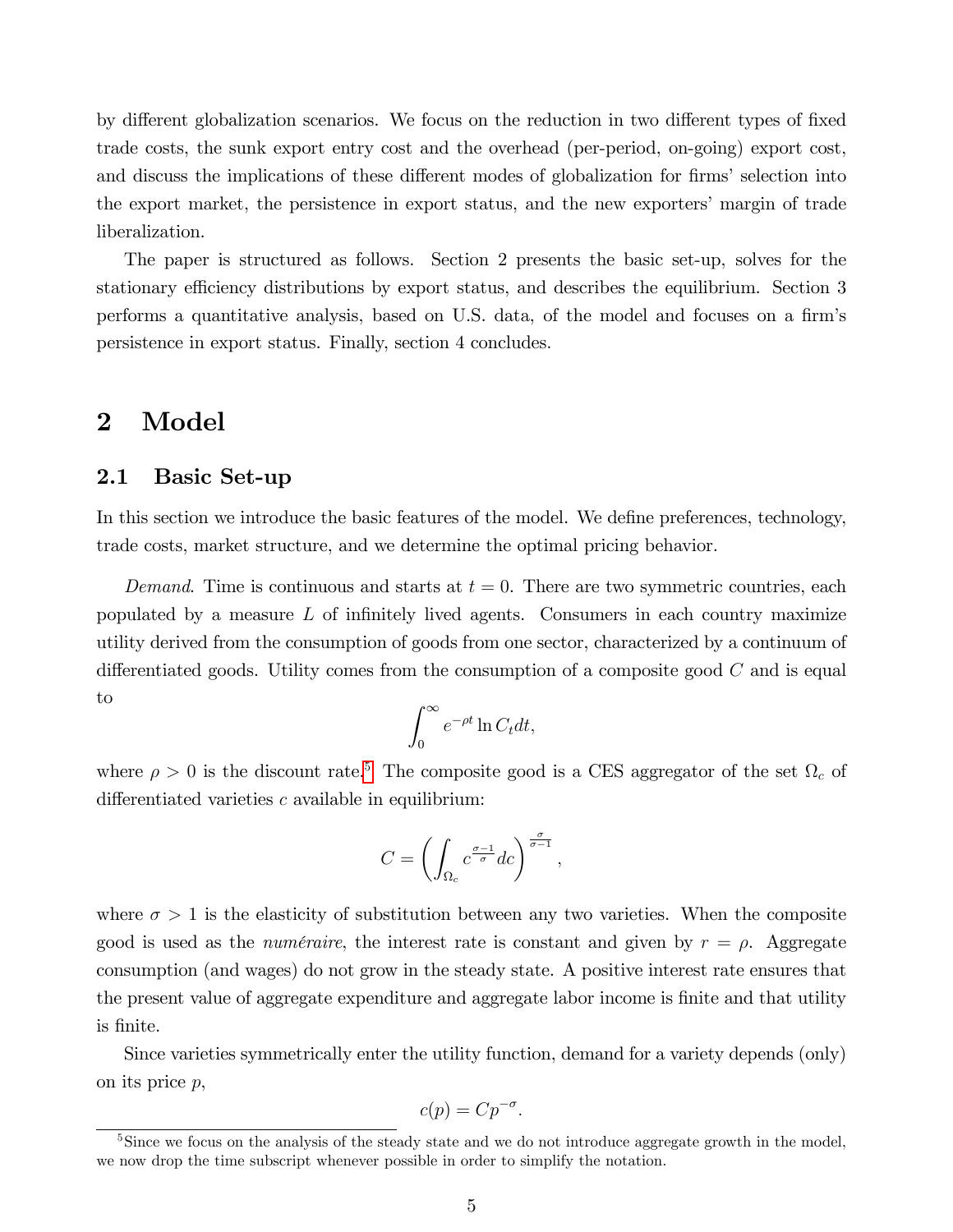Each consumer is endowed, at every point in time, with one unit of labor which is supplied inelastically to firms and receives a wage  $w$ . The representative consumer faces a standard present value budget constraint.

Technology, trade barriers, and optimal pricing. Creating a firm requires an initial investment in the form of a sunk cost  $\lambda_E$ , expressed in units of labor. Goods are produced using only labor. A firm is defined by its unique access to a technology for producing a particular differentiated commodity. Firm technology is represented by a cost function that exhibits a constant marginal cost with a fixed overhead cost. At age a, a firm uses  $l_a = c/e^{z_a} + \lambda_0$  units of labor to produce c units of a differentiated good. The (labor) efficiency level of the firm at age a is denoted by  $z_a$ . An existing firm can only continue at a cost equal to  $\lambda_0$  units of labor per unit of time. The firm must exit if this flow cost is not paid, and any exit is irreversible. After sustaining the entry cost  $\lambda_E$ , the firm draws an initial random unit log labor efficiency from a distribution  $g(z)$ . For pure expositional purposes, we present the model under the assumption that all new firms enter with the same efficiency level, denoted with  $\bar{z}$ .

Firms can sell their product only on the domestic market or also export it. An exporter faces three types of trade barriers: a variable cost  $\tau$ , a per period cost  $\lambda_1$ , and an up-front cost I. The variable cost takes the form of an "iceberg cost":  $\tau > 1$  units of the good must be shipped in order for one unit of the good to arrive in the other country. The additional cost  $\lambda_1$  has to be paid every period by an exporting firm. Think of  $\lambda_1$  as the cost of maintaining a presence in the foreign market, including minimum freight and insurance charges, and the costs of monitoring foreign customs procedures and product standards. The cost I has to be sunk up-front every time a firm starts or resumes exporting. It represents expenses like the cost of establishing distribution channels, learning bureaucratic procedures, developing a marketing strategy, and adapting products and packaging for the foreign market. Both the per period cost and the up-front cost are expressed in units of labor. Unlike in Melitz (2003), these two trade costs play different roles in our model, as it will become clear below.

Firms operate in monopolistically competitive markets, and apply a standard Dixit-Stiglitz markup on marginal costs. The optimal domestic price of a firm with efficiency  $z_a$  is

$$
p(z_a) = \frac{\sigma}{\sigma - 1} \frac{w}{e^{z_a}},\tag{1}
$$

while the export price is equal to the domestic price multiplied by a factor  $\tau$ . Let j denote the status of a firm  $(0 \text{ for a nonexporter}; 1 \text{ for an explorer})$ . The flow profits (i.e. gross of fixed costs) of a nonexporter are

$$
\tilde{\pi}_0(z_a) = \frac{1}{\sigma} \left( \frac{\sigma - 1}{\sigma} \right)^{\sigma - 1} Xwe^{(\sigma - 1)z_a},
$$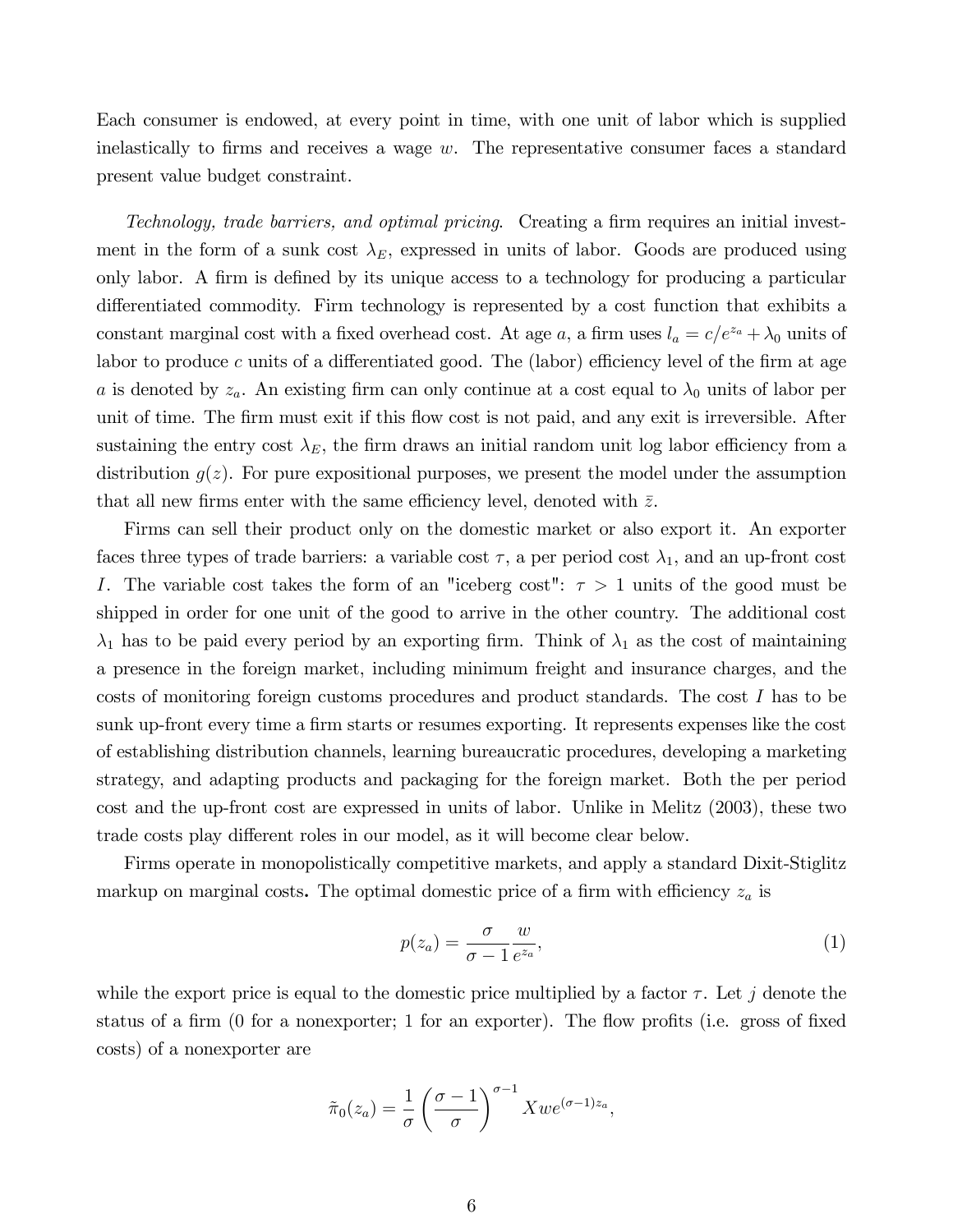where  $X = w^{(1-\sigma)}C/w$ , can be interpreted as a proxy for market size. The flow profits of an exporter with efficiency  $z_a$  are  $\tilde{\pi}_1(z_a) = (1 + \tau^{1-\sigma}) \tilde{\pi}_0(z_a)$ . It will be convenient, below, to re-express the flow profits as relative to the value of domestic fixed costs, i.e.

$$
\pi_0(z_a) = \frac{\tilde{\pi}_0(z_a)}{w\lambda_0}
$$

for a nonexporter and  $\pi_1(z_a) = \tilde{\pi}_1(z_a)/(w\lambda_0)$  for an exporter, respectively.

### <span id="page-6-1"></span>2.2 The Entry and Exit Problem of the Firm

In Melitz (2003) firms' efficiencies do not vary over time, implying that operating profits are also constant through time and therefore a firm either never exports or always exports. In this paper we depart from this outcome and, following Luttmer  $(2007)$ , we assume that efficiencies evolve, independently across firms, according to

<span id="page-6-0"></span>
$$
z_a = \bar{z} \exp\left(\mu a + \xi W_a\right),\tag{2}
$$

where  $\{W_a\}_{a\geq 0}$  is a standard Brownian motion,  $\mu \in \mathbb{R}$  is a trend of log efficiency, and  $\xi \geq 0$ is the variance parameter. Changes in efficiency (over the age of a firm) can be interpreted as permanent idiosyncratic shocks to technology (i.e. producing the same variety at a lower cost) or to quality (i.e. producing a better variety at the same cost). As a result of these shocks, the firm's optimal price, labor demand, revenues, profits, and export participation evolve stochastically over time. All nonexporters have a chance of becoming exporters and some firms do actually export. The performance of a new exporter depends on the particular realization of the efficiency sample path according to equation  $(2)$ .

The decision to start exporting or to stop exporting can be analyzed following the literature on investment under uncertainty (e.g. Dixit 1989, Dixit and Pindyck 1994). The decision to enter the foreign market presents two distinctive characteristics: Örst, it is a decision that is (partly) irreversible, in the sense that it entails sunk costs that cannot be (fully) recovered. Second, it is an investment that can be delayed, so that the firm has the opportunity to wait for new information to arrive about its potential profits before commiting resources. As such, we consider a firm that is currently serving only the domestic market as a composite asset, part of which is the option to start exporting (i.e. making the investment). If that option is exercised, the firm turns into a different asset, part of which is the option to stop exporting (i.e. abandon the investment). Given this circularity, the value of a nonexporter and of an exporter are interlinked, and must be determined simultaneously.

There are two state variables: the firm efficiency  $z$  and its current export participation status j, where  $j = 0$  denotes a nonexporter while  $j = 1$  denotes an exporting firm. The overall state of the firm  $(j, z)$  affects the instantaneous flow of profits (as shown above) and the value of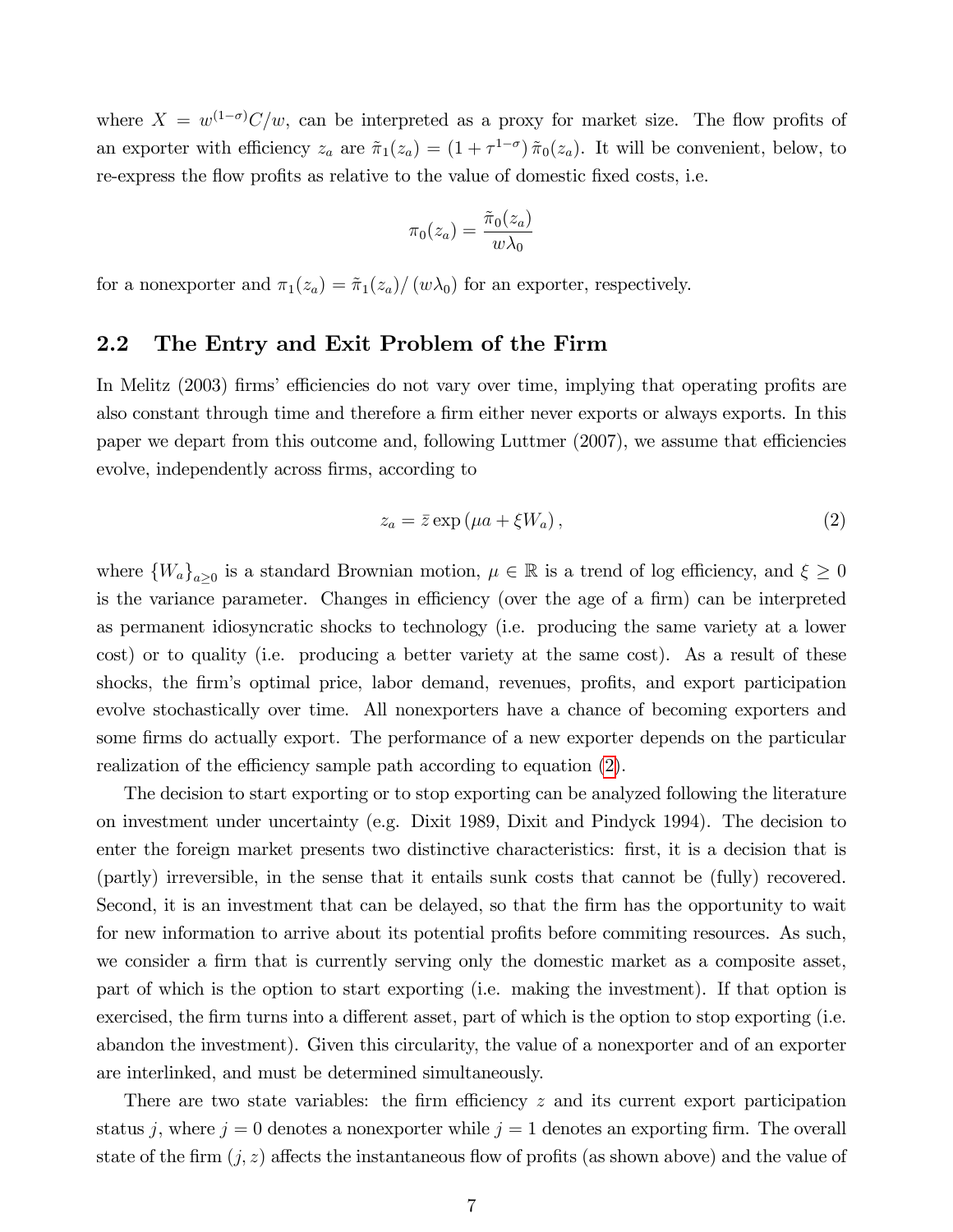the option to switch trade status. The decision problem of the firm is to switch optimally from nonexporting to exporting (and vice versa). The resulting value functions are  $\tilde{V}_0(z)$  and  $\tilde{V}_1(z)$ , respectively. A nonexporting firm with efficiency z has value  $\tilde{V}_0(z)$ . If the firm decides to start exporting its value becomes  $\tilde{V}_1(z)$ . As mentioned above, this requires sustaining a sunk cost. The value function in each state, net of the cost of the switch, is the terminal payoff function for the other state.

Intuition suggests that a nonexporter will begin exporting when efficiency (and therefore expected export sales) is high enough, and an exporter will exit the foreign market when conditions become sufficiently adverse. Moreover, we expect a firm to shut down when its competitiveness is so low that it is not even worthwhile to keep an active participation in the domestic market. Therefore consider a policy to enter the foreign market at  $z_H$ , exit the foreign market at  $z_L$ , and shut down at  $z_D$ , where  $z_D < z_L < z_H$ . The presence of sunk costs of entry and re-entry into the export market, coupled with efficiency shocks, creates a wedge between the efficiency level at which firms decide to start exporting,  $z_H$ , and the efficiency level at which firms decide to stop exporting,  $z_L$ . In the range of efficiency levels between the thresholds  $z_L$  and  $z_H$ , the optimal policy is to continue with the status quo, whether it be exporting or nonexporting. The interval  $(z_L, z_H)$  is therefore a band of inaction that is endogenously determined in the model. $6$  Firm's efficiency is not a sufficient statistics to determine the export status of a firm: a firm's history has to be taken into account.

#### [Figure 1 about here]

As an illustration, Figure 1 shows the efficiency sample paths of two types of firms. Both types start as nonexporters with efficiency  $\bar{z}$ . A type 1-firm switches to export at age  $a_H$  when efficiency passes the  $z_H$  cutoff. After that point, we consider three possible types of realized efficiency paths. First, efficiency can be somewhat stable (or rise) and the firm keeps exporting  $(\text{sub-type }1\text{A})$ . Second, efficiency can decline, even below the level at which the firm had started exporting,  $z_H$ , but not below  $z_L$ , so that the firm does not switch trade status (sub-type 1B). Third, efficiency can decline below  $z<sub>L</sub>$ , and the firm exits the export market (sub-type 1C). Eaton et al. (2008), using firm-level data for Colombia, find that "The heterogeneity in export growth conditional on survival suggests that, among firms attaining the threshold profitability of operating in a new destination, there is a wide variety in export performance thereafter." The second firm sub-type never starts to export (i.e. does not reach the  $z_H$  cutoff). After an initial rise, efficiency declines (sub-type 2A and 2B), possibly to the point where it is preferable to shut down the firm (sub-type 2B). It is important to note that between  $z_L$  and  $z_H$  there can be both exporters and nonexporters. To understand this status, the history of the firm has to be taken into account. In Figure 1, type 1 firms with efficiency  $z^*$  do not export when their age is

<span id="page-7-0"></span> $6$ This intuition will be formalized and discussed more in detail below.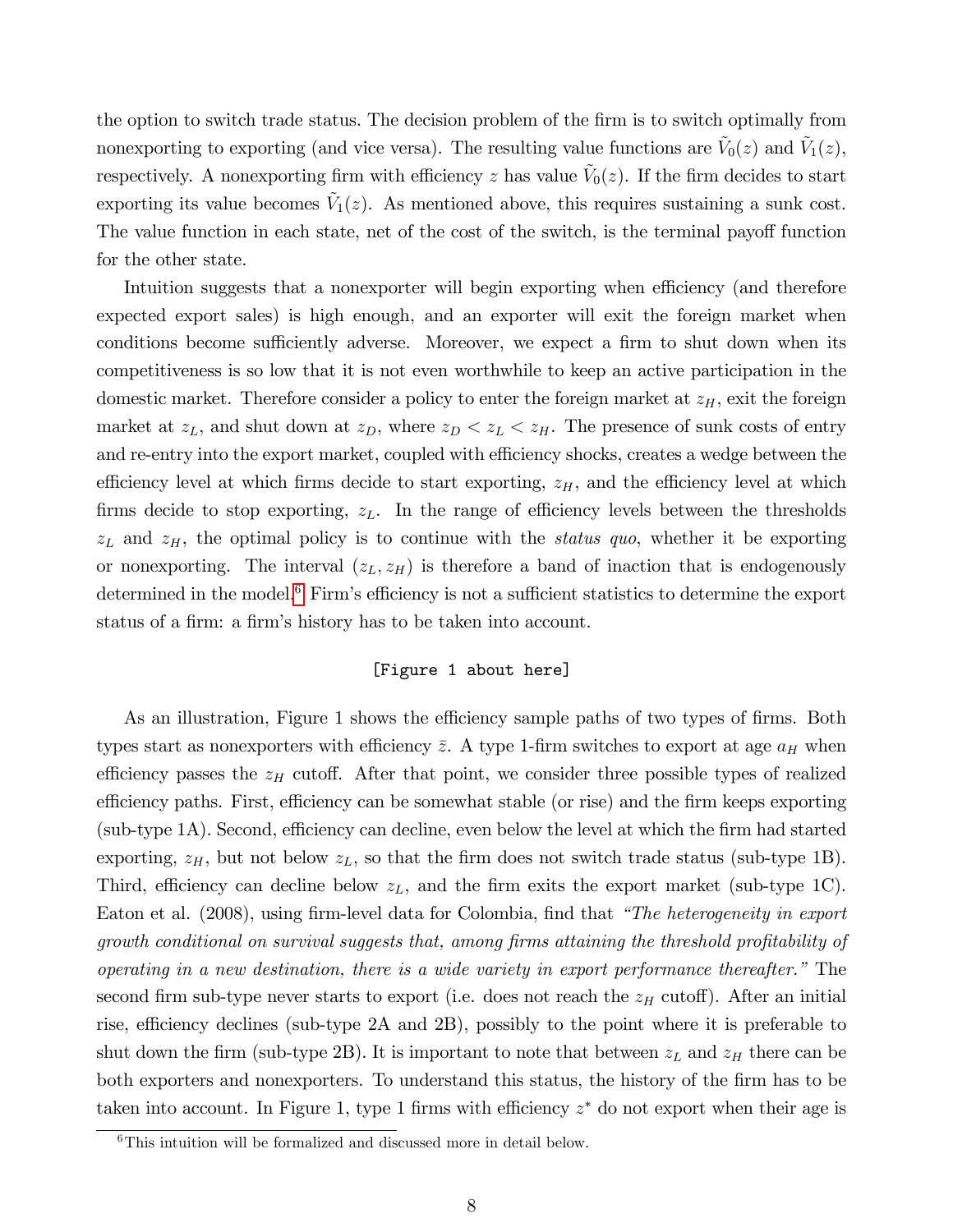below  $a_H$ , but do export (at the same efficiency level) when their path is that of sub-type 1C. Type 2 firms never export when their efficiency is equal to  $z^*$  (or above).

Before turning to a rigorous analysis of a firm's export entry and exit decisions, we make another assumption: each firm, at each point in time, can be hit by an exogenous shock and shut down with probability  $\delta$ . Therefore, in this model, there are two reasons why firms can exit: because of a negative efficiency shock or because of the killing rate  $\delta$ . Although there are some realistic examples of severe shocks that would constrain a firm to exit independently of efficiency (e.g. natural disasters, new regulation, product liability, major changes in consumers' tastes), it is also likely that exit may be caused by a series of bad shocks affecting the firm's efficiency.

The entry problem<sup>[7](#page-8-0)</sup> First, consider the problem of a nonexporter with efficiency z deciding at age 0 whether to enter the export market at age  $a \geq 0.8$  $a \geq 0.8$  Let  $V_j(z) = \tilde{V}_j(z)/w\lambda_0$  denote the value functions relative to the value of domestic fixed costs.<sup>[9](#page-8-2)</sup>  $V_0(z)$  is the current value of the firm. At the moment of entry a the firm pays the sunk cost  $I/\lambda_0$  and its value switches to  $V_1(z_a)$ . Therefore

$$
V_0(z) = \sup_{a \ge 0} E\left\{ \int_0^a \left[ \pi_0(z_s) - 1 \right] e^{-(\rho + \delta)s} ds + \left[ V_1(z_a) - \frac{I}{\lambda_0} \right] e^{-(\rho + \delta)a} \right\},
$$

where the expectation operator is conditional on the initial given value  $z$ . The firm optimally chooses the entry moment  $a$  as follows. If the firm enters straightaway it pays a sunk cost  $I/\lambda_0$  and its value switches to  $V_1(z)$ . Alternatively, the firm could stay out of the market for an infinitesimal time, denoted by da, when its efficiency has changed to  $(z + dz)$ . The payoff from this strategy is a cash flow equal to the value of current domestic profits  $|\pi_0(z) - 1|$  da and the expected continuation value  $E[V_0(z+dz)]$ . By Itô's Lemma we have:

$$
E[V_0(z+dz)] = V_0(z) + \left[\mu V'_0(z) + \frac{1}{2}\xi^2 V''_0(z)\right] da,
$$

where derivatives of the value functions are taken with respect to  $z$ . By Bellman's Principle of Optimality,  $V_0(z)$  must be the best alternative, that is,

<span id="page-8-3"></span>
$$
V_0(z) = \max \left\{ V_1(z) - \frac{I}{\lambda_0}, \left[ \pi_0(z) - 1 \right] da + V_0(z) + \left[ \mu V_0'(z) + \frac{1}{2} \xi^2 V_0''(z) - (\rho + \delta) V_0(z) \right] da \right\}.
$$
\n(3)

<span id="page-8-0"></span><sup>&</sup>lt;sup>7</sup>The problem of the firm that we are about to analyze is also called "an optimal stopping time" problem. The reader might find it useful to compare the equilibrium conditions derived below with Figure 2 in section 3, where we use the calibrated parameters to plot the value functions  $V_0$  and  $V_1$ , as well as their difference.

<span id="page-8-1"></span><sup>&</sup>lt;sup>8</sup>For simplicity we chose to consider the problem of a firm at age 0. Of course, the following applies at any age of the firm.

<span id="page-8-2"></span> $9$ We express the value functions in terms of the domestic fixed costs in order to facilitate the comparison with Luttmer (2007).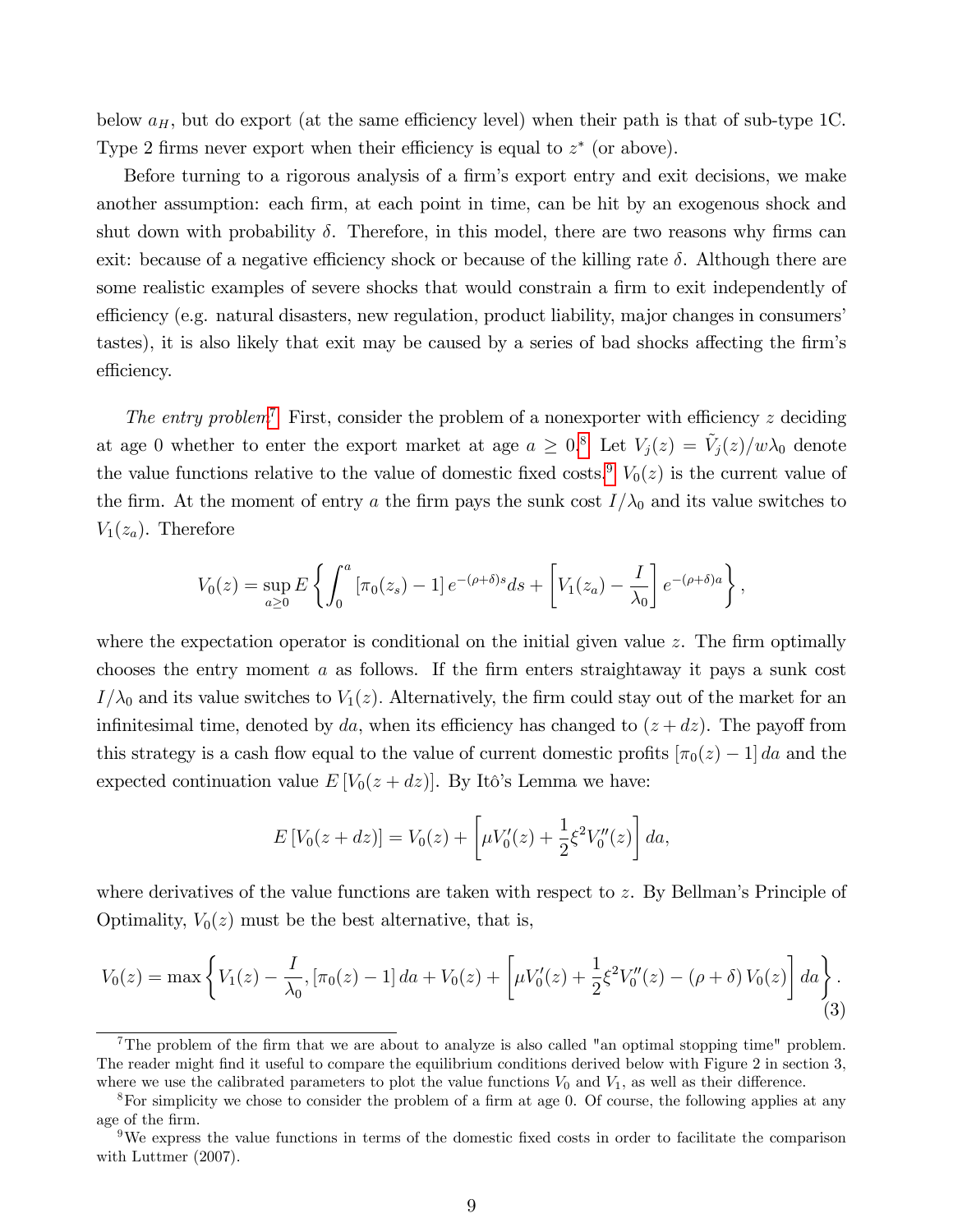This gives the following conditions.

1. At all z where it is optimal to stay as a nonexporter, i.e.  $\forall z \in (z_D, z_H)$ , two conditions apply. First, we have the Bellman equation,

<span id="page-9-0"></span>
$$
(\rho + \delta) V_0(z) = \pi_0(z) - 1 + \mu V'_0(z) + \frac{1}{2} \xi^2 V''_0(z).
$$
 (4)

The Bellman equation [\(4\)](#page-9-0) makes it clear that the entitlement to the flow of domestic profits is an asset, and that  $V_0(z)$  is its value. On the equation's left-hand side we have the normal return per unit of time that a decision maker (i.e. the firm's owner), using  $(\rho + \delta)$  as the discount rate, would require for holding this asset. On the right-hand side, the first term is the immediate payout or dividend from the asset, while the second term is its expected rate of capital gain (or loss). Thus the right-hand side is the expected total return per unit time from holding the asset. The equality becomes a no-arbitrage or equilibrium condition, expressing the investor's willingness to hold the asset, i.e. the willingness to stay as a nonexporter. The second condition is the inequality,

$$
V_0(z) \ge V_1(z) - \frac{I}{\lambda_0},\tag{5}
$$

which implies that the second term in the max function  $(3)$  is bigger than the first one.

2. Similarly, at all z where switching to exporting is optimal, i.e.  $\forall z \in (z_H,\infty)$ , we have two conditions. First, the inequality,

$$
(\rho + \delta) V_0(z) \ge \pi_0(z) - 1 + \mu V'_0(z) + \frac{1}{2} \xi^2 V''_0(z), \tag{6}
$$

which shows that, using again the no-arbitrage interpretation introduced above, the normal return per unit of time required for holding the "non-exporting" asset is higher than its expected total return. Therefore, an investor would prefer not to hold the asset anymore, i.e. to pay the cost  $I/\lambda_0$ , exercise the option right, and receive in return a new asset (i.e. "being an exporter") whose value is  $V_1(z)$ . The second condition (often called "the value-matching condition") implies that, over the range  $(z_H,\infty)$ , the first term in the max function in [\(3\)](#page-8-3) is the bigger one,

<span id="page-9-1"></span>
$$
V_0(z) = V_1(z) - \frac{I}{\lambda_0}.\tag{7}
$$

Moreover, it can be shown that optimality requires that, at the threshold  $z_H$ , the values  $V_0(z)$  and  $V_1(z) - I/\lambda_0$ , regarded as a function of z, should meet tangentially. In other words,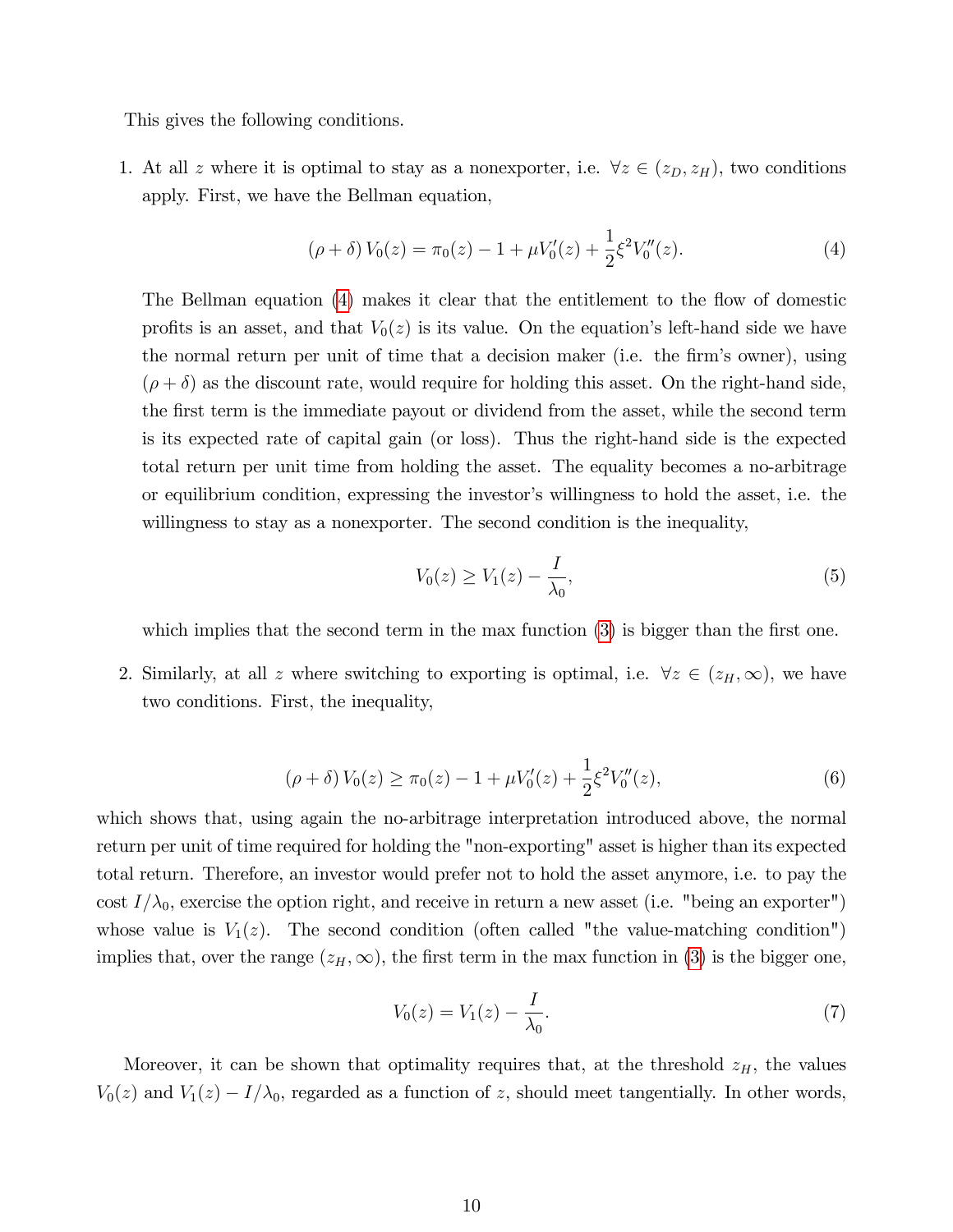the following "smooth pasting" condition must hold<sup>[10](#page-10-0)</sup>:

<span id="page-10-3"></span>
$$
V_0'(z_H) = V_1'(z_H). \tag{8}
$$

We also assume that the scrap value of a firm is zero, which implies that the value of a nonexporter is zero for efficiency levels below the industry exit cutoff, i.e.

<span id="page-10-2"></span>
$$
V_0(z) = 0,\t\t(9)
$$

for  $z \in (-\infty, z_D)$ . Again, for reasons similar to those mentioned above, optimality also requires the following smooth pasting condition:

<span id="page-10-4"></span>
$$
V_0'(z_D) = 0.\t\t(10)
$$

The exit problem. Now consider the problem of an exporter with efficiency  $z$  deciding at age 0 whether to exit the export market at age  $a \geq 0$ . The firm receives profits from domestic and export sales for instants  $s < a$ , and the value  $V_0(z_a)$  at a. Therefore,

$$
V_1(z) = \sup_{a \ge 0} E \left\{ \int_0^a \left[ \pi_1(z) - \frac{\lambda_0 + \lambda_1}{\lambda_0} \right] e^{-(\rho + \delta)s} ds + V_0(z_a) e^{-(\rho + \delta)a} \right\}.
$$

The value of an exporter, with current efficiency z, is  $V_1(z)$ . The firm must compare the payoff from exiting immediately with the return from continuing to export for an infinitesimal time, da. Calculations similar to those above yield the following conditions:

1. At all z where it is optimal to keep exporting, i.e.  $\forall z \in (z_L,\infty)$ , we have the following Bellman equation,

<span id="page-10-1"></span>
$$
(\rho + \delta) V_1(z) = \pi_1(z) - \frac{\lambda_0 + \lambda_1}{\lambda_0} + \mu V_1'(z) + \frac{1}{2} \xi^2 V_1''(z), \tag{11}
$$

<span id="page-10-0"></span><sup>&</sup>lt;sup>10</sup>The smooth pasting condition is a requirement for optimality. Dixit (1989) and Dixit and Pindyck (1994), respectively, provide an intuitive and more rigorous treatment of this type of conditions. The intuition is that if the smooth pasting condition did not hold the value functions would meet at a kink. It can be proved that, both in the case of an upward kink and in the case of a downward kink, the optimal entry/exit strategy of the firm would contradict the one described. For example, if  $V_0(.)$  and  $V_1(.) - I/\lambda_0$  were to meet at a downward kink in  $z_H$ , then  $z_H$  could not be a point of indifference between continuing (as a nonexporter) and switching to export. To see that, consider a point  $z^* = z_H(1+dt)$  to the right of  $z_H$ , and starting at  $z^*$ , consider the policy of remaining idle (i.e. do not start exporting) for time dt. During this time, the firm's productivity will spread out with a standard deviation of  $\xi \sqrt{dt}$ , which for small dt is much larger than dt. The distribution of  $(z + dz)$ spreads out across the kink. Then the convexity introduced by the kink makes  $EV_0(z^* + dz) \exp[-(\rho + \delta) dt]$ significantly larger than  $V_0(z^*)$ . Since switching to export was supposed to be optimal to the right of  $z_H$ , such an improvement of value cannot occur, and therefore the kink cannot exist. If instead  $V_0(.)$  and  $V_1(.) - I/\lambda_0$  were to meet at an upward kink in  $z_H$  then, by continuity,  $V_0(.)$  would slightly exceed  $V_1(.) - I/\lambda_0$  for z slightly greater than  $z_H$ , and non-exporting would be optimal for such z, contrary to the definition of  $z_H$  as the threshold.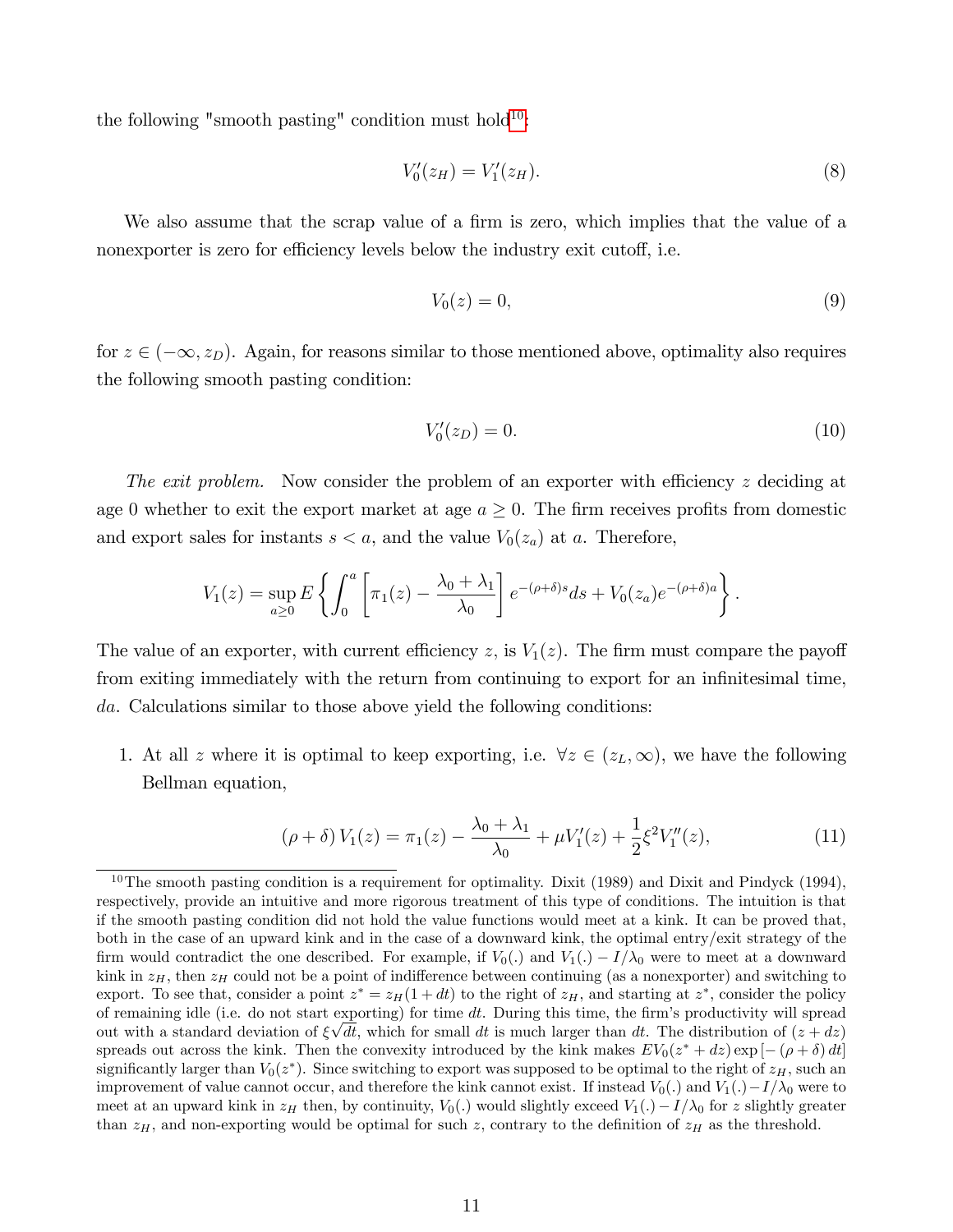and the inequality condition

<span id="page-11-4"></span>
$$
V_1(z) \ge V_0(z). \tag{12}
$$

2. At all z where it is optimal to exit, i.e.  $\forall z \in (-\infty, z_L)$ , we have the inequality condition,

$$
(\rho + \delta) V_1(z) \ge \pi_1(z) - \frac{\lambda_0 + \lambda_1}{\lambda_0} + \mu V_1'(z) + \frac{1}{2} \xi^2 V_1''(z)
$$
 (13)

and the value-matching condition,

<span id="page-11-1"></span>
$$
V_1(z) = V_0(z). \t\t(14)
$$

Finally, the following smooth pasting condition applies, thus

<span id="page-11-2"></span>
$$
V_1'(z_L) = V_0'(z_L). \tag{15}
$$

The value function  $V_1(z)$  must also be close to the present value of  $\{\pi_1(z_a) - (\lambda_0 + \lambda_1)/\lambda_0\}_{a>0}$ when  $z_0 = z$  is large: when an exporter is extremely efficient the option to stop exporting becomes much less valuable and the value of the Örm must then approach the present values of committing to sell both in the domestic and the foreign market forever.

The final condition that we need in order to be able to solve for the three efficiency cutoffs comes from assuming free entry. We assume that  $M_E$  is the measure of new firms attempting to enter into the economy per unit of time. Successful entrants (with initial efficiency  $\bar{z}$  larger than  $z_D$ ) can start as exporters or as nonexporters. Since most new firms start very small we prefer to assume the latter, that is,  $z_D < \bar{z} < z_H$ .<sup>[11](#page-11-0)</sup> Firms decide whether to enter the foreign market based on a comparison of the expected value of entry and the sunk entry cost. The free entry condition therefore takes the following form:

<span id="page-11-3"></span>
$$
\frac{\lambda_E}{\lambda_0} = V_0(\bar{z}).\tag{16}
$$

The value functions  $V_0(z)$ ,  $V_1(z)$ , together with the three efficiency cutoffs  $z_D$ ,  $z_L$ , and  $z_H$ , will be derived in Section  $(2.4)$ . Before that, in the next Section, we close the model.

<span id="page-11-0"></span><sup>&</sup>lt;sup>11</sup>The model can be easily specified and solved under the alternative condition  $z_D < z_H < \bar{z}$ . In general, the entrants' efficiency density  $g(\bar{z})$  can be non-degenerate. We consider the "degenerate" case because it is easier to explain. Moreover, it requires a lower number of parameters and it's not a bad first approximation since most new firms are small.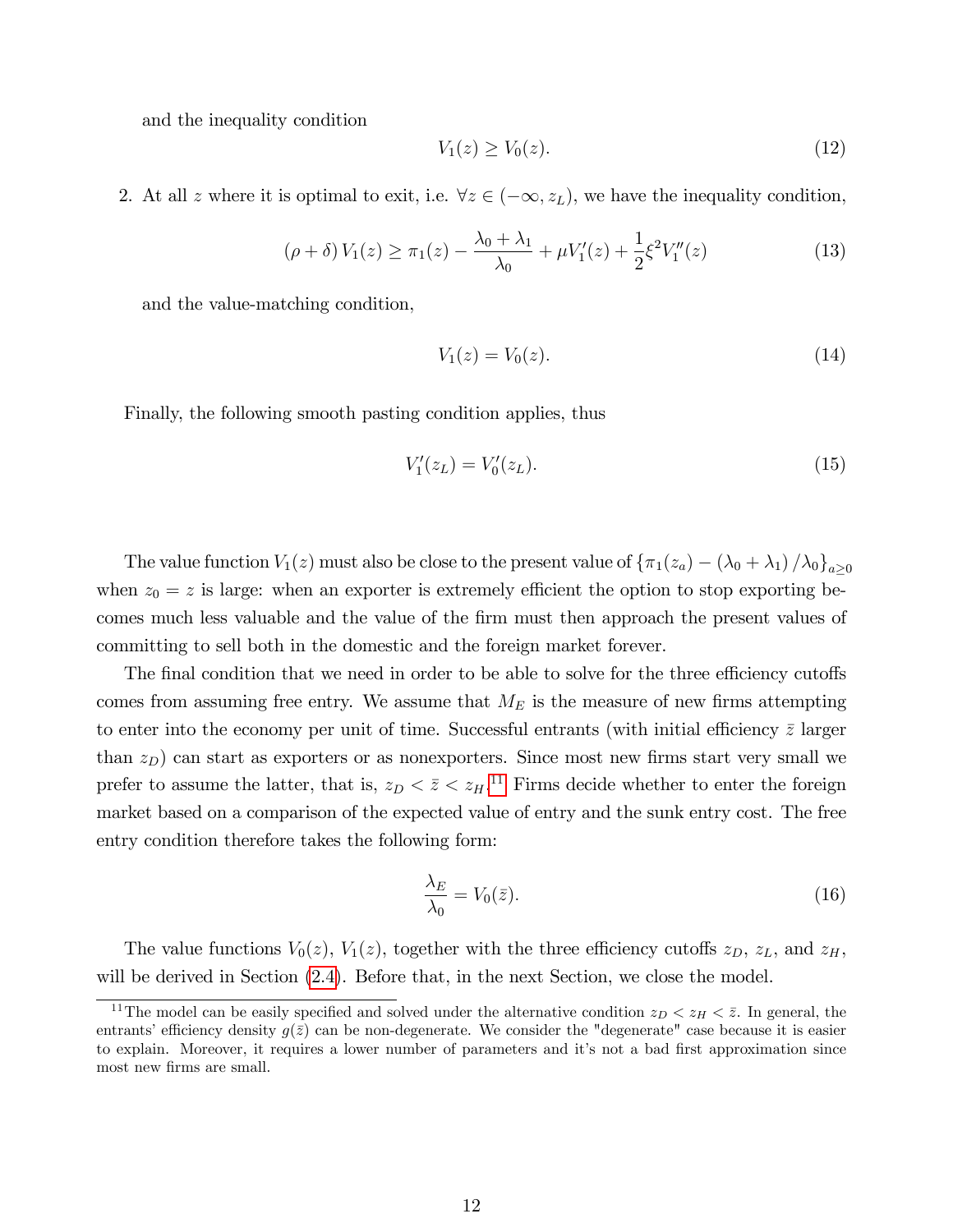### 2.3 Closing the model

We close the model through labor market clearing. Labor supply is fixed to  $L$ . Labor is used for creating firms,  $L_E$ , sustaining the overhead costs,  $L_F$ , sustaining the variable production costs,  $L_P$  and entering into the export market,  $L_I$ , according to

<span id="page-12-5"></span><span id="page-12-2"></span><span id="page-12-1"></span>
$$
L_E = \lambda_E M_E, \tag{17}
$$

$$
L_F = (\lambda_0 + p\lambda_1) M_E \int_{z_D}^{\infty} f(z) dz,
$$
\n(18)

$$
L_P = X \left(\frac{\sigma - 1}{\sigma}\right)^{\sigma} \left[ \int_{z_D}^{\infty} e^{(\sigma - 1)z} f(z) dz + \tau^{-\sigma} \int_{z_L}^{\infty} e^{(\sigma - 1)z} f_1(z) dz \right] M_E,
$$
(19)

$$
L_I = -I\frac{1}{2}\xi^2 \frac{\partial f_0(z_H)}{\partial z} M_E.
$$
\n(20)

In equilibrium, there is a measure  $M$  of active firms. These are described by a stationary efficiency density,  $f(z)$ , with nonzero support over  $(z_D,\infty)$  and measure  $M/M_E$ . This density is equal to the sum of the efficiency density of the exporters,  $f_1(z)$ , with nonzero support over  $(z_L,\infty)$  and measure  $pM/M_E$ , and the efficiency density of nonexporters,  $f_0(z)$ , with nonzero support over  $(z_D, z_H)$  and measure  $(1 - p) M/M_E$ , where p denotes the (endogenous) fraction of exporters, p. Notice that, since we assume that the density  $f(z)$  has measure  $M/M<sub>E</sub>$ , it is not a probability density. The three efficiency densities,  $f(z)$ ,  $f_1(z)$ , and  $f_0(z)$ , and their corresponding probability densities, which we call  $p(z)$ ,  $p_1(z)$ , and  $p_0(z)$ , will be derived in Section [\(2.5\)](#page-15-0), where we also derive the fraction of exporters  $p^{12}$  $p^{12}$  $p^{12}$ .

Equation [\(17\)](#page-12-1) above summarizes the total amount of labor used to create firms, equal to  $\lambda_E$ multiplied by the measure of potential entrants,  $M_E$ . The second equation takes into account the amount of labor used to cover the domestic and export overhead costs. Recalling that the  $f(z)$  density has measure  $M/M_E$ , it is easy to see that the  $M_E \int_{z_D}^{\infty} f(z)dz$  term represents the measure  $M$  of active firms. Therefore, the first term in equation [\(18\)](#page-12-2) represents the total domestic overhead costs sustained by active firms, while the second term in [\(18\)](#page-12-2) represents the additional overhead export costs paid by the fraction  $p$  of exporting firms. The third equation covers labor used for the production of goods sold in the domestic and foreign market.<sup>[13](#page-12-3)</sup> The fourth equation summarizes the amount of labor used to cover the sunk entry cost of exporting by all those nonexporters that overcome the  $z_H$  cutoff. This equality will become clear below. For now, it suffices to know that the set of firms that switch to exporting is related to the measure of non-exporting firms, as described by  $f_0(z_H)$ , that are close to the  $z_H$  cutoff.<sup>[14](#page-12-4)</sup>

Using the market-clearing condition,  $L = L_E + L_F + L_I$ , we can retrieve the measure

<span id="page-12-3"></span><span id="page-12-0"></span><sup>&</sup>lt;sup>12</sup>We define the density  $f(z)$  has having measure  $M/M_E$  to facilitate the comparison with Luttmer (2007).

<sup>&</sup>lt;sup>13</sup>It can be easily proved that the optimal demand for variable labor is  $X[(\sigma-1)/\sigma]^{\sigma}$  exp $[(\sigma-1)z]$  for domestic production and an additional  $\tau^{-\sigma} X \left[ (\sigma - 1) / \sigma \right]^\sigma \exp \left[ (\sigma - 1) z \right]$  for foreign sales.

<span id="page-12-4"></span><sup>&</sup>lt;sup>14</sup>Recall that the measure of the density  $f_0(z)$  is  $M(1-p)/M_E$ .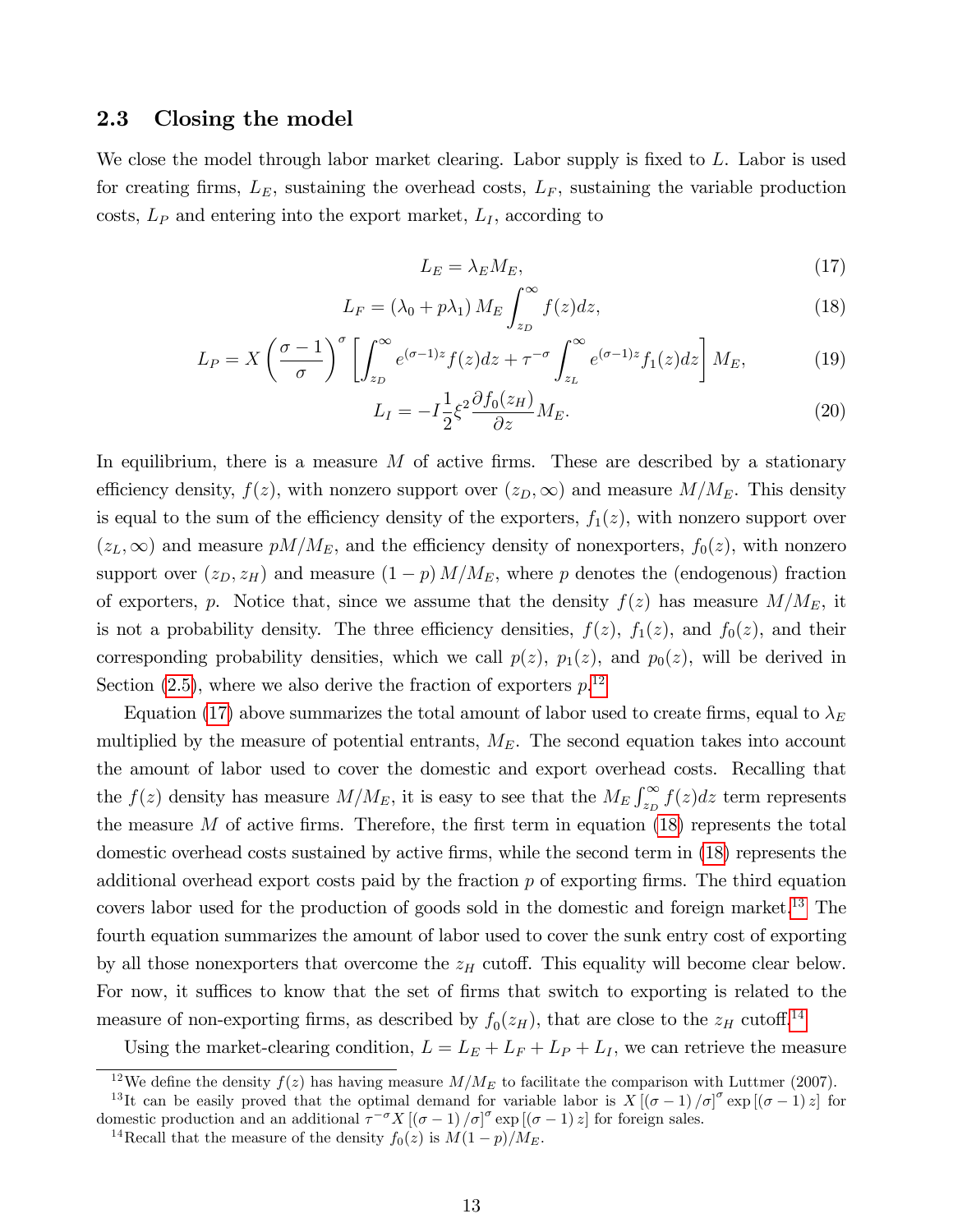of potential entrants  $M_E$ . Aggregate output is the sum of firm revenues (see the Appendix),

<span id="page-13-1"></span>
$$
\frac{Y}{w} = \left(\frac{\sigma - 1}{\sigma}\right)^{\sigma - 1} X \left[ \int_{z_D}^{\infty} e^{(\sigma - 1)z} f(z) dz + \left[1 + \tau^{(1 - \sigma)}\right] \int_{z_L}^{\infty} e^{(\sigma - 1)z} f_1(z) dz \right] M_E.
$$
 (21)

In combination with the goods market clearing condition  $C = Y$ , this determines the ratio  $C/w$ . Given  $X = w^{1-\sigma}C/w$ , this pins down the wage w and, using [\(21\)](#page-13-1),  $Y^{15}$  $Y^{15}$  $Y^{15}$ . Finally, the measure of firms can be found using

$$
M = M_E \int_{z_D}^{\infty} f(z) dz.
$$
 (22)

In the next section we show how to solve for the value functions  $V_0(z)$ , and  $V_1(z)$  together with X and the equilibrium cutoffs  $z_D$ ,  $z_L$ , and  $z_H$ . Given these cutoffs, in Section [\(2.5\)](#page-15-0) we determine the equilibrium efficiency density,  $f(z)$ , the efficiency density of the exporters  $f_1(z)$ , and the efficiency density of nonexporters  $f_0(z)$ .

### <span id="page-13-0"></span>2.4 Valuing the Options

In this section we determine the equilibrium value functions  $V_0(z)$  and  $V_1(z)$ , cutoffs  $z_D$ ,  $z_L$ , and  $z_H$ , and X. The value functions  $V_0(z)$  and  $V_1(z)$  are general solutions to the differential equations  $(4)$  and  $(11)$ . As such, the value functions can be constructed after finding particular solutions for [\(4\)](#page-9-0) and [\(11\)](#page-10-1), and general solutions for the corresponding homogeneous equations. The present values of committing to sell domestically forever,  $W_0(z)$ , and committing to sell in both markets forever,  $W_1(z)$ , are two particular solutions to equations [\(4\)](#page-9-0) and [\(11\)](#page-10-1):

$$
W_0(z) = [\pi_0(z) - 1] r_*^{-1}, \qquad W_1(z) = \left[ \pi_1(z) - \frac{\lambda_0 + \lambda_1}{\lambda_0} \right] r_*^{-1},
$$

where  $r_* = \rho + \delta - \mu (\sigma - 1) - 1/2 \xi^2 (\sigma - 1)^2$  is a discount rate that takes into account the average growth rate of flow profits.<sup>[16](#page-13-3)</sup> For  $W_0(z)$  and  $W_1(z)$  to be finite we need the following assumption,

#### Assumption 1 :  $r_* > 0$ .

While  $r > 0$  ensures that the fixed cost of operating a firm forever is finite (recall that wages do not grow in the steady state), this assumption ensures that the revenues of such a policy are also finite. Overall the two assumptions guarantee that the value of a firm is finite.

<span id="page-13-3"></span><span id="page-13-2"></span><sup>&</sup>lt;sup>15</sup>Specifically,  $w = X^{1/(1-\sigma)} (Y/w)^{1/(\sigma-1)}$ , and  $Y = X^{1/(1-\sigma)} (Y/w)^{\sigma/(\sigma-1)}$ .

<sup>&</sup>lt;sup>16</sup>Given the stochastic process for z described in equation [\(2\)](#page-6-0), it can be easily shown by applying Itô's Lemma that the flow of domestic profits follows a geometric Brownian motion with drift  $[\mu(\sigma - 1) + 1/2\xi^2(\sigma - 1)^2] w\lambda_0\pi_0(z).$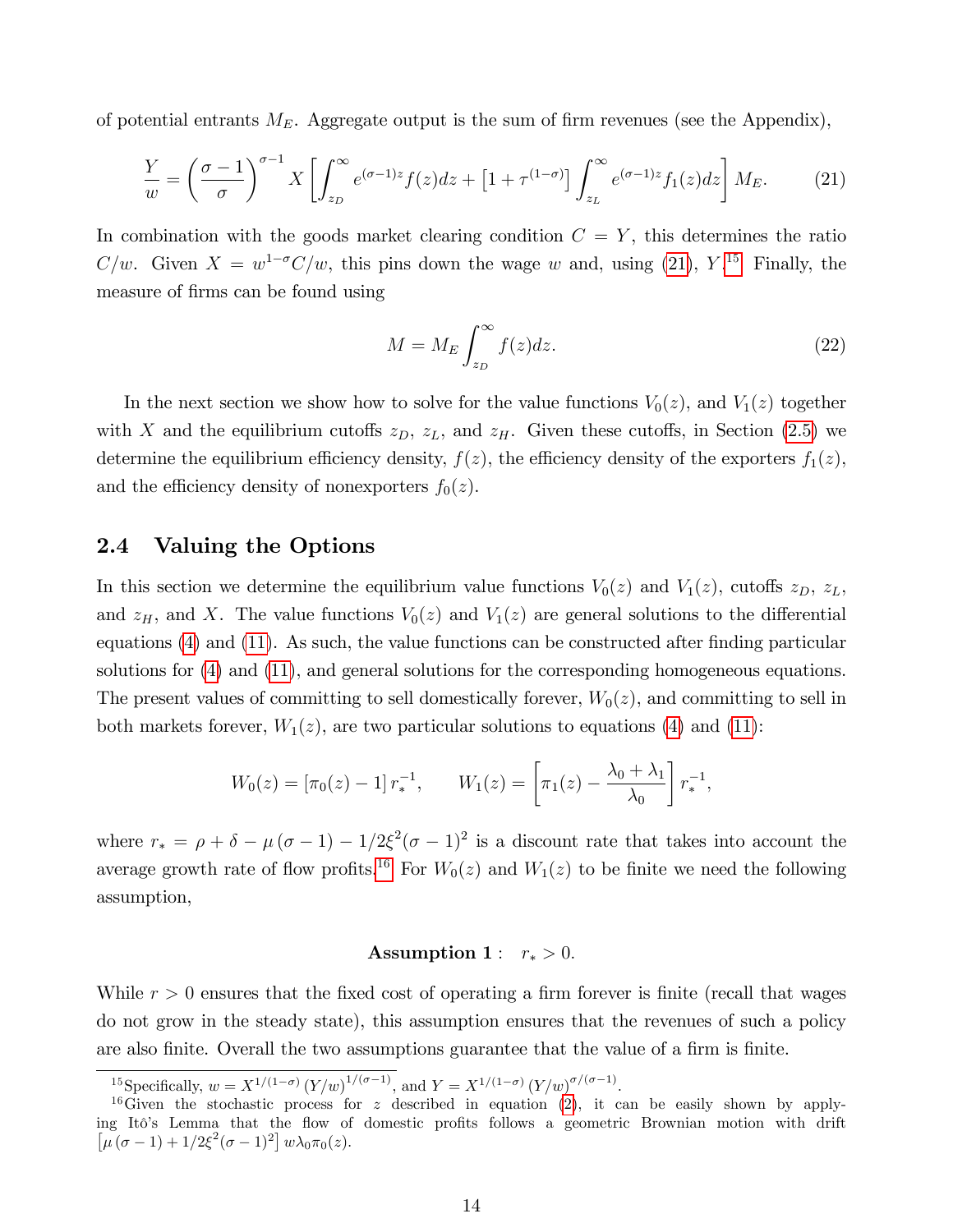The homogeneous equations corresponding to equations [\(4\)](#page-9-0) and [\(11\)](#page-10-1) take the form ( $\rho$  +  $\delta W(z)da = E[W(z+dz)] - W(z)$  and have solutions of the form  $\exp(-\theta z)$  and  $\exp(\theta *z)$ , where  $\theta$  and  $\theta_*$  are positive constants,

$$
\begin{bmatrix} \theta \\ \theta_* \end{bmatrix} = \begin{bmatrix} \mu/\xi^2 + \sqrt{(\mu/\xi^2)^2 + (\rho + \delta)/(\xi^2/2)} \\ -\mu/\xi^2 + \sqrt{(\mu/\xi^2)^2 + (\rho + \delta)/(\xi^2/2)} \end{bmatrix}.
$$

Overall, the general solutions for  $V_0(z)$  and  $V_1(z)$  take the form,

$$
V_0(z) = W_0(z) + A_0 e^{-\theta z} + B_0 e^{\theta * z}, \tag{23}
$$

<span id="page-14-0"></span>
$$
V_1(z) = W_1(z) + A_1 e^{-\theta z} + B_1 e^{\theta * z}, \qquad (24)
$$

for coefficients  $(A_j, B_j)_{j=0,1}$  that remain to be determined. Note that the solutions of the homogeneous equations, incorporated in equations [\(23\)](#page-14-0) and [\(24\)](#page-14-0), include, respectively, the value of the option to start exporting and the value of the option to stop exporting. Since the option value to exit the export market is small for firms with large levels of efficiency,  $V_1(z)$  has to be close to  $W_1(z)$  for large values of z, and since  $\theta_*$  is positive, it must be that  $B_1 = 0$ . The conditions [\(7\)](#page-9-1), [\(9\)](#page-10-2) and [\(14\)](#page-11-1) then give rise to the boundary conditions,

<span id="page-14-1"></span>
$$
V_0(z_D; X, A_0, B_0) = 0, \t\t(25)
$$

$$
V_1(z_L; X, A_1) = V_0(z_L; X, A_0, B_0), \qquad (26)
$$

$$
V_0(z_H; X, A_0, B_0) = V_1(z_H; X, A_1) - \frac{I}{\lambda_0}, \qquad (27)
$$

where we have made explicit the dependence on all the unknown variables. The conditions above are often called the "value-matching conditions" because these match the values of the unknown functions  $V_0(.)$ , and  $V_1(.)$  to those of the known termination payoff, as in the case of equation [\(25\)](#page-14-1), or because these match the values of  $V_0(.)$  and  $V_1(.)$  at some point on the common support, as in the case of conditions [\(26\)](#page-14-1) and [\(27\)](#page-14-1). These three boundary conditions are needed to solve for the remaining three coefficients  $A_0$ ,  $B_0$ , and  $A_1$ , all of which are a function of X,  $z_D$ ,  $z_L$ , and  $z_H$ . The equations are linear so this can be done analytically (see the Appendix). We need four more conditions to pin down  $X$ ,  $z_D$ ,  $z_L$ , and  $z_H$ . Three of these are the smooth pasting conditions [\(8\)](#page-10-3), [\(10\)](#page-10-4), and [\(15\)](#page-11-2) computed at the boundary points  $z_D$ ,  $z_L$ , and  $z_H$ . These three smooth pasting conditions require not just the values of  $V_0(.)$ ,  $V_1(.)$ , and the termination payoff, but also the derivatives of these functions, to match at the boundaries. The fourth condition comes from assuming free entry (see equation [\(16\)](#page-11-3)). Overall, we need to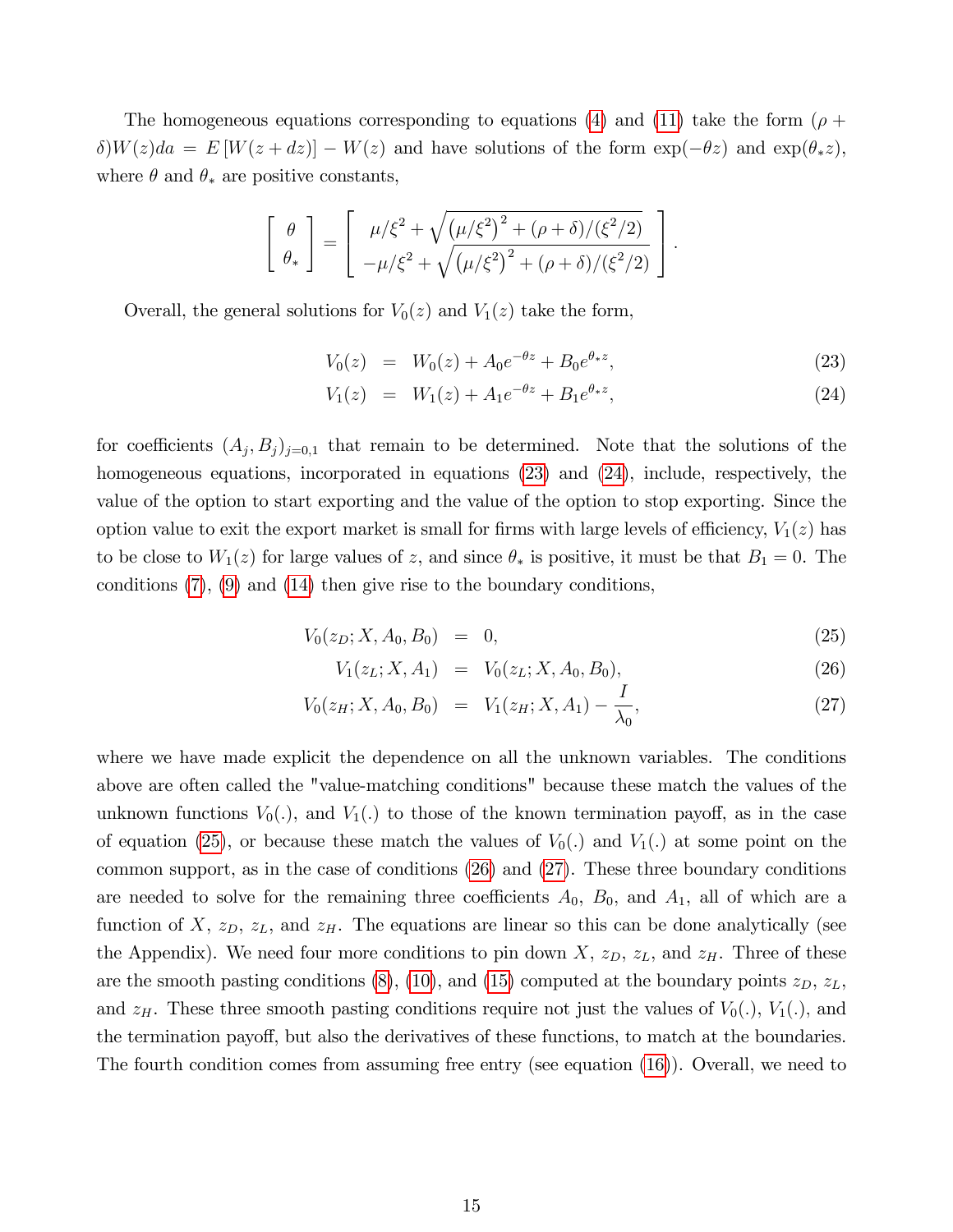solve the following system of equations:

<span id="page-15-5"></span><span id="page-15-4"></span><span id="page-15-3"></span><span id="page-15-2"></span>
$$
V_0'(z_D; X, z_L, z_H) = 0,\t\t(28)
$$

$$
V_1'(z_L; X, z_D, z_H) = V_0'(z_L; X, z_D, z_H),\tag{29}
$$

$$
V_0'(z_H; X, z_L, z_D) = V_1'(z_H; X, z_L, z_D),\tag{30}
$$

$$
\lambda_E = \lambda_0 V_0(\bar{z}; X, z_D, z_L, z_H) \text{ if } \bar{z} \in (z_D, z_H). \tag{31}
$$

The value functions  $V_1(z)$  and  $V_0(z)$  are now completely defined.<sup>[17](#page-15-1)</sup> It is instructive to think about the different role played by the sunk cost I and the overhead cost  $\lambda_1$  in the presence of idiosyncratic shocks to a firm's efficiency. Under  $I$ , nonexporters are continuously comparing the value of becoming exporters,  $V_1(z) - I/\lambda_0$ , with the value of choosing the status quo  $V_0(z)$ . At  $z = z_H$ , these two values match and nonexporters are indifferent between switching to export and continuing with the *status quo*. If z rises above  $z_H$  it becomes strictly preferable to export. However, if, as a consequence of a series of negative shocks, z falls below  $z_H$  exporters do not switch their status (even if current export profits are negative) because the payoffs to be compared are now different: the value of exiting the export market is  $V_0(z)$  and the value of choosing the status quo is  $V_1(z)$ . At  $z = z_H$ , for example,  $V_1(z_H) > V_0(z_H)$ , since the export entry cost  $I/\lambda_0$  has already been sunk. When there are no sunk export costs but only overhead export costs (i.e. I is replaced by  $\lambda_1$ ), the value of becoming an exporter, being always  $V_1(z)$ , does not depend on the firm current export status. In this case, the cutoffs  $z<sub>L</sub>$  and  $z<sub>H</sub>$  coincide and firms start and stop exporting at this unique efficiency threshold.

### <span id="page-15-0"></span>2.5 Equilibrium Efficiency Densities

This section shows how to determine the equilibrium efficiency densities  $f(z)$ ,  $f_0(z)$ , and  $f_1(z)$ and the corresponding probability densities  $p(z)$ ,  $p_0(z)$ , and  $p_1(z)$ .

The overall efficiency density,  $f(z)$ . As mentioned above, at each point in time, there is a measure  $M_E$  of new firms that enter with efficiency  $z_0 = \overline{z}$ . Consider the life of one of these firms. After entering at  $\bar{z}$ , this firm's efficiency evolves, as the firm ages, according to the stochastic process specified in equation  $(2)$ . This means that, for each age level a of the firm, there is a corresponding efficiency density describing how likely it is that the firm reaches a particular efficiency level  $z_a$ . The following partial differential equation, also known as the

<span id="page-15-1"></span> $17$  It can be helpful to briefly compare this dynamic programming problem to the one analyzed by Dixit (1989). Our problem nests Dixit's 1989 model, with two main differences. First, besides an entry and an exit cutoff  $(z_H$  and  $z_L$ , respectively), we need to determine a second exit cutoff  $(z_D)$ . This explains the presence of the additional value-matching and smooth pasting conditions  $(25)$  and  $(28)$ . Second, while in Dixit  $(1989)$  the firm's cash áow from the investment only depends on the Brownian motion variable, in our setting it also depends on X, which can be interpreted as a proxy for market size. This is why we need an extra condition, namely the free entry condition,  $(16)$ , in order to pin down the level of the cash flow.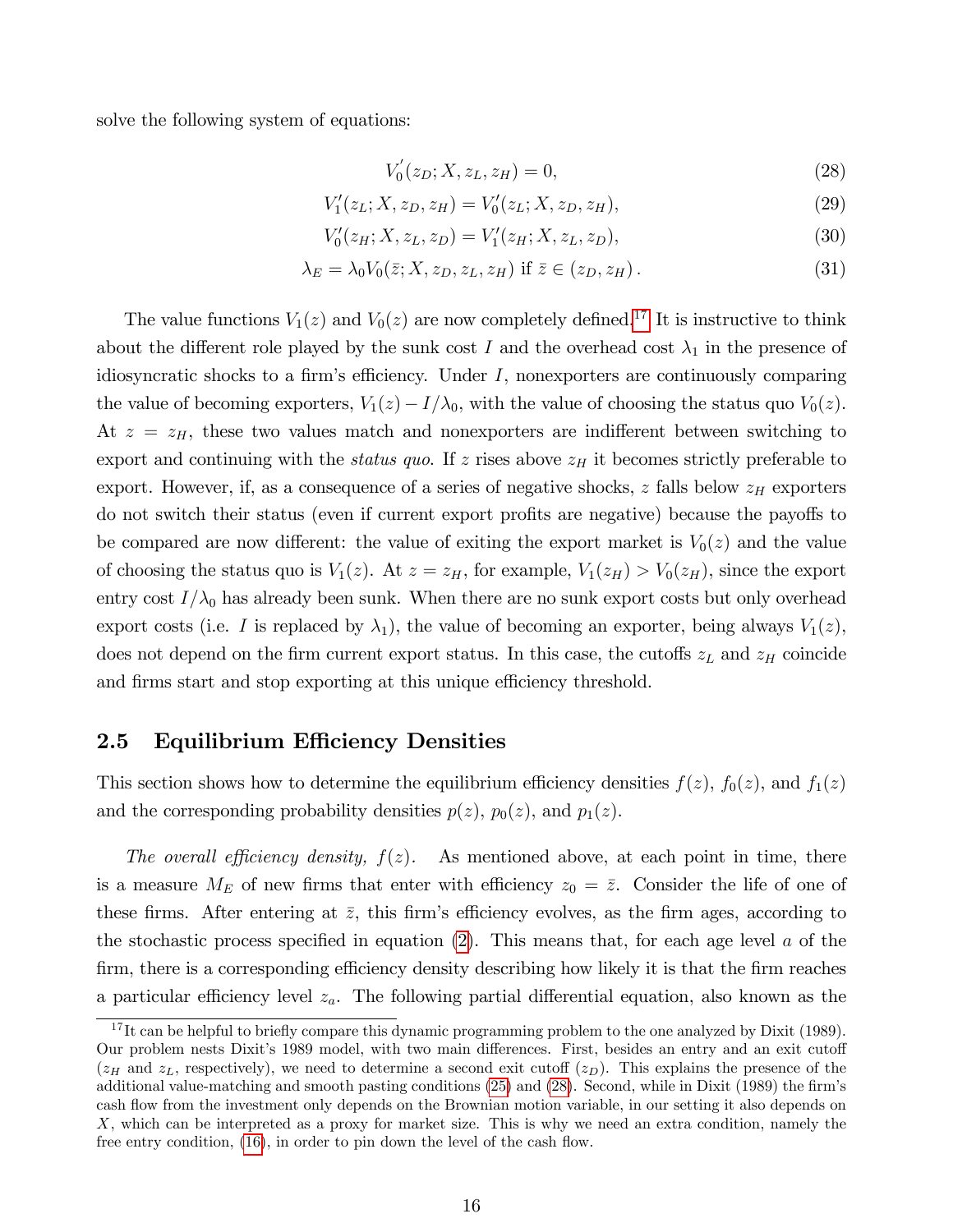"Kolmogorov forward equation", allows us to Önd precisely such a density function, which we denote as  $f(a, z)$ .<sup>[18](#page-16-0)</sup>

<span id="page-16-1"></span>
$$
\frac{\partial f(a,z)}{\partial a} = -\delta f(a,z) - \mu \frac{\partial f(a,z)}{\partial z} + \frac{1}{2} \xi^2 \frac{\partial^2 f(a,z)}{\partial z^2},\tag{32}
$$

for all  $a > 0$  and  $z > z_D$ . The first term on the right-hand side of equation [\(32\)](#page-16-1) reflects the exogenous exit of firms. The remaining two terms describe how the density  $f(a, z)$  evolves as a result of changes in the efficiency of a firm. There are two constraints that we want to impose on  $f(a, z)$ . The first is straightforward. As the firm's age goes to zero, the efficiency distribution implied by  $f(a, z)$  must approach the efficiency distribution among entrants. Since  $g(.)$  is degenerate at  $\overline{z}$ , this condition is

<span id="page-16-2"></span>
$$
\lim_{a\downarrow 0} \int_{z_D}^s f(a,s)ds = \begin{cases} 0 \text{ if } s < \bar{z} \\ 1 \text{ if } s > \bar{z}. \end{cases}
$$
 (33)

Second, following the optimal strategy of the firm outlined in section  $(2.2)$ , we require that there are no active firms with efficiency equal to the exit threshold  $z_D$ , i.e,

<span id="page-16-3"></span>
$$
f(a, z_D) = 0,\t\t(34)
$$

for all  $a > 0$ . The solution to equation [\(32\)](#page-16-1), subject to the boundary conditions [\(33\)](#page-16-2)–[\(34\)](#page-16-3), is

$$
f(a, z) = e^{-\delta a} \psi(a, z | \bar{z}),
$$

for all  $a > 0$  and all  $z > z_D$ , where

$$
\psi(a,z|\bar{z}) = \frac{1}{\xi\sqrt{a}} \left[ \phi\left(\frac{z-\bar{z}-\mu a}{\xi\sqrt{a}}\right) - e^{-\frac{\mu(z-z_D)}{\xi^2/2}} \phi\left(\frac{z+\bar{z}-2z_D-\mu a}{\xi\sqrt{a}}\right) \right],\tag{35}
$$

and  $\phi(.)$  is the standard normal density.<sup>[19](#page-16-4)</sup>

Now we can make a second thought experiment and switch from a "one-firm/time-series" approach to a "multiple firms/cross-sectional" view. In the steady state of the economy outlined above, firms enter and exit at constant aggregate rates in such a way that the aggregate measure of firms,  $M$ , does not change. There is a continuum of infinitesimal firms. The underlying stochastic structure is assumed to be such that probability distributions for individual firm efficiency can be interpreted as cross-sectional distributions for the whole continuum of firms. In other words, we can interpret  $f(a, z)$ , described above, as a stationary density over efficiency and age describing the set of firms that are active in the equilibrium. More precisely, let

<span id="page-16-0"></span><sup>&</sup>lt;sup>18</sup>Note that age increases deterministically with a unit drift (and no variance). See chapter 3 of Stokey (2009) or chapter 3 of Dixit and Pindyck (1994) for a treatment of Kolmogorov forward and backward equations.

<span id="page-16-4"></span><sup>&</sup>lt;sup>19</sup>See Luttmer (2007) and chapter 1.8 in Harrison (1985).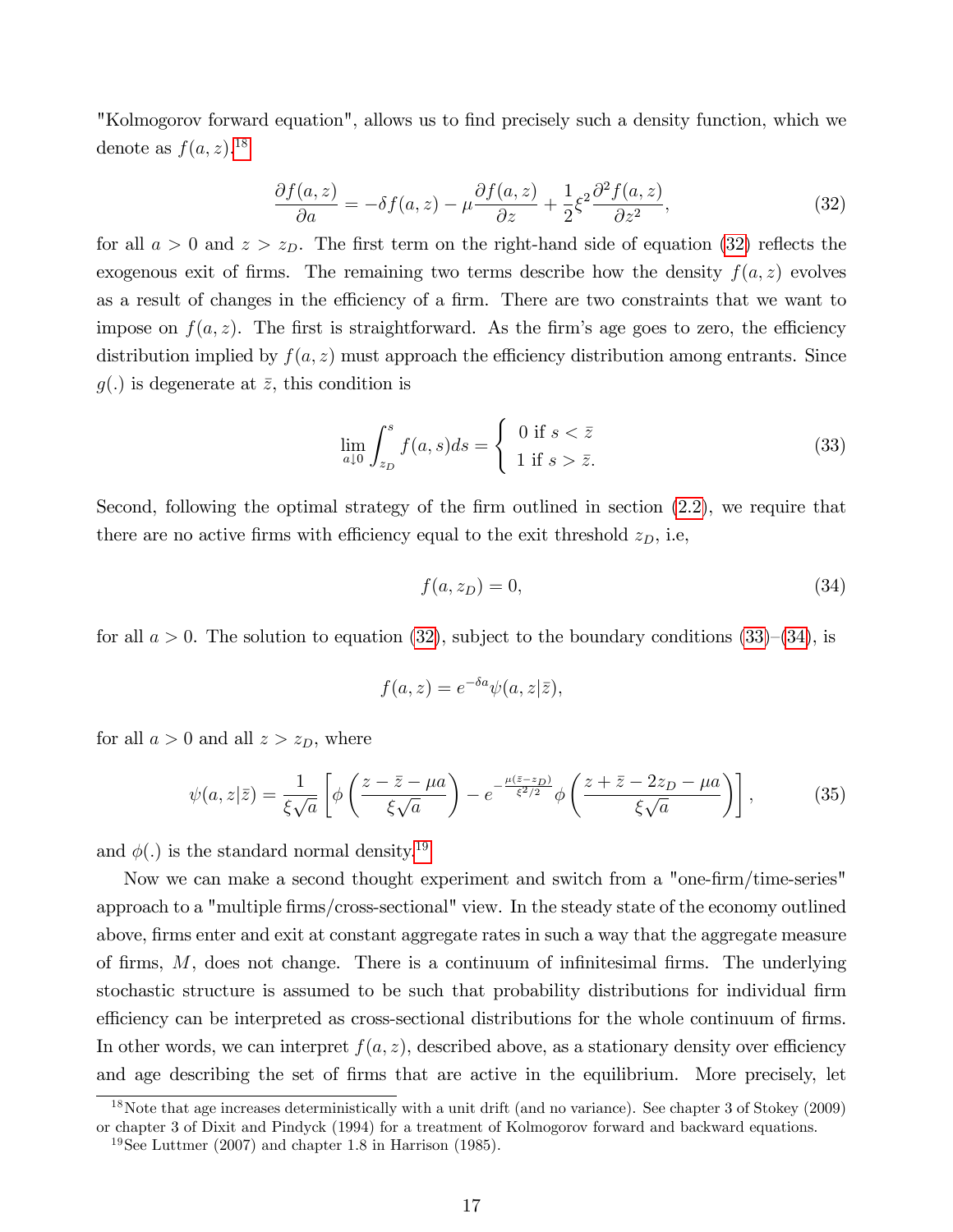$f(a, z)M_E$  be the density, over efficiency and age, characterizing the set of firms that are active in the steady state. Since M is the measure of firms,  $f(a, z)M_E$  has measure  $M/M_E$ . Each firm that is active in the steady state is characterized by an efficiency level  $z$  and an age level a. Each of these firms has entered at  $\bar{z}$ . Their efficiency has evolved according to different realizations of equation [\(2\)](#page-6-0). Some firms have exited at  $z<sub>D</sub>$ , others at efficiency levels above  $z<sub>D</sub>$ as a consequence of having been hit by the exogenous shock with probability  $\delta$ . The set of exiting firms has been replaced by a new cohort of firms entering at  $\bar{z}$ . The efficiency density for each cohort of age a is described as  $f(a, z)$ . The marginal density of  $f(a, z)$  with respect to  $z$  describes the efficiency of all the firms, independently from which cohort they belong to:

$$
f(z) = \int_0^\infty f(a, z) da = -\frac{1}{\mu} \frac{\nu - \nu_*}{\nu + \nu_*} \left[ \frac{\min \left\{ e^{(\nu_* + \nu)(z - z_D)}, e^{(\nu_* + \nu)(\bar{z} - z_D)} \right\} - 1}{e^{\nu_* (\bar{z} - z_D)} e^{\nu(z - z_D)}} \right],
$$

where

<span id="page-17-2"></span>
$$
\nu = -\frac{\mu}{\xi^2} + \sqrt{\left(\frac{\mu}{\xi^2}\right)^2 + \frac{\delta}{\xi^2/2}}, \qquad \nu_* = \frac{\mu}{\xi^2} + \sqrt{\left(\frac{\mu}{\xi^2}\right)^2 + \frac{\delta}{\xi^2/2}}
$$
(36)

are positive constants. We need the following,

**Assumption 2:** 
$$
\delta > \frac{\xi^2}{2} + \mu
$$
,

to guarantee that the mean of the equilibrium stationary distribution for  $\exp(z)$  is finite.<sup>[20](#page-17-0)</sup> The intuition for the above assumption is that, as long as the killing rate,  $\delta$ , is high enough, the distribution has a finite mean even if the drift  $\mu$  is positive.

Recall that  $f(z)$  is not a probability density. In the appendix we derive the normalizing constant that is needed to transform the density  $f(z)$  into the probability density  $p(z)$ .<sup>[21](#page-17-1)</sup> Note an important difference between our framework and Melitz (2003): in his case a firm's exit is linked to the constant exogenous probability of firm death,  $\delta$ , and, therefore, the exit process does not affect the shape of the equilibrium efficiency distribution, which inherits the characteristics of the entrants' efficiency distribution  $g(z)$  (typically assumed to be a Pareto distribution). In our model, the probability of exiting from the foreign market is correlated with the firm's efficiency, and therefore this probability *does* affect the equilibrium efficiency distribution. A stationary

<span id="page-17-1"></span><span id="page-17-0"></span> $20$ The proof that the above condition is needed to ensure a finite mean is available upon request.

<sup>&</sup>lt;sup>21</sup>We can now provide a more detailed explanation of the labor demand equation  $(20)$ . The measure of non-exporting firms that switch to export is intuitively equal to the flow of firms that pass the  $z_H$  cutoff from below. In order to compute this, it is then necessary to use the density  $f_0(z)$  and its evolution over time. As explained in Dixit and Pindyck (1994), the evolution of such a density is described by a Kolmogorov equation. It is possible to write a Kolmogorov equation similar to equation [\(32\)](#page-16-1) for  $f_0(a, z)$ . The right-hand side of such a Kolmogorov equation describes exactly what happens to the density of nonexporting firms, for each  $(a, z)$  pair, as time goes by. Since we are interested in the total flow of firms that passes in an interval centered at  $z_H$ , we need to integrate the right-hand side of the Kolmogorov equation over z and a and evaluate it at  $z_H$ . Therefore we obtain, recalling also that  $f_0(z_H) = 0$ , the  $\frac{1}{2}\xi^2 \partial f_0(z_H)/\partial z$  term employed in equation [\(20\)](#page-12-5).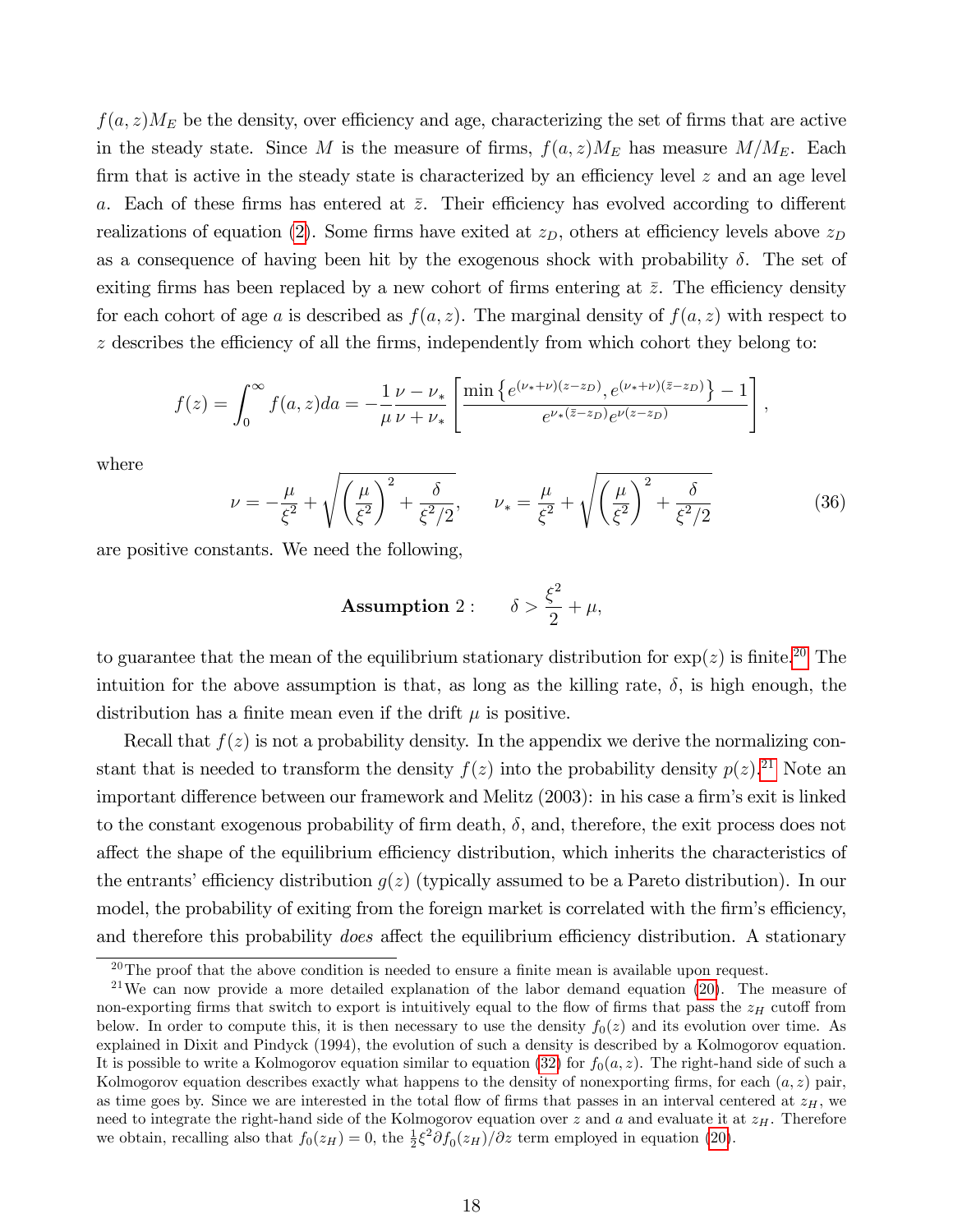efficiency distribution exists because new firms continuously enter the economy. Below we show that the upper tail of the efficiency (and size) density is nonetheless Pareto, consistent with the empirical evidence.

The efficiency density for exporters,  $f_1(z)$ . Each firm that is active in the steady state is also characterized by a trade status j. Firms transition from  $j = 0$  to  $j = 1$  (i.e. switch from nonexporting to exporting) when their efficiency reaches  $z_H$  and transition from  $j = 1$ to  $j = 0$  (i.e. switch from exporting to nonexporting) when their efficiency crosses  $z<sub>L</sub>$  from above. At any point in time a fraction  $p$  of firms is exporting. The measure of exporters,  $pM$ , is described by the density  $f_1(z)$  (or by the corresponding probability density  $p_1(z)$ ) that can be easily obtained following similar steps as those outlined above, but now with entry and exit points  $z_H$  and  $z_L$  instead of  $\bar{z}$  and  $z_D$ ,

$$
f_1(z) = -\frac{1}{\mu} \frac{\nu - \nu_*}{\nu + \nu_*} \left[ \frac{\min \left\{ e^{(\nu_* + \nu)(z - z_L)}, e^{(\nu_* + \nu)(z_H - z_L)} \right\} - 1}{e^{\nu_* (z_H - z_L)} e^{\nu(z - z_L)}} \right]. \tag{37}
$$

Finally, the density  $f_0(z)$  for the firms that do not export is equal to the difference between  $f(z)$  and  $f_1(z)$ .

Probability densities. As in Luttmer (2007), the equilibrium probability density of  $\exp(z)$ is Pareto in the upper tail with shape coefficient  $\nu^{22}$  $\nu^{22}$  $\nu^{22}$ . The probability density of exp(z) for exporters is also Pareto in the upper tail with shape coefficient  $\nu$ .<sup>[23](#page-18-1)</sup> Since both a firm's exports and (variable) labor demand are proportional to  $\exp(z)$ , a simple change of variable establishes the following proposition.

**Proposition 1** Both the probability density of export sales and of firm size are Pareto, with tail index  $\nu / (\sigma - 1)$ , in the upper tail.

#### **Proof.** See the Appendix. ■

Eaton et al. (2011), using data from France, report that export sales distributions behave similarly to a Pareto distribution in the upper tail and more like a lognormal distribution in the lower tail independently of market size and extent of French participation. Export sales distributions are therefore similar to the overall firm size distribution, which the industry dynamics literature has already shown to be Pareto in the upper tail (e.g. Axtell 2001, Luttmer 2007). Proposition 1 therefore shows that in our model both the export sales distribution and the size distribution of firms preserve the same qualitative features observed in the data. Proposition 1 will prove to be handy below when we calibrate the model to the U.S. economy.

<span id="page-18-0"></span><sup>&</sup>lt;sup>22</sup>Specifically, when  $z > \bar{z}$ ,  $p(z)$  is equal to  $A \exp(-\nu z)$ , with  $A = \{e^{\nu z_D} \nu_* \nu \left[e^{(\nu_* + \nu)(\bar{z} - z_D)} - 1\right] \} / \left\{ (\nu + \nu_*) \left[e^{\nu_* (\bar{z} - z_D)} - 1\right] \right\}$ .

<span id="page-18-1"></span><sup>&</sup>lt;sup>23</sup>Precisely, when  $z > z_H$  the probability density  $p_1(z)$  becomes  $A_1 \exp(-\nu z)$  where  $A_1 =$  $\left\{ \exp(\nu z_L) \nu_* \nu \left[ \exp\left[ (\nu_* + \nu) \left( z_H - z_L \right) \right] - 1 \right] \right\} / \left\{ (\nu + \nu_*) \left[ \exp\left[ \nu_* (z_H - z_L) \right] - 1 \right] \right\}.$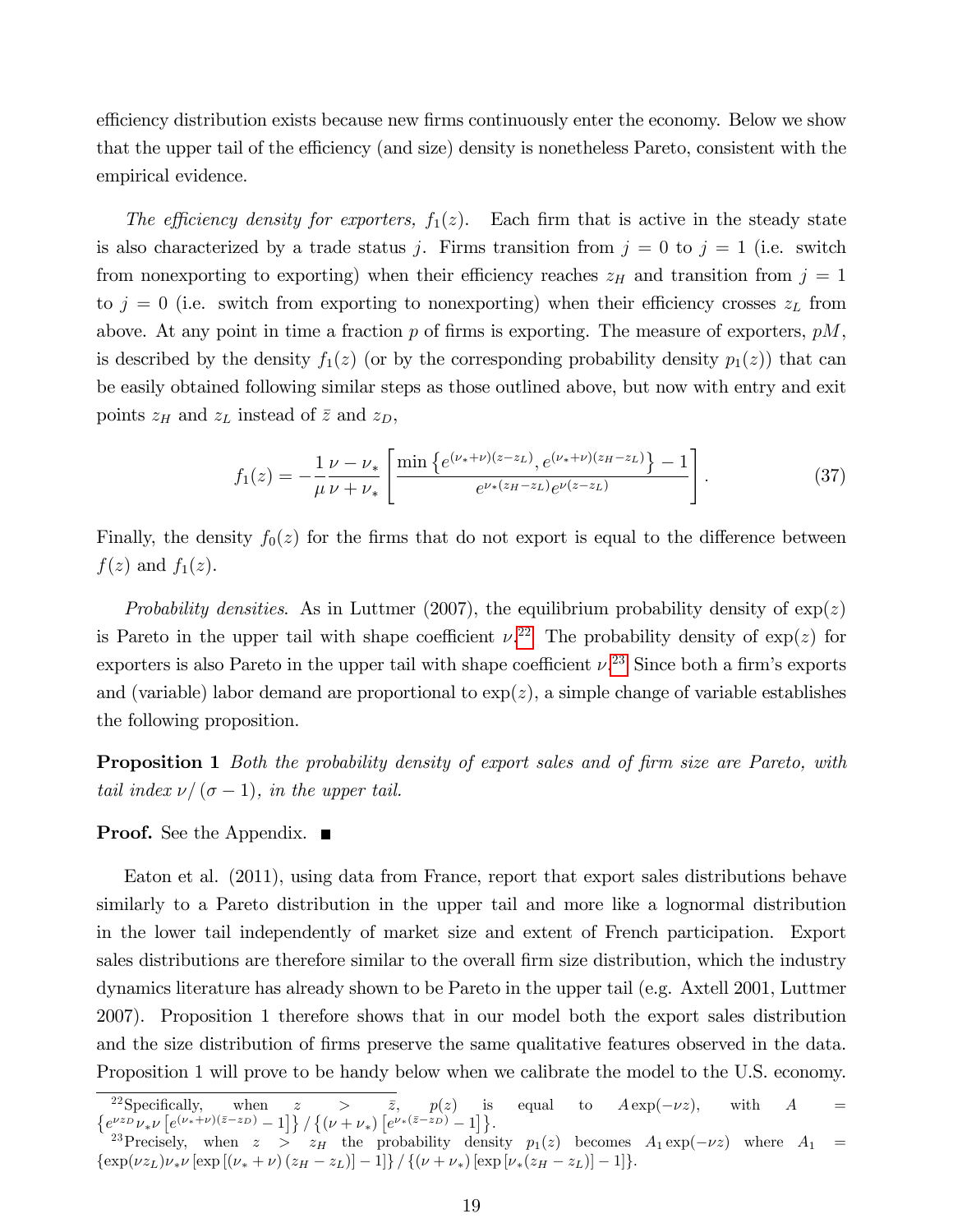Using the probability densities  $p(z)$  and  $p_1(z)$ , it is easy to show that the fraction of exporters is equal to

<span id="page-19-3"></span>
$$
p = \frac{\int_{z_H}^{\infty} p(z)dz}{\int_{z_H}^{\infty} p_1(z)dz} = \frac{\frac{e^{(\nu_* + \nu)(\bar{z} - z_D) - 1}}{e^{\nu_*(\bar{z} - z_D) - 1}} e^{\nu z_D}}{\frac{e^{(\nu_* + \nu)(z_H - z_L) - 1}}{e^{\nu_*(\bar{z}_H - z_L) - 1}} e^{\nu z_L}}.
$$
(38)

The intuition for the first equality is the following. Along the  $(z_H,\infty)$  range, both the overall efficiency probability density  $p(z)$  and the probability density for exporters  $p_1(z)$  are positive. Since along this range all firms are exporters, the ratio between  $p(z)$  and  $p_1(z)$  should be equal to the fraction of exporter, p.

## 3 Numerical Analysis

In this section, we calibrate the model to match relevant statistics of firms' turnover and export dynamics for the U.S. economy, and explore its properties numerically. We perform this analysis in order to provide an estimate of the sunk and overhead costs of exporting, to quantify the band of inaction, and analyze how different forms of trade liberalization (e.g. reduction in sunk or overhead trade costs) affect selection and persistence in export status.

The equilibrium system  $(28)–(31)$  $(28)–(31)$  in the four endogenous variables  $z_D, z_L, z_H$  and X features 13 parameters that must be calibrated:  $\rho$ ,  $\delta$ ,  $\sigma$ ,  $\tau$ ,  $L$ ,  $\bar{z}$ ,  $\xi$ ,  $\mu$ ,  $\lambda_E$ ,  $\lambda_0$ ,  $\lambda_1$ ,  $\nu$  and I. The discount rate  $\rho$  is equal to the interest rate in steady state, thus we set it to 0.05, as standard in the business cycle literature. Using U.S. Census 2004 data, we set  $\delta$  to 0.09, to match the average annual death rate for enterprises in manufacturing observed in the  $1998-2004$  period.<sup>[24](#page-19-0)</sup> We set  $\sigma = 7.69$  to match a markup of 15 percent, an intermediate value in the range of estimates reported in Basu (1996).<sup>[25](#page-19-1)</sup> We set  $\tau = 1.3$ , to match 30 percent variable trade costs, in line with values in Obstfeld and Rogoff  $(2001)$ . We normalize the population level L to 1 and the common entry level efficiency  $\bar{z}$  to 2, without loss of generality.

*Brownian motion parameters.* The parameters of the Brownian motion,  $\mu$  and  $\xi$ , can be calibrated in the following way. The model implies that the average growth rate of variable employment conditional on survival is a function of  $\mu$  and  $\xi$ ,<sup>[26](#page-19-2)</sup>,

$$
gr = (\sigma - 1)\,\mu + \frac{1}{2}(\sigma - 1)^2\,\xi^2.
$$

This relies on the fact that employment varies, in the model, only because of the efficiency

<span id="page-19-2"></span><sup>26</sup>See the Appendix.

<span id="page-19-0"></span> $\frac{24}{24}$ For each year the death rates are computed as follows: taking year 2000 as an example, the death rate is the ratio of firms dead between March 2000 and March 2001 to the total number of firms in March 2000. The data can be downloaded at http://www.sba.gov/advo/research/data.html.

<span id="page-19-1"></span> $25$ Anderson and Wincoop (2004) reports estimates of the elasticity of substitution between 5 and 10, hence our calibrated value is in this range.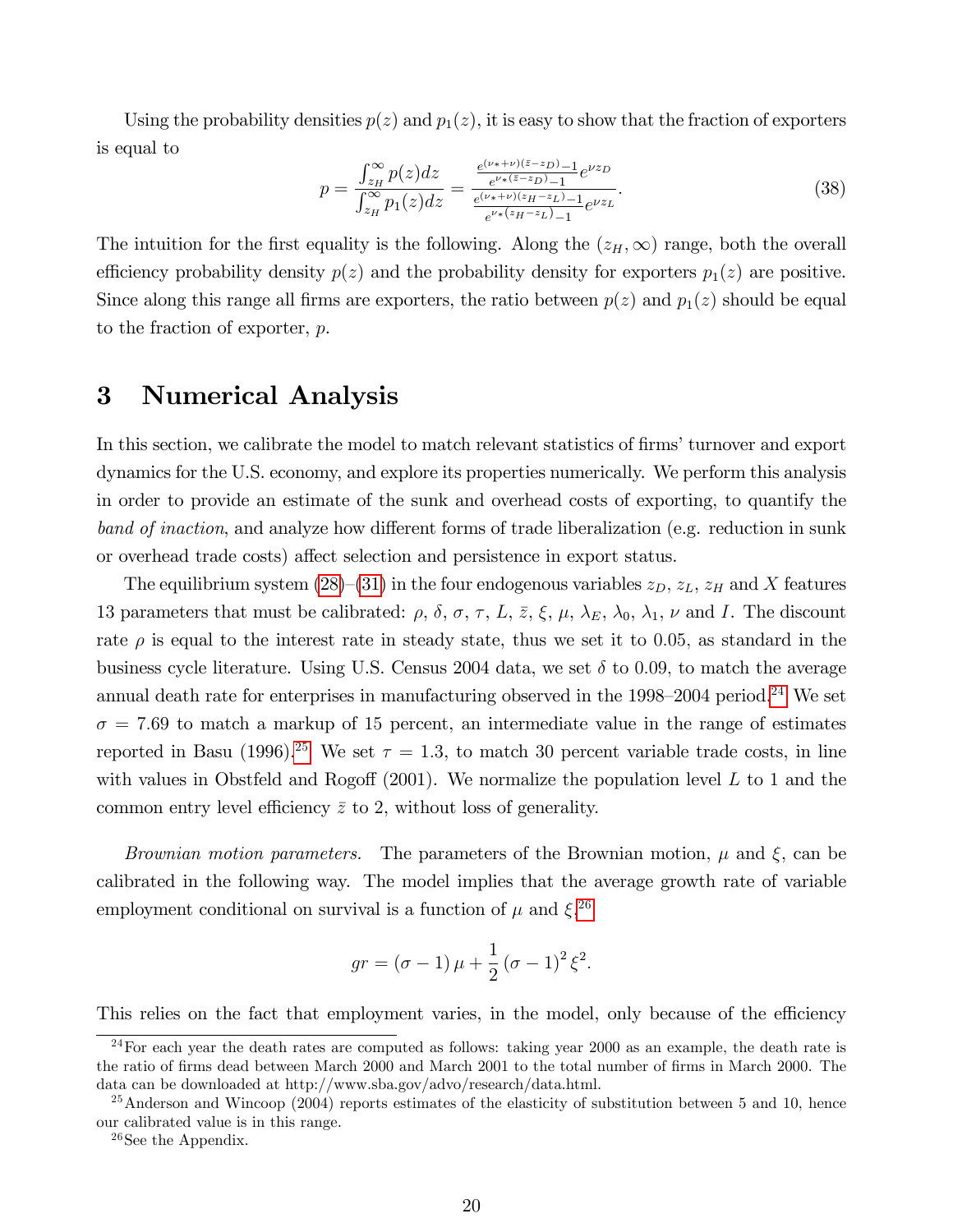shocks.<sup>[27](#page-20-0)</sup> The U.S. Census data compiled by the Small Business Administration show that employment among firms with 500 or more employees grows at an annual rate of 0.0036 over the 1988–2006 period (Luttmer, 2012). We need a second equation in the two unknowns  $\mu$  and  $\xi$ . The model predicts a stationary employment distribution that is Pareto in the upper tail with tail index  $\nu/(\sigma - 1)$  (Proposition 1). Using the definition of  $\nu$  in equation [\(36\)](#page-17-2), we can find a second relationship between  $\mu$  and  $\xi$ ,

$$
\mu = \frac{\delta}{\nu} - \frac{\nu}{2}\xi^2.
$$

The employment size distribution of U.S. firms is stable over time and close to Pareto for firms with more than 20 employees. A point estimate of the tail index  $\nu/(\sigma - 1)$  is about 1.06 (Luttmer, 2007 and 2012), which we use to calibrate  $\nu$  obtaining the value 7.093. Hence, solving the two equations above with respect to  $\mu$  and  $\xi$  leads to

$$
\xi = \sqrt{\frac{\frac{2}{\sigma - 1} \left[ (\sigma - 1) \frac{\delta}{\nu} - gr \right]}{\nu - (\sigma - 1)}}
$$

$$
\mu = \frac{1}{\sigma - 1} \left[ gr - \frac{1}{2} (\sigma - 1)^2 \xi^2 \right].
$$

Using the calibrated values for  $\sigma$ ,  $\delta$ ,  $\nu$  we obtain the values  $\xi = 0.2459$  and  $\mu = -0.2019$ .

Overhead and sunk costs. Parameters  $\lambda_E$ ,  $\lambda_0$ ,  $\lambda_1$ , and I are jointly calibrated to match the following four key statistics of the U.S. economy. Djankov et al. (2002) find that the total regulatory entry cost for the United States in 1999 were 1:6 percent of GDP per capita. This statistics is particularly relevant for the sunk entry cost, since in the model total entry costs as a share of income are

$$
m_1 = M_E w \lambda_E / Y,
$$

where  $m_1$  stands for the first moment/target used in the calibration, and  $M_E$ , w, and Y are derived in Section 2.3. Using 2004 U.S. Census data we find that the average death rate of small enterprises (i.e. between one and nine workers) is  $11.74$  percent in the period  $1998-2004$ : we target this moment since it is particularly relevant for the fixed operating cost  $\lambda_0$ . In terms of the model this second moment is<sup>[28](#page-20-1)</sup>

$$
m_2 = \frac{1}{2} \xi^2 \frac{1}{1 - p} \frac{\nu_* \nu}{e^{\nu_* (\bar{z} - z_D)} - 1}.
$$

Note that the closer the exit cutoff  $z_D$  is to the entry point  $\bar{z}$ , the higher is the chance that firms will eventually exit because of a sequence of bad efficiency shocks, and therefore, the

<span id="page-20-0"></span> $^{27}$ Shocks to efficiency are converted in shocks to employment (and to sales) through the elasticity of susbtitution. This explains the presence of  $\sigma$ .

<span id="page-20-1"></span><sup>28</sup>See the Appendix.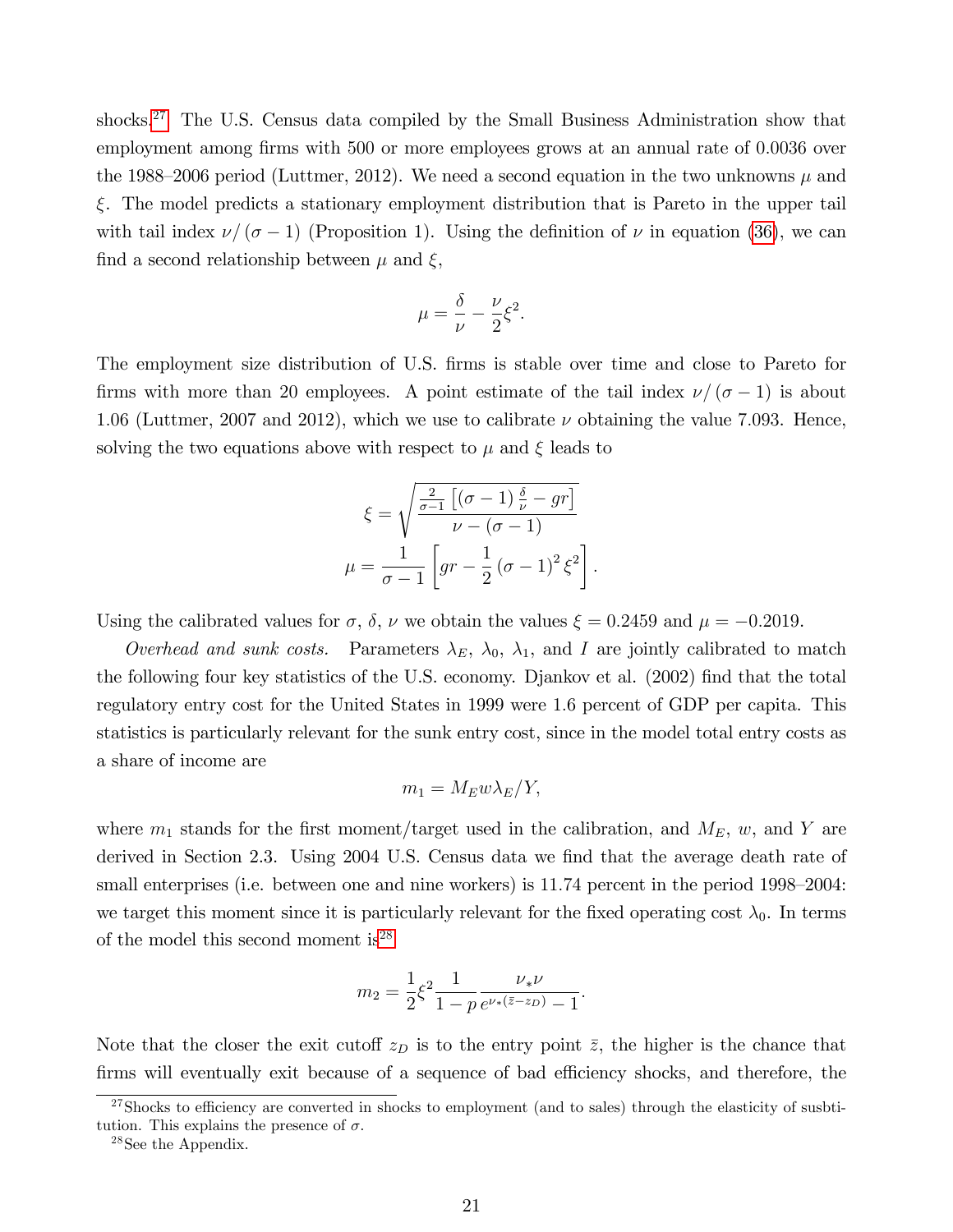higher is  $m_2$ . Bernard and Jensen (2004a) using U.S. Census data show that 12.6 percent of exporters become nonexporters on average in the period 1984–1992. We choose this as a target in calibrating the fixed operating cost of exporting  $\lambda_1$  and the sunk cost I. In the model the percentage of exporting firms ceasing to export is  $2^9$ 

$$
m_3 = \frac{1}{2} \xi^2 \frac{\nu_* \nu}{e^{\nu_* (z_H - z_L)} - 1}.
$$

Again, note that the closer the entry point  $z_H$  is to the export exit cutoff  $z_L$ , the higher is the chance that exporters will eventually stop exporting because of a sequence of bad efficiency shocks, and therefore, the higher is  $m_3$ . Finally Bernard et al. (2003) find that 21 percent of U.S. manufacturing firms in the 1992 Census data are exporters. This is our additional target for the sunk cost of exporting I and overhead costs  $\lambda_1$ . This fourth target in the model is represented by  $m_4 = p$ , where the fraction of exporters p is defined in equation [\(38\)](#page-19-3).

*Calibration fit.* These targeted moments are enough to identify the four parameters  $\lambda_E$ ,  $\lambda_0$ ,  $\lambda_1$ , and I only up to a scale factor. The calibrated parameters  $\lambda_E$ ,  $\lambda_0$ ,  $\lambda_1$ , and I are such that the predicted moments are fairly close to the actual ones, as shown in Table 1 below.

#### [Table 1 about here]

The calibrated parameter values show two interesting features. First, the sunk cost of starting up a firm,  $\lambda_E$ , is about 20 times higher than the sunk cost of exporting, I, for an existing firm. Second, the export overhead cost,  $\lambda_1$ , is about 2.5 times higher than the domestic counterpart,  $\lambda_0$ . Both results are reasonable. Setting up a firm is probably a much harder task than entering a foreign market as an already established business. Moreover, the cost of maintaining a presence in the foreign market is likely to be higher than the cost of maintaining a presence in the domestic market.

The calibration fit and, therefore, the above results are invariant to a proportional rescaling of the four cost parameters,  $\lambda_E$ ,  $\lambda_0$ ,  $\lambda_1$ , and I. Since the different types of fixed exporting costs play a key role in this paper, it could be insightful to provide U.S. dollar values for these costs and compare them with existing estimates. With the aid of an extra moment we can provide an approximate estimate of the Öxed costs. Irarrazabal et al. (2009) show that the export overhead cost for Norwegian firms ranges between \$1,439 and \$13,118 with an average across destinations of \$5, 202 in 1992 dollars.<sup>[30](#page-21-1)</sup> We can use the figures above as an approximate reference for the value of  $\lambda_1$  in our model and get an idea of the dollar value of the sunk export cost I. If we constrain the value in dollars of  $\lambda_1$  to approximate the average export overhead

<span id="page-21-1"></span><span id="page-21-0"></span><sup>29</sup>See the Appendix.

 $30$ See Table 3 in Irarrazabal et al. (2009). Since that paper uses 2004 data and our calibration mainly uses 1992 data, we convert their figures in 1992 dollars using the U.S. GDP deflator for those years.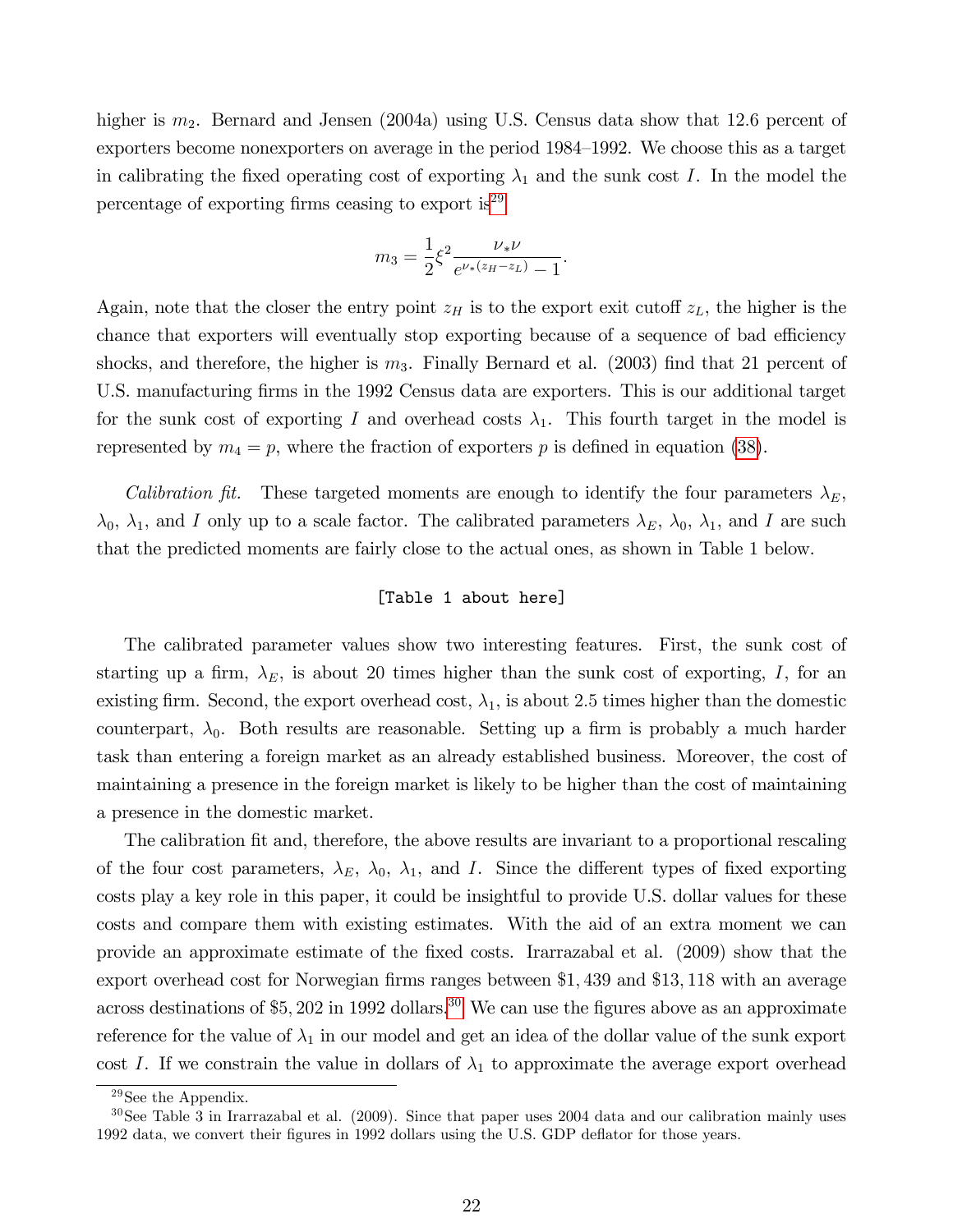cost figure in Norwegian data, the export sunk cost predicted by our model is \$476,726.<sup>[31](#page-22-0)</sup> Das et al. (2007) estimate the Öxed cost to enter the export market for a few relevant manufacturing sectors in Colombia, finding values ranging from \$416, 584 to \$520, 730, which are close to our prediction.[32](#page-22-1)

In the top two panels of Figure 2 we use the calibrated parameters to plot the value of a nonexporting firm,  $V_0(z)$ , and of an exporter,  $V_1(z)$ , defined in Section 2.2 and 2.4, both as a function of efficiency z. We also show the thresholds  $z_D$ ,  $z_L$ , and  $z_H$ . Since the value functions increase very rapidly as z approaches the export entry cutoff  $z_H$ , we first show a plot of  $V_0(z)$ and  $V_1(z)$  for z between  $z_D$  and a value slightly above  $z_L$  (top-left panel), and then plot the same functions for values of efficiency close to  $z_H$  (top-right panel). As expected,  $V_0(z)$  and  $V_1(z)$  are both increasing in z, they have the same value for  $z \leq z_L$  as stated by the equilibrium condition [\(14\)](#page-11-1), and they depart for  $z > z_L$  where  $V_1(z) > V_0(z)$ , as stated by the equilibrium condition [\(12\)](#page-11-4). The bottom-left panel of Figure 2 shows the difference between  $V_1(z)$  and  $V_0(z)$ . Along the  $[z_L, z_H]$  interval, we can interpret this difference as the firm's incremental value of being an exporter, that is, how much more it is worth when it sells in the foreign market than when it does not. As required by conditions [\(7\)](#page-9-1) and [\(14\)](#page-11-1) derived in Section 2.2, such an incremental value is zero at  $z_L$  and equals the sunk cost of exporting,  $I/\lambda_0$ , at  $z_H$ . Moreover, as required by conditions [\(8\)](#page-10-3) and [\(15\)](#page-11-2), the slope of  $V_1(z)$  and  $V_0(z)$  is the same at the thresholds  $z<sub>L</sub>$  and  $z_H$ .

#### [Figure 2 about here]

Figure 3 depicts the stationary distributions of efficiency by export status. We show the overall efficiency distribution,  $p(z)$ , and the distribution for exporters,  $p_1(z)$ .

#### [Figure 3 about here]

First, notice that both distributions, as shown analytically in Section 2.5, are Pareto in the upper tail. Given the assumptions on the production function and preferences, this implies that also the corresponding sales and size distributions are Pareto in the upper tail, as described in

$$
\frac{wFC}{Y} \left( Y_{1992}^{US} * m_{1992}^{US} \right),
$$

<span id="page-22-0"></span> $31$ The dollar values of each fixed cost can be computed as follows,

where  $FC = (\lambda_E, \lambda_0, \lambda_1, I)$  is the vector of the costs as a share of income in the model.  $Y_{1992}^{US}$  is U.S. GDP in 1992, equal to 6:29 trillions (Bureau of Economic Analysis, National Income and Product Accounts, http://www.bea.gov/iTable/iTable.cfm?ReqID=9&step=1), which is chosen because for many of the calibration targets we used 1992 U.S. Census data from Bernard et al. (2003). Since, the calibration focuses on firm-level data in manufacturing, we use the manufacturing share of GDP  $m_{1992}^{US}$  as a measure of the size of the economy. In 1992 the percentage of U.S. GDP coming from manufacturing is about 18:3 (World Development Indicators, http://data.worldbank.org/data-catalog/world-development-indicators).

<span id="page-22-1"></span> $32\$ Since their data are in 1986 dollars we have used the U.S. GDP deflator to convert to 1992 dollars, to facilitate comparison.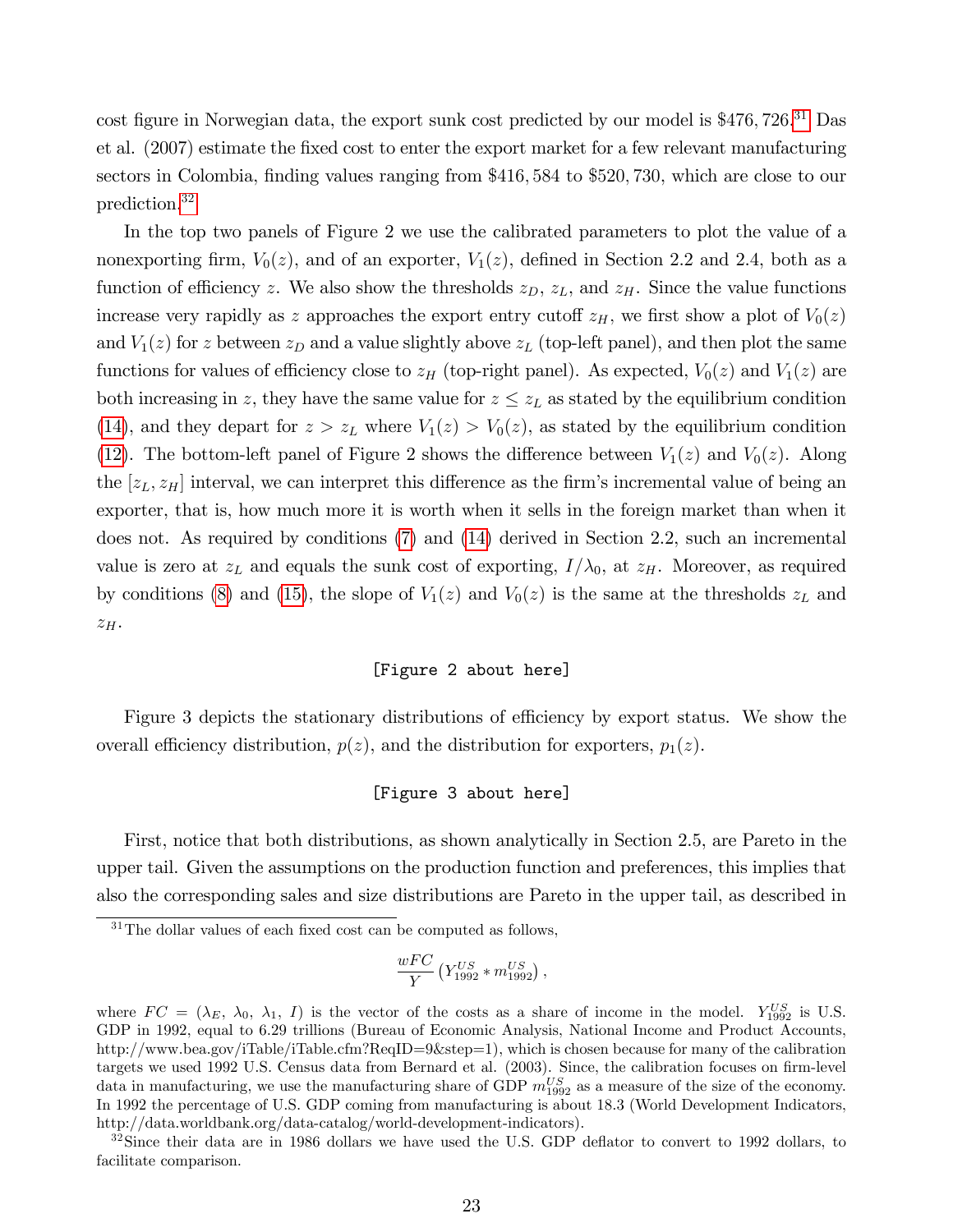Proposition 1. As mentioned above, this is consistent with evidence from firm-level data (e.g. Axtell 2001, and Eaton et al. 2011). The kink at  $z = \overline{z}$  for  $p(z)$  is a result of firm entry that takes place at  $\bar{z}$ . Similarly, the kink at  $z = z_H$  for  $p_1(z)$  is a result of the entry into export that takes place at  $z_H$ .

Second, the interval  $(z_L, z_H)$  describes a wide band of inaction where the distribution of exporters and nonexporters overlap, i.e. some exporters are less efficient than some nonexporters. This comes to grips with plant level facts (for example Bernard et al. 2003). Eaton et al. (2011), introducing firm- (and market-) specific fixed cost and demand shocks into a static framework, also provide a model that is consistent with overlapping exporter and nonexporter distributions. In our model, the overlap instead is due to efficiency shocks and sunk export entry costs, leading each single firm to start and stop exporting at different  $z$  levels. This is consistent with Bernard and Jensen  $(2004b)$  who, using U.S. data for the 1984–92 period to track firms over time, find that firms start and stop exporting at different productivity levels, with exporters exiting at a productivity level one-third below the productivity level at which firms start exporting. Moreover, they find that firms exiting from the export market show a comparable deterioration of their productivity levels. In our benchmark calibration the efficiency difference between entrants and exiting firms in the export market is substantial as well: the  $z_H/z_L$  ratio is approximately 1.4, suggesting that exiting exporters lose about 29 percent of the efficiency they had at entry.

Another way to reconcile the presence of a wide band of inaction with the data is in terms of persistence in export status. The literature on hysteresis (e.g. Baldwin and Krugman 1989) has advanced the idea that nonexporters must incur a sunk entry cost in order to enter the foreign market. Roberts and Tybout (1997) Önd strong evidence for the presence of sunk costs and conclude that prior export experience increases the probability of exporting by as much as 60 percentage points. Bernard and Jensen (2004a), using data for U.S. plants, Önd that the percentage of exporters in 1984 who were also exporters in 1985 is 85 percent. In our baseline calibration the share of exporters that keep exporting between two periods is very close, being about 87 percent.

### 3.1 Globalization Scenarios

In this section we explore the model further by studying and comparing the implications of reductions in the two types of fixed trade costs: the sunk export entry cost  $I$ , and the overhead export cost  $\lambda_1$ . This is a relevant exercise since these barriers are isomorphic in the standard Melitz (2003) model. In the two cases analyzed below, the initial steady state is the one of the baseline calibration described in the previous section. We start by considering the effects of a 10 percent reduction in the sunk export entry cost I.

[Figure 4 about here]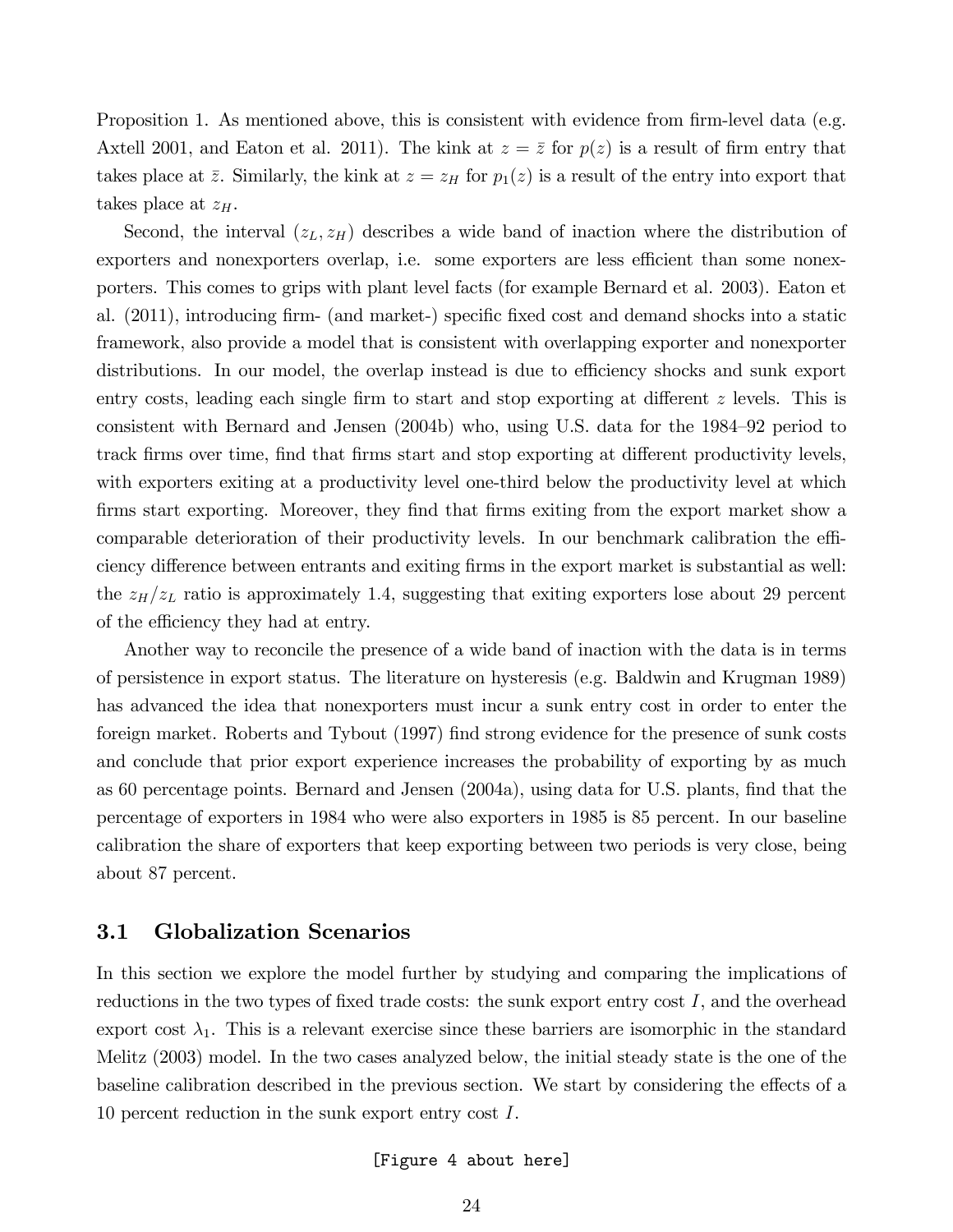The top three panels of Figure 4 report the change (to be read from right to left) of the three cutoffs,  $z_D$ ,  $z_L$ , and  $z_H$ . The intuition behind these movements is as follows: When the sunk export entry cost decreases, uncertainty about future efficiency matters less. An exporter that receives a bad shock is more likely to stop exporting. The risk of having to repay the sunk cost in the future is less important because the magnitude of this cost is lower. This intuition explains the increase in  $z<sub>L</sub>$ . Similarly, a nonexporter that receives a positive shock is more likely to start exporting since it is now easier and less risky to cover the sunk cost with future export revenues. This explains the decrease in  $z_H$ . Finally, the increase in the  $z_D$ cutoff has the same explanation as in Melitz  $(2003)$ : the increased labor demand by the more efficient firms and new entrants bids up the real wage and forces the least efficient firms to exit. In a nutshell, when the sunk export entry cost is reduced, it is easier for a nonexporter to become an exporter, it is easier for an exporter to stop exporting, and it is more difficult for less efficient firms to survive. Given the reduction in  $z_H$  and the increase in  $z_L$ , the band of inaction narrows. The status quo therefore becomes a less frequent choice, and hysteresis in exporting becomes more attenuated. The bottom central panel of Figure 4 shows that the share of exporters that exit the foreign market increases, i.e. export participation becomes less persistent. Finally, the share of exporters (out of all active Örms) increases. This result is not straightforward since, as mentioned above, on the one hand, it becomes easier to put in place the investments needed to enter the foreign market  $(z_H$  decreases) but, on the other hand, it also becomes easier to exit those markets whenever conditions get worse  $(z_L$  increases). The former margin dominates quantitatively leading to a larger share of exporters.

#### [Figure 5 about here]

Figure 5 shows what happens to the key variables of the model when the overhead export cost  $\lambda_1$  is reduced by 10 percent. The top panel shows that both the export entry cutoff  $z_H$ and the export exit cutoff  $z<sub>L</sub>$  decrease while the exit cutoff  $z<sub>D</sub>$  increases. The movement in the latter can be explained along the same lines as before. The intuition for the change in  $z<sub>L</sub>$  and  $z_H$  instead is the following. When the overhead export cost decreases, exporters, conditional on their current efficiency level, enjoy higher profits from their current sales and are more likely to be able to cover the fixed trade cost in the future as well. This explains why  $z<sub>L</sub>$  decreases. On the contrary, nonexporters are more likely to receive a positive shock to efficiency that is big enough to make it profitable to start exporting. This explains why also  $z_H$  decreases. The band of inaction, measured by  $z_H - z_L$ , widens as the reduction in  $z_L$  is larger than the reduction in  $z_H$ . The intuition for the difference in the rate of reduction of  $z_H$  and  $z_L$  is that the decision to start exporting is less sensitive to a change in the overhead export cost once a sunk export cost is in place. As a consequence,  $z_H$  decreases when  $\lambda_1$  does but not as fast as  $z_L$ . Since the band of inaction is now wider, those firms that already export are less likely to stop doing so, leading to more hysteresis in exporting. The bottom central panel of Figure 5 therefore shows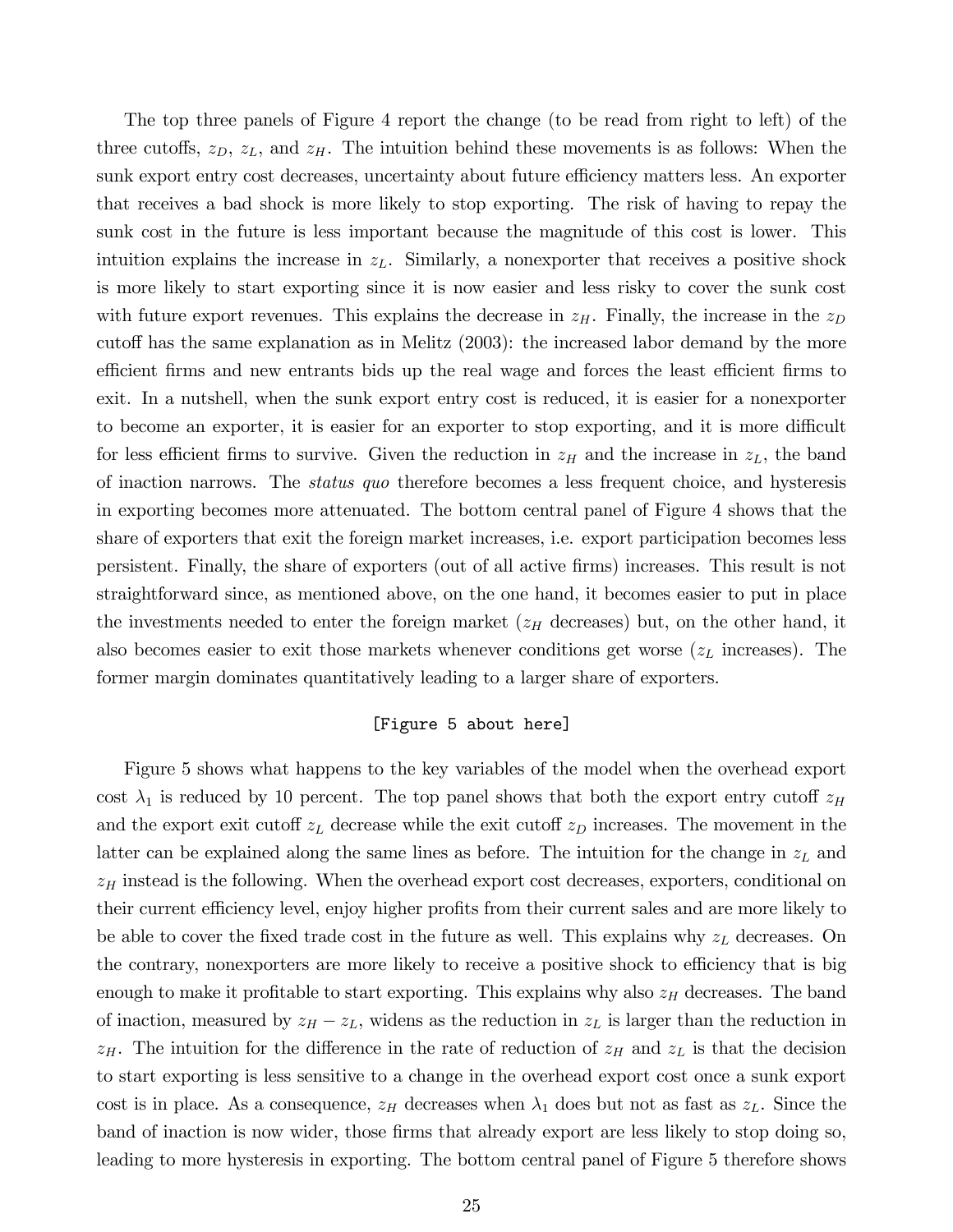a decrease in the share of exporters that become nonexporters. When the export overhead cost decreases, it is easier to start exporting but the decision to stop becomes less obvious. Finally, as in the previous case, the share of exporters increases. This time this is a less ambiguous result since both export cutoffs decrease.

Overall, the main difference between a reduction in the sunk export entry cost I and the export overhead cost  $\lambda_1$  is its effect on the band of inaction and therefore on the persistency of the export status. Trade liberalization via a reduction in sunk export costs reduces hysteresis, while the opposite happens when liberalization takes place through a reduction in overhead export costs. The new exporters margin, the increase in the share of exporters produced by trade liberalization, is about 10 percent with a reduction of I and about 1 percent with a reduction of  $\lambda_1$ .

## 4 Conclusions

In this paper we introduce persistent idiosyncratic efficiency shocks in a continuous-time model of trade with heterogeneous firms. We show that the presence of sunk export entry costs and efficiency uncertainty gives rise to hysteresis in export market participation and provides a framework to study export dynamics in a general equilibrium environment. In our model, a firm's efficiency is not a sufficient statistics for its export status since a firm's export decisions are history-dependent. Firms start exporting at a certain efficiency level, but may remain in the foreign market even after their efficiency has fallen below the level it was at when they entered the market. Moreover, the model reflects features of firm birth, growth, and export market entry and exit observed in the data.

A calibrated version of the model is used to provide estimates of the size of the sunk cost of exporting, and of a firm's persistence in export status. Moreover, numerical simulations are used to show how different modes of globalization, in the form of a reduction in the sunk export entry cost as opposed to a reduction in the export overhead cost, affect firms' selection and persistence in export status. In this sense, our model formalizes a very natural link between two branches of the literature: the literature on hysteresis, focusing on explaining why the same trade and exchange rate policies can have strikingly different effects in different countries or time periods, and the new trade theory, emphasizing the selection effects of trade policies.

One limitation of our theoretical and quantitative analysis is the focus on trade among symmetric countries. This implies, for instance, that we cannot explore the effects of unilateral trade liberalization episodes on firm's selection and on the persistence in export status. Moreover, a symmetric country model cannot be used to explain the substantial variation in export entry (across markets) and in sales conditional on entering a market found in the data (e.g. Eaton et al., 2011). In on-going research, we are exploring a number of extensions of our framework, including the case of multiple asymmetric countries.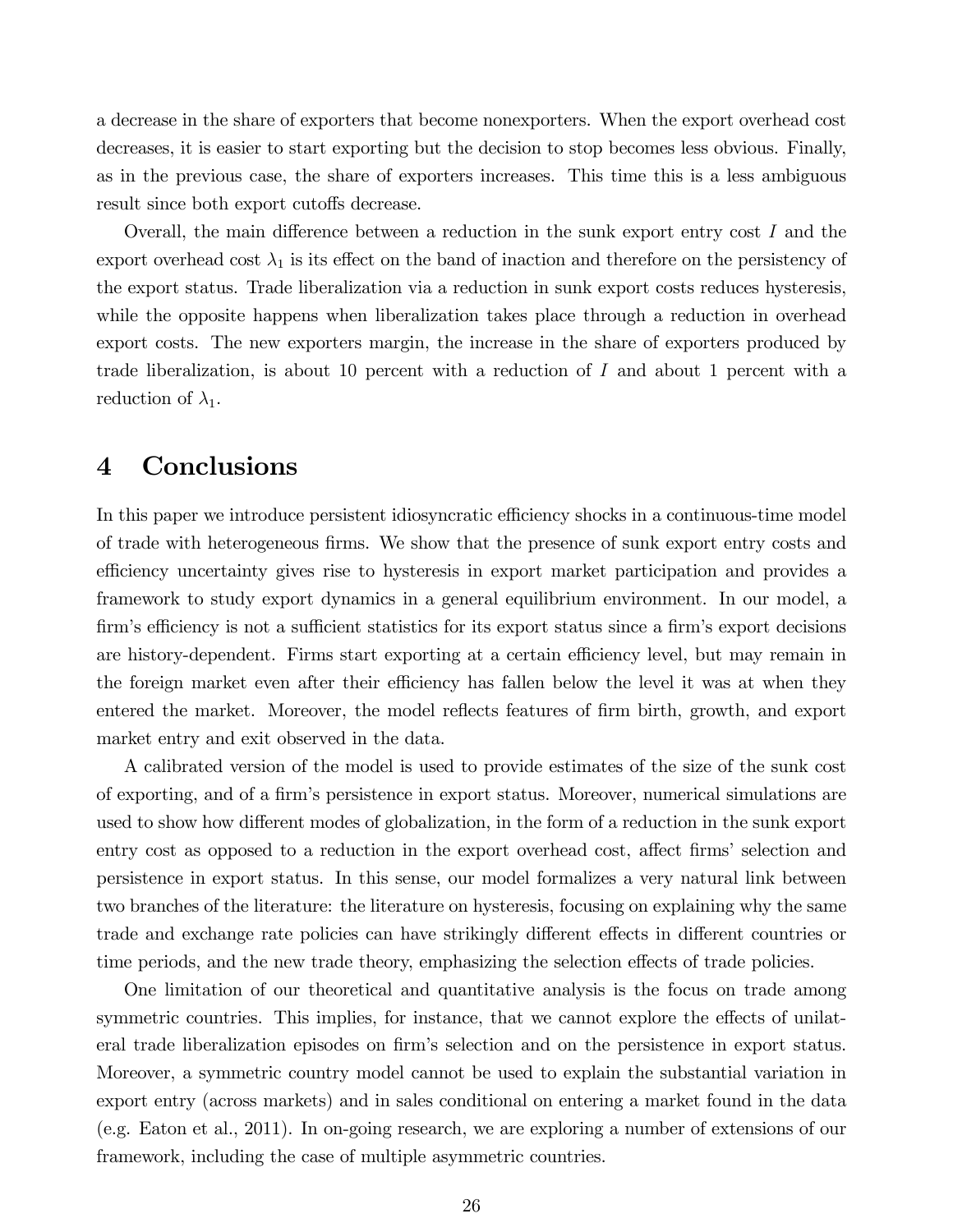## References

- [1] Amador, J., Opromolla, L. D., 2013. Product and Destination Mix in Export Markets. Review of World Economics 149 (1), forthcoming.
- [2] Alessandria, G., Choi, H., 2012. Establishment Heterogeneity, Exporter Dynamics, and the Effects of Trade Liberalization. Federal Reserve Bank of Philadelphia Working Paper No. 11-19/R. URL: http://www.phil.frb.org/research-and-data/publications/workingpapers/2011/wp11-19R.pdf
- [3] Anderson, J., van Wincoop, E., 2004. Trade costs. Journal of Economic Literature 42 (3),  $691 - 751.$
- [4] Antràs, P., 2004. Advanced Topics in International Trade: Firms and International Trade. Lecture notes, Harvard University.
- [5] Arkolakis, K., 2010. Market Penetration Costs and the New Consumers Margin in International Trade. Journal of Political Economy 118 (6), 1151-1199.
- [6] Atkeson, A., Burstein, A., 2010. Innovation, Firm Dynamics, and International Trade. Journal of Political Economy 118 (3), 433-484.
- [7] Axtell, R. L., 2001. Zipf Distribution of U.S. Firm Sizes. Science 293 (5536), 1818-1820.
- [8] Baldwin, R., 1990. Hysteresis in Trade. Empirical Economics 15  $(2)$ , 127–142.
- [9] Baldwin, R., Krugman, P., 1989. Persistent Trade Effects of Large Exchange Rate Shocks. The Quarterly Journal of Economics 104 (4), 635-654.
- [10] Basu, S., 1996. Procyclical Productivity: Increasing Returns or Cyclical Utilization? Quarterly Journal of Economics 111(3), 709-751.
- [11] Bernard, A. B., Jensen, J. B., 1995. Exporters, Jobs, and Wages in U.S. Manufacturing: 1976-1987. Brookings Papers on Economic Activity: Microeconomics, 67-119.
- [12] Bernard, A. B., Jensen, J. B., 2004a. Why Some Firms Export. The Review of Economics and Statistics 86 (2), 561-569.
- [13] Bernard, A. B., Jensen, J. B., 2004b. Exporting and Productivity in the USA. Oxford Review of Economic Policy 20 (3), 343-357.
- [14] Bernard, A. B., Eaton, J., Jensen, J. B., Kortum, S., 2003. Plants and Productivity in International Trade. American Economic Review 93(4),1268-1290.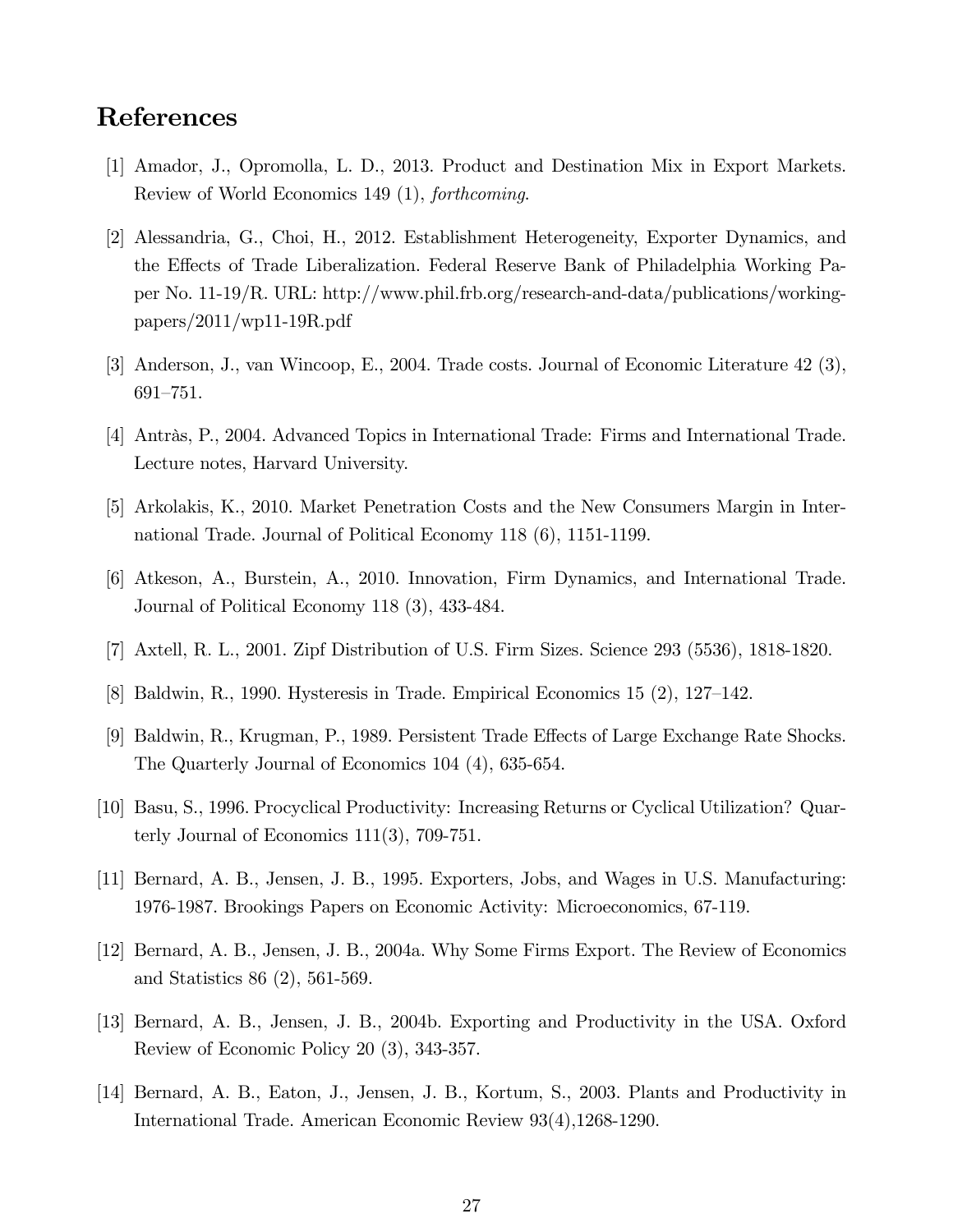- [15] Bernard, A., Wagner, J., 2001. Export Entry and Exit by German Firms. Welktwirtschaftliches Archiv Bd. 137 H. 1, 105-123.
- [16] Campa, J., 2004. Exchange Rates and Trade: How Important is Hysteresis in Trade? European Economic Review 48 (3), 527-548.
- [17] Costantini, J. A., Melitz, M. J., 2008. The Dynamics of Firm-Level Adjustment to Trade Liberalization. In: Helpman, E., Marin, D., Verdier, T. (Eds.). The Organization of Firms in a Global Economy. Harvard University Press, Cambridge, MA, 107-141.
- [18] Das, S., Roberts, M. J., Tybout, J. R., 2007. Market Entry Costs, Producer Heterogeneity, and Export Dynamics. Econometrica 75 (3), 837-873.
- [19] Dixit, A., 1989. Entry and Exit Decisions under Uncertainty. Journal of Political Economy 97 (3), 620-38.
- [20] Dixit, A., Pindyck, R. S., 1994. Investment under Uncertainty. Princeton University Press, Princeton NJ.
- [21] Djankov, S., Lopez-De-Silanes, F., La Porta, R., Shleifer, A., 2002. The Regulation of Entry. Quarterly Journal of Economics 117 (1), 1-37.
- [22] Eaton, J., Eslava, M., Kugler, M., Tybout, J., 2008. The Margins of Entry into Export Markets: Evidence from Colombia. In: Helpman, E., Marin, D., Verdier, T. (Eds.). The Organization of Firms in a Global Economy. Harvard University Press, Cambridge, MA, 231-272.
- [23] Eaton, J., Kramarz, F., Kortum, S., 2011. An Anatomy of International Trade: Evidence from French Firm. Econometrica 79 (5), 1453-1498.
- [24] Ghironi, F., Melitz, M. J., 2005. International Trade and Macroeconomic Dynamics with Heterogeneous Firms. Quarterly Journal of Economics 120 (3), 865-915.
- [25] Harrison, M. J., 1985. Brownian Motion and Stochastic Flow Systems. John Wiley, New York.
- [26] Helpman, E., Melitz, M. J., Yeaple, S. R., 2004. Export Versus FDI with Heterogeneous Firms. American Economic Review 94 (1), 300-316.
- [27] Impullitti, G., Licandro, O., 2010. Trade, Firm Selection, and Innovation: the Competition Channel. Barcelona GSE Working Papers Series 495. URL: http://www.iae.csic.es/investigatorsMaterial/a111111122530archivoPdf8766.pdf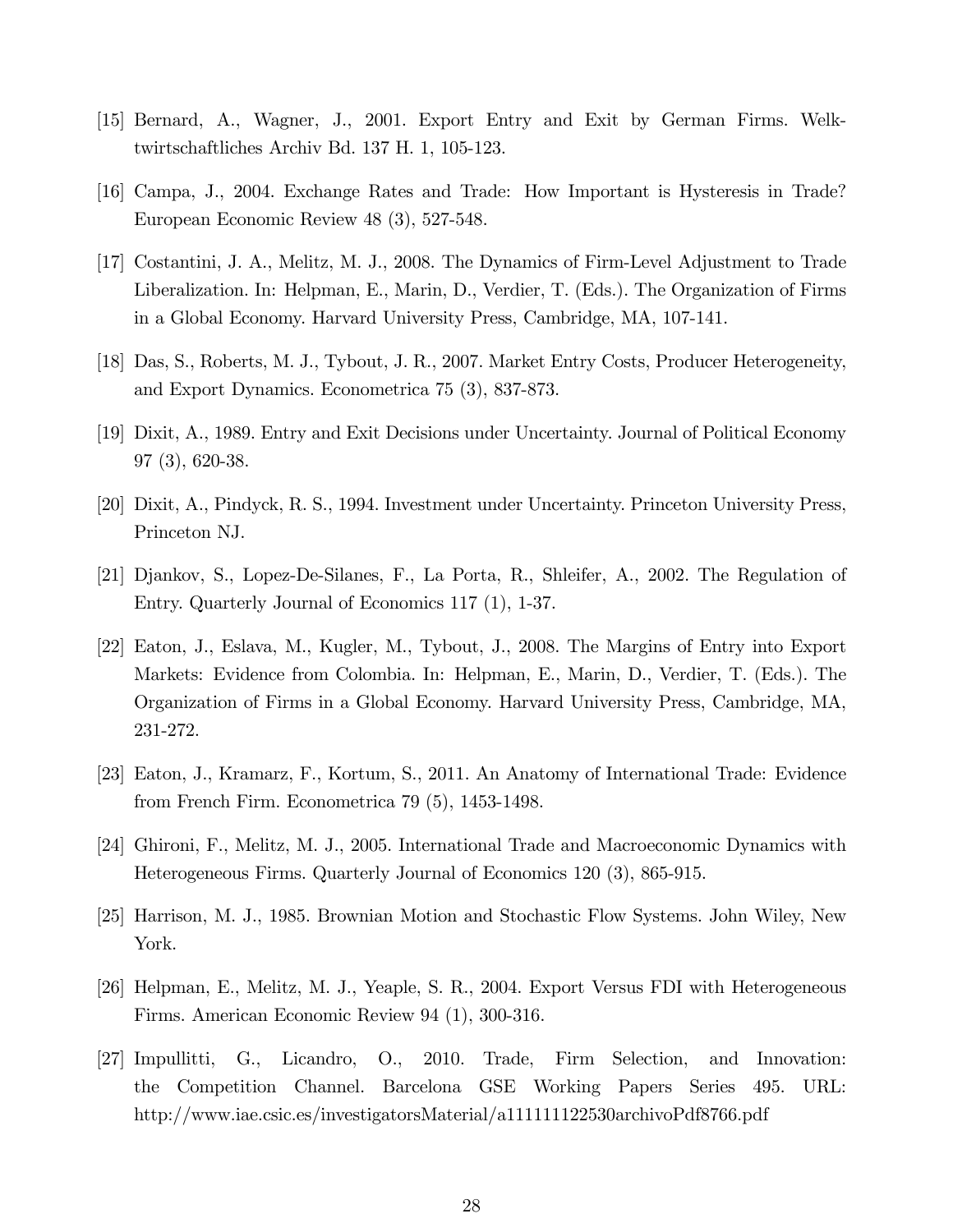- [28] Irarrazabal, A., Moxnes, A., Opromolla, L. D., 2009. The Margins of Multinational Production and the Role of Intrafirm Trade. CEPR Discussion Paper 7145. URL: http://www.cepr.org/pubs/dps/DP7145.asp
- [29] Luttmer, E. G. J., 2007. Selection, Growth and the Size Distribution of Firms. Quarterly Journal of Economics 122 (3), 1103-44.
- [30] Luttmer, E. G. J., 2012. Technology Diffusion and Growth. Journal of Economic Theory 147 (2), 602-622.
- [31] Melitz, M. J., 2003. The Impact of Trade on Intra-Industry Reallocations and Aggregate Industry Productivity. Econometrica 71 (6), 1695-1725.
- [32] Obstfeld, M., Rogoff, K., 2001. The Six Major Puzzle in International Macroeconomics: is there a Common Cause? In: Bernanke, B.S., Rogoff, K. (Eds.), NBER Macroeconomics Annual 15, MIT Press, Cambridge, MA, 339–390.
- [33] Roberts, M. J., Tybout, J. R., 1997. The Decision to Export in Colombia: An Empirical Model of Entry with Sunk Costs. American Economic Review 87 (4), 545-564.
- [34] Ruhl, K. J., 2008. The International Elasticity Puzzle in International Economics. New York University, Leonard N. Stern School of Business, Department of Economics Working Paper 08-30. URL: http://kimruhl.squarespace.com/storage/Ruhl\_Elasticity.pdf
- [35] Stokey, N. L., 2009. The Economics of Inaction: Stochastic Control Models with Fixed Costs. Princeton University Press, Princeton NJ.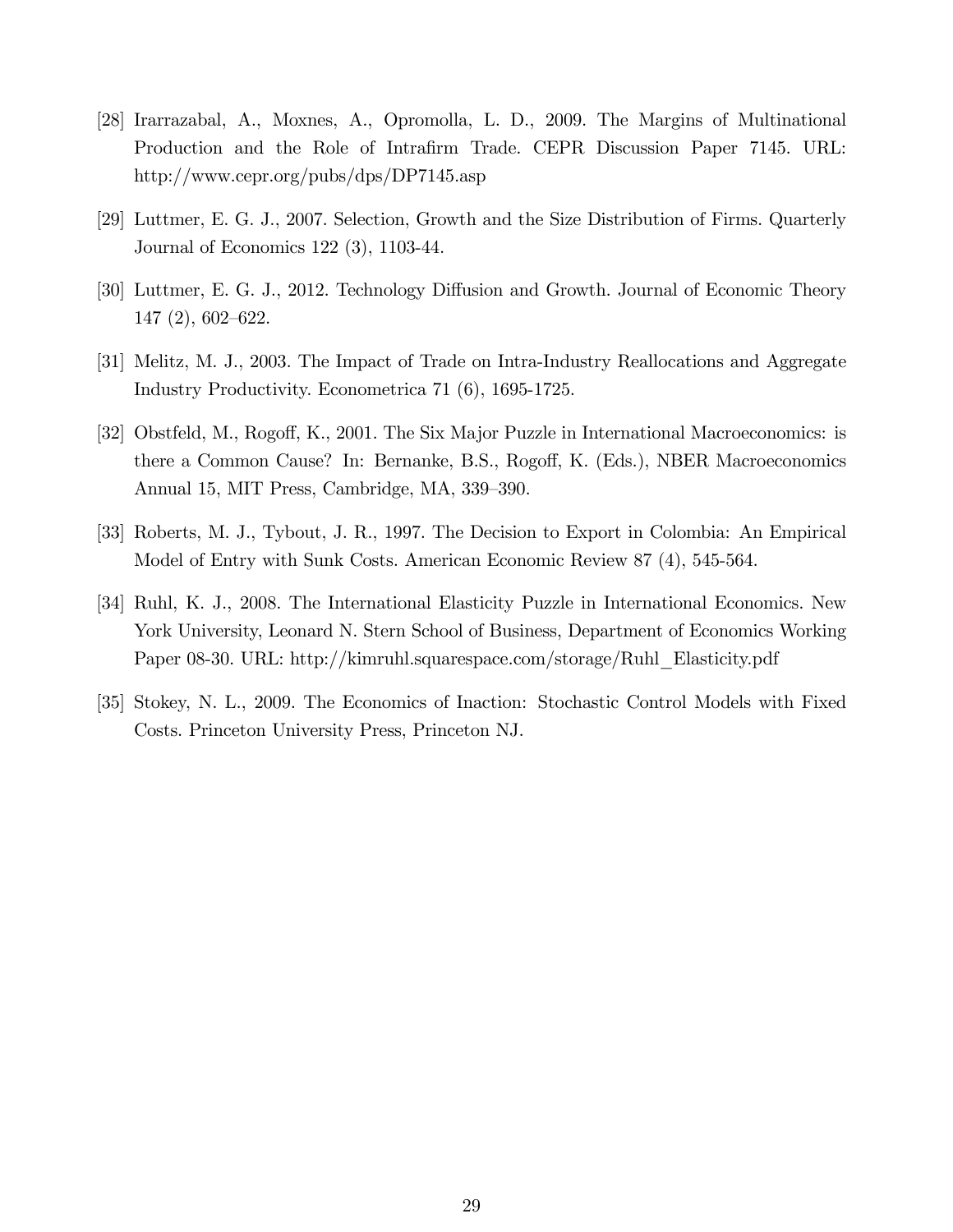| тане т. тилет гъ             |                |                 |                         |       |
|------------------------------|----------------|-----------------|-------------------------|-------|
| Targeted moments             |                | Benchmark model | Source                  | Data  |
| Entry cost (share of GDP)    | $m_1$          | 0.016           | Djankov et al. $(2002)$ | 0.016 |
| Firms' death rate            | m <sub>2</sub> | 0.121           | U.S. Census 2004        | 0.117 |
| Export-to-Nonexp. transition | m <sub>3</sub> | 0.126           | Bernard et al. (2004a)  | 0.126 |
| Share of exporters           | $m_4$          | 0.201           | Bernard et al. (2003)   | 0.210 |

Table 1: Model Fit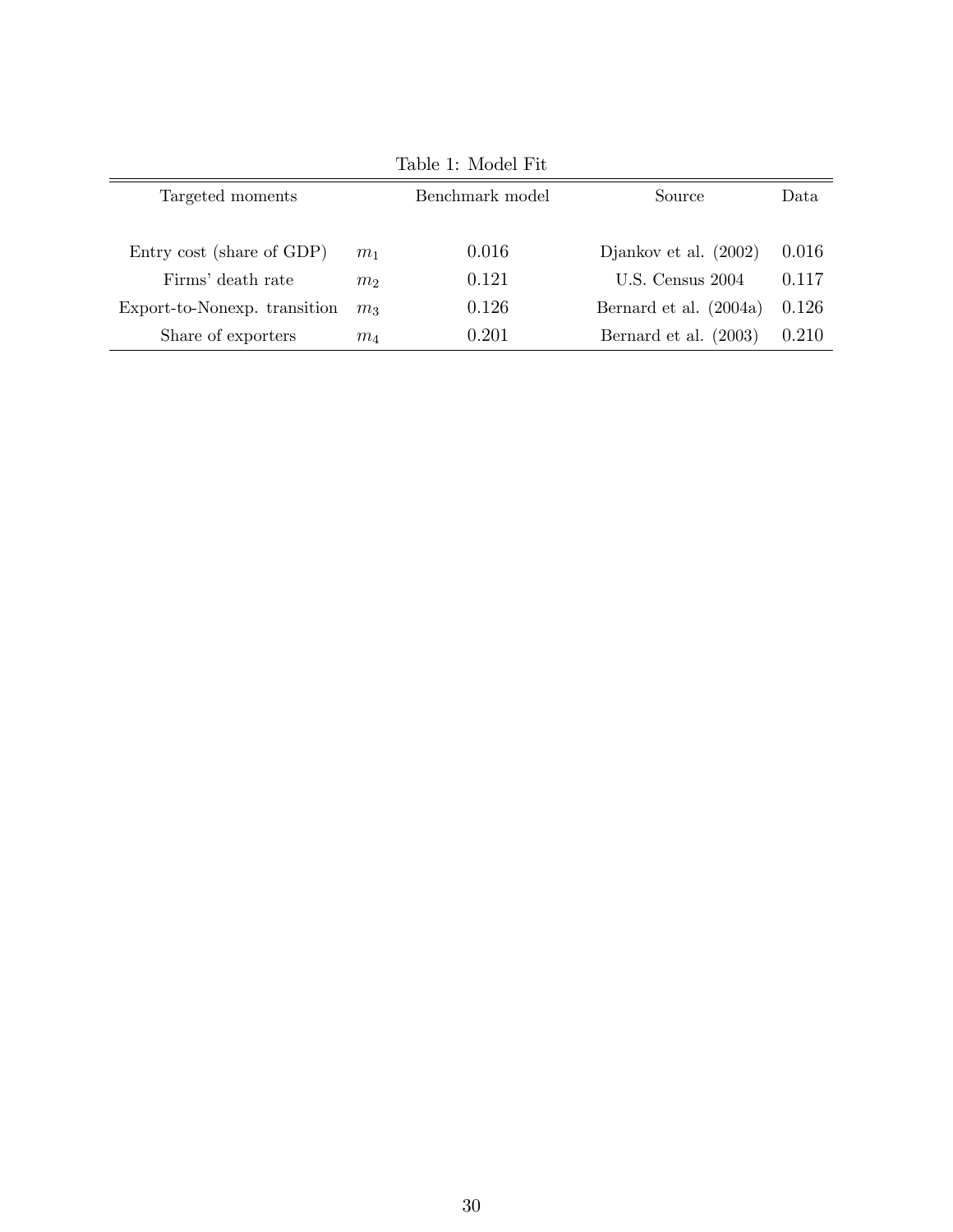



Source: Authors' calculations.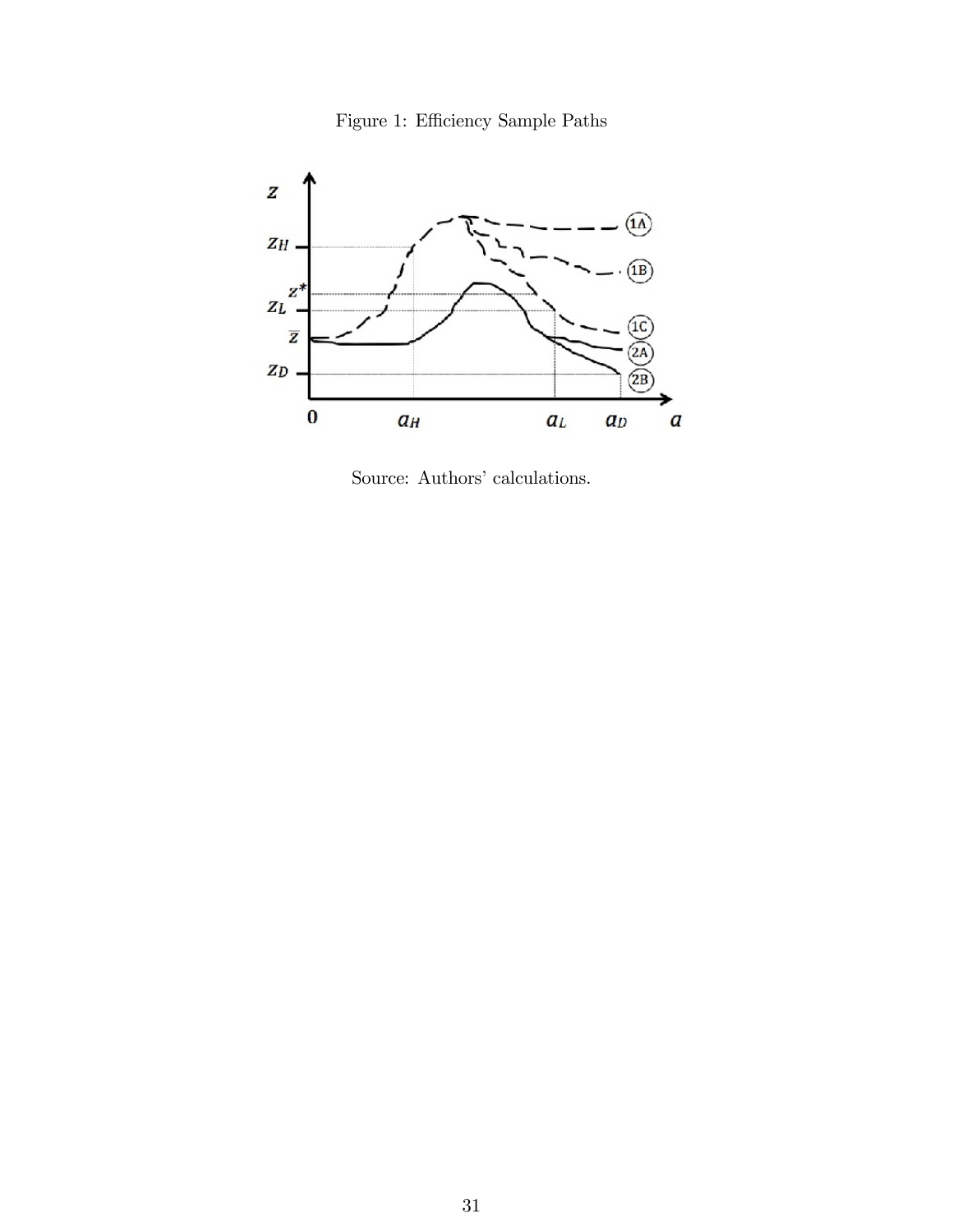Figure 2: Value Functions



Source: Authors' calculations.  $\,$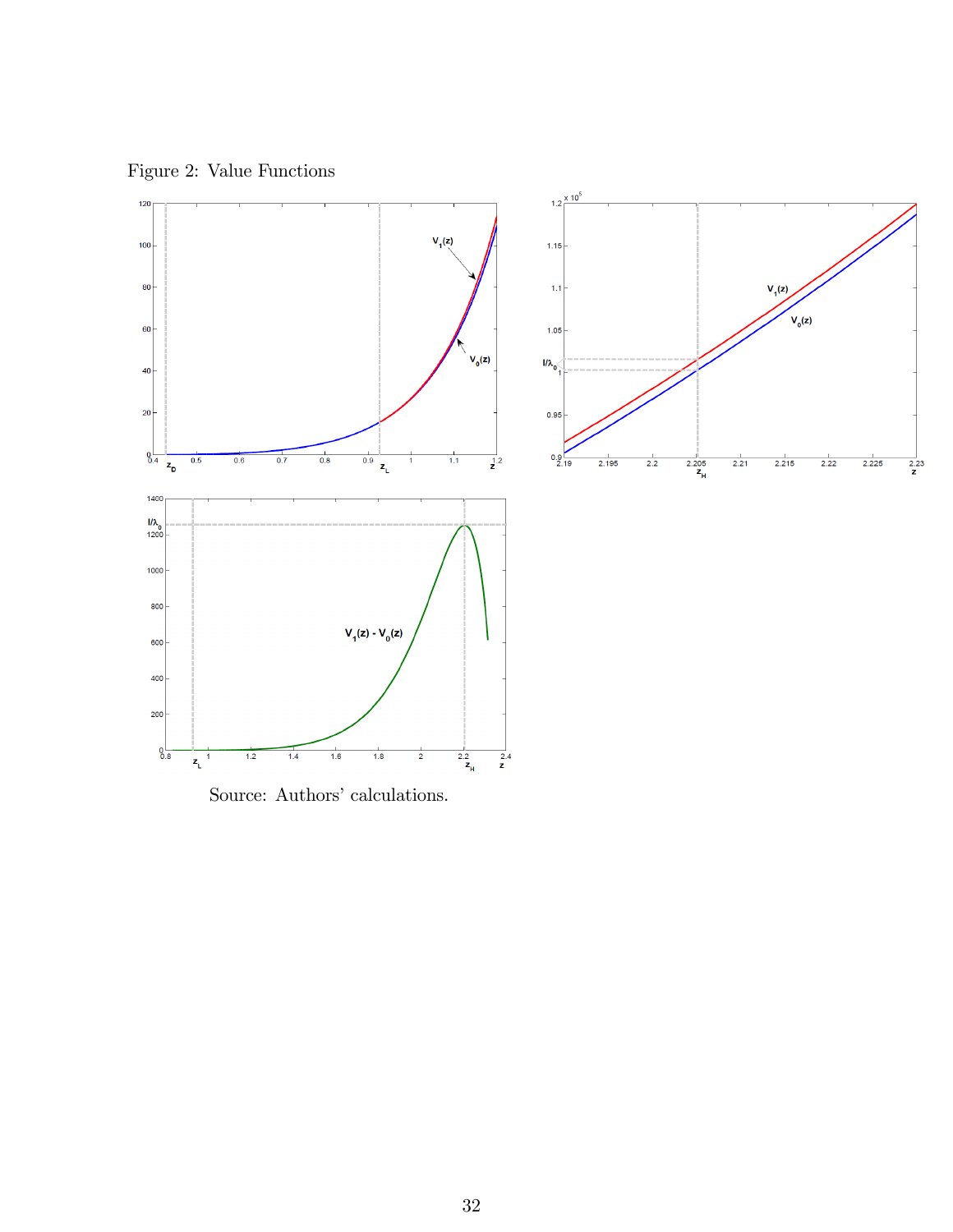Figure 3: Equilibrium Efficiency Distribution

![](_page_32_Figure_1.jpeg)

Source: Authors' calculations.  $% \mathcal{L}_{\mathcal{A}}\left( \mathcal{A}\right)$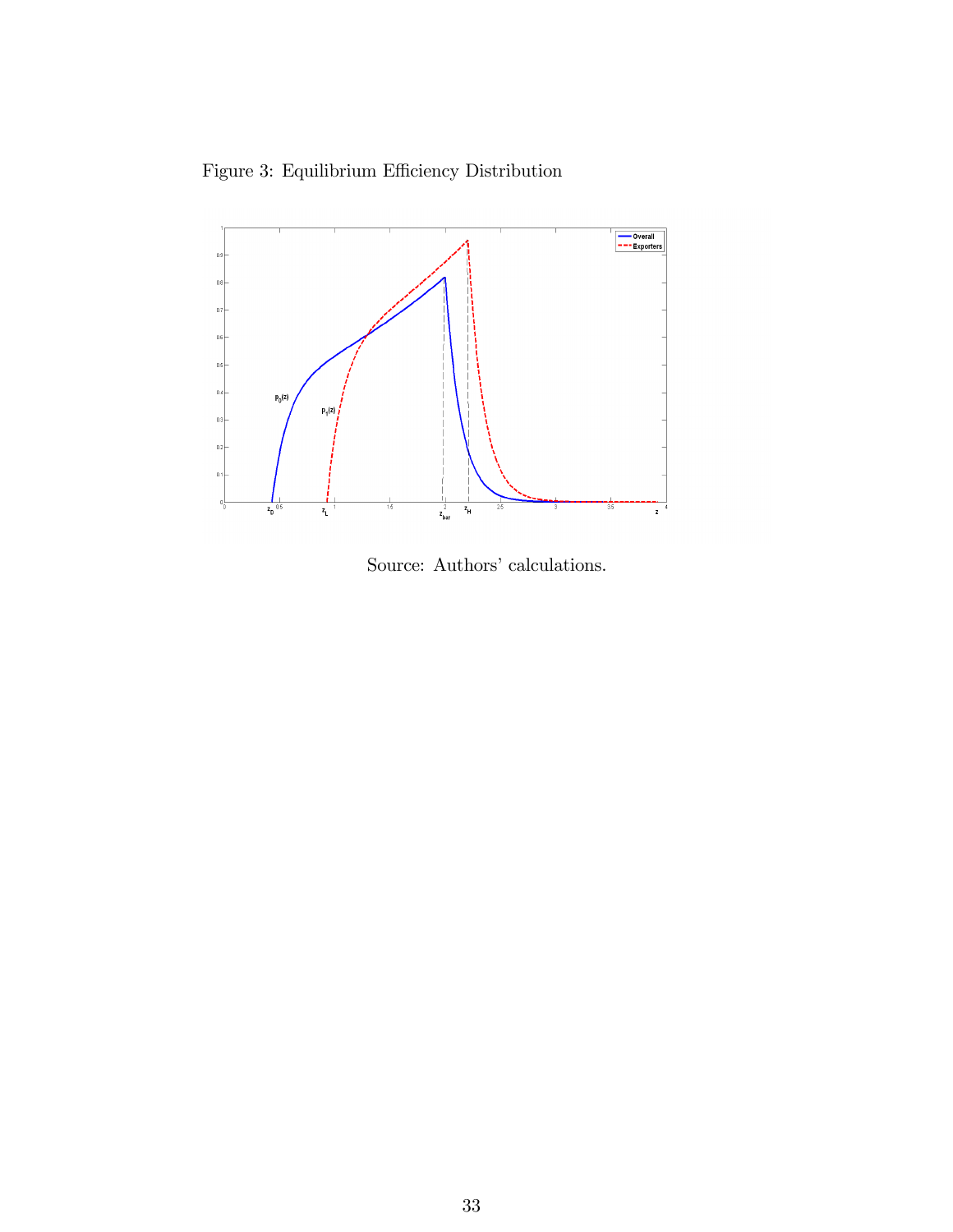![](_page_33_Figure_0.jpeg)

Figure 4: Trade Liberalization: Reducing Sunk Export Costs

Source: Authors' calculations.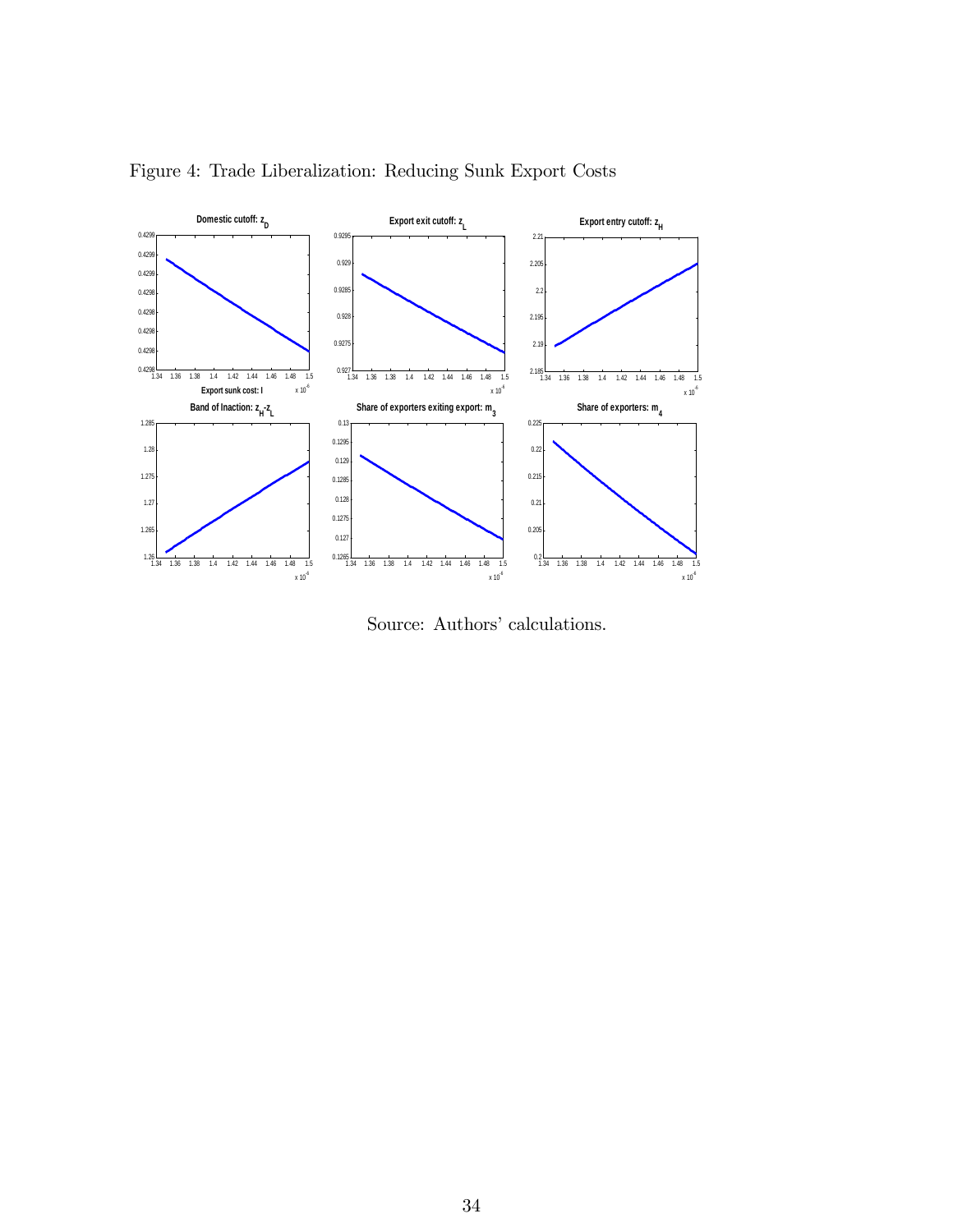![](_page_34_Figure_0.jpeg)

Figure 5: Trade Liberalization: Reducing Overhead Export Costs

Source: Authors' calculations.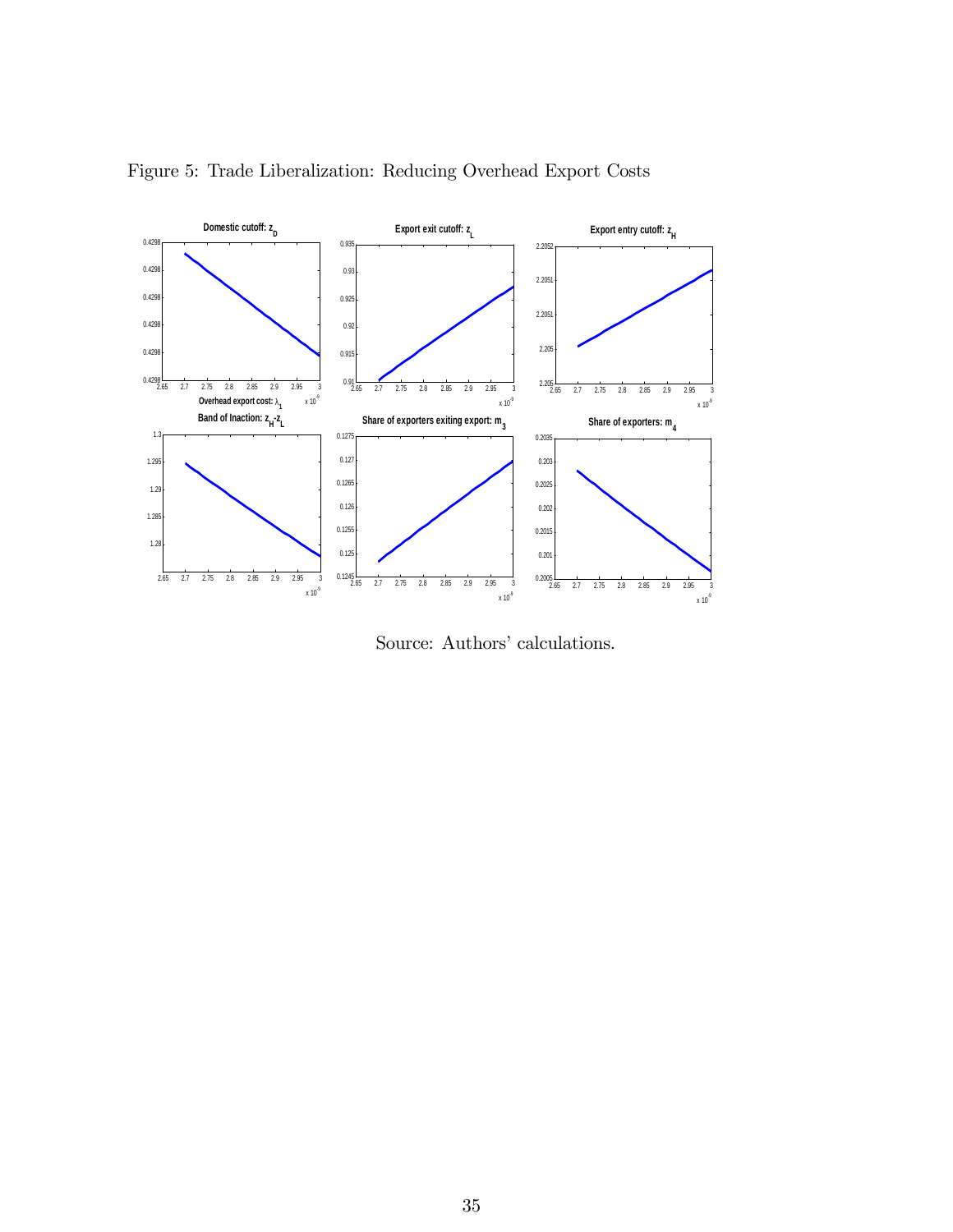## 5 Appendix

#### 5.0.1 Value Matching Conditions

The three value-matching conditions of equations [\(25\)](#page-14-1), [\(26\)](#page-14-1), and [\(27\)](#page-14-1) can be used to solve for the three constants,  $A_0$ ,  $A_1$ , and  $B_0$ , as a function of the three cutoffs,  $z_D$ ,  $z_L$ ,  $z_H$ , and X. The three smooth pasting conditions and the free entry condition of equations [\(28\)](#page-15-2), [\(29\)](#page-15-4), [\(30\)](#page-15-5), and [\(31\)](#page-15-3) can then be used to solve for  $z_D, z_l, z_H$ , and of X. We can rewrite the three value-matching conditions as

$$
\frac{1}{r^*} \pi_0(z_D) - \frac{1}{r^*} + A_0 e^{-\theta z_D} + B_0 e^{\theta * z_D} = 0,
$$
\n
$$
\frac{1}{r^*} \left(1 + \tau^{1-\sigma}\right) \pi_0(z_L) - \frac{1}{r^*} \frac{\lambda_0 + \lambda_1}{\lambda_0} + A_1 e^{-\theta z_L} = \frac{1}{r^*} \pi_0(z_L) - \frac{1}{r^*} + A_0 e^{-\theta z_L} + B_0 e^{\theta * z_L},
$$
\n
$$
\frac{1}{r^*} \pi_0(z_H) - \frac{1}{r^*} + A_0 e^{-\theta z_H} + B_0 e^{\theta * z_H} = \frac{1}{r^*} \left(1 + \tau^{1-\sigma}\right) \pi_0(z_H) - \frac{1}{r^*} \frac{\lambda_0 + \lambda_1}{\lambda_0} + A_1 e^{-\theta z_H} - \frac{I}{\lambda_0}.
$$

The first condition can be solved for  $A_0$ ,

$$
A_0 = \left[ -B_0 e^{\theta_* z_D} + \frac{1}{r^*} - \frac{1}{r^*} \pi_0(z_D) \right] e^{\theta z_D}.
$$

Inserting the above into the second value-matching condition we get

$$
A_1 = \frac{1}{r^*} \left[ -e^{\theta z_L} - \tau^{1-\sigma} \pi_0(z_L) e^{\theta z_L} + e^{\theta z_D} - \pi_0(z_D) e^{\theta z_D} + \frac{\lambda_0 + \lambda_1}{\lambda_0} e^{\theta z_L} \right] + B_0 \left( e^{\theta * z_L} e^{\theta z_L} - e^{\theta * z_D} e^{\theta z_D} \right).
$$

Now inserting both the expression for  $A_0$  and the one for  $A_1$  in the third value-matching condition we get  $B_0$  as a function of  $z_L$ ,  $z_H$ , X:

$$
B_0 = \frac{\left[1 + \tau^{1-\sigma}\pi_0(z_H) - \frac{\lambda_0 + \lambda_1}{\lambda_0}\right] \frac{1}{r^*} - \left[1 + \tau^{1-\sigma}\pi_0(z_L) - \frac{\lambda_0 + \lambda_1}{\lambda_0}\right] e^{\theta z_L} e^{-\theta z_H} \frac{1}{r^*} - \frac{I}{\lambda_0}}{e^{\theta z_H} - e^{\theta z_L} e^{\theta z_L} e^{-\theta z_H}}.
$$

It is then easy to get  $A_0$  and  $A_1$ .

#### 5.0.2 Aggregate Output

Aggregate output is the sum of revenues for all exporting and non-exporting firm. Recalling that, under our assumptions, flow profits are a fraction  $1/\sigma$  of revenues,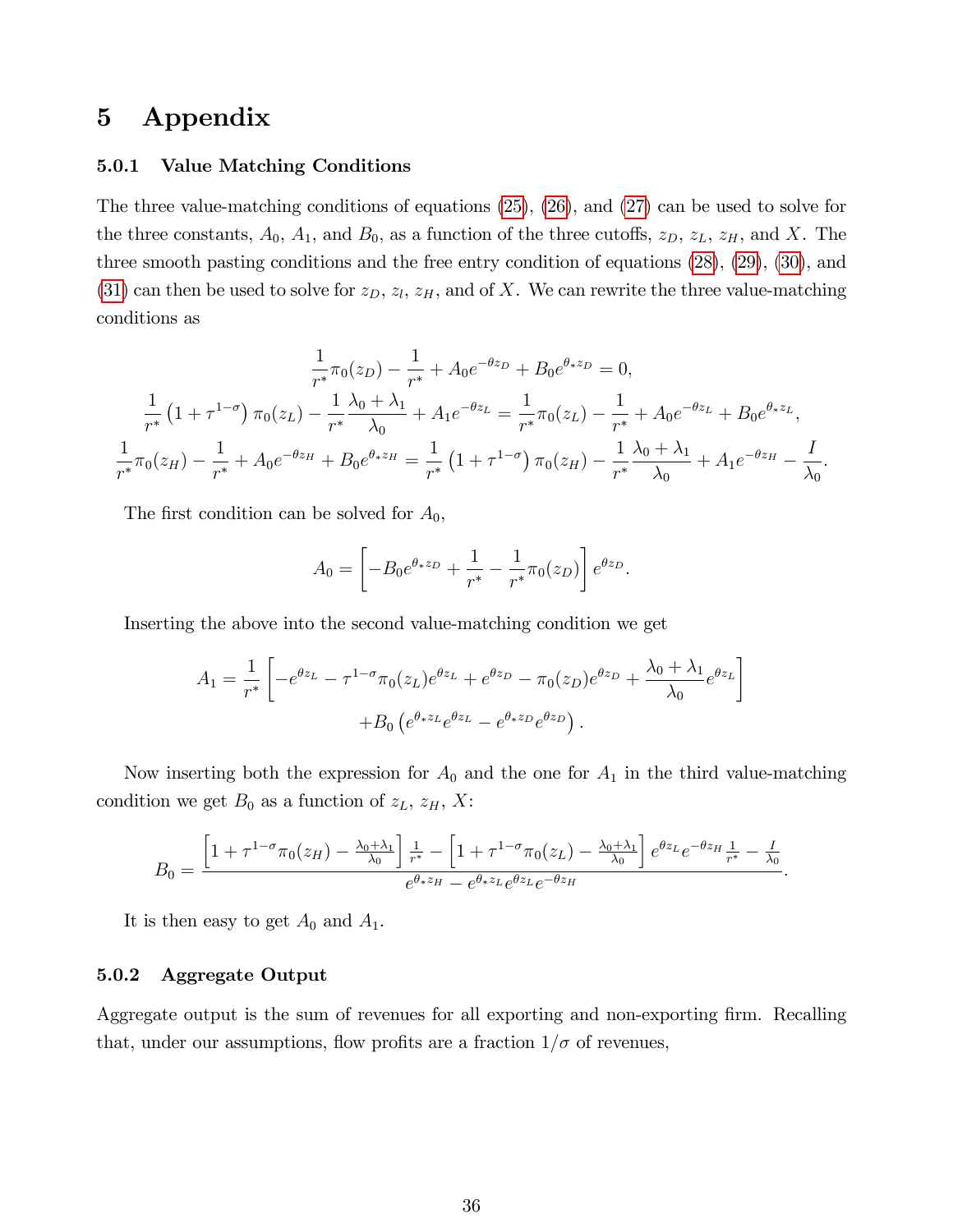$$
Y = \sigma \left[ \int_{z_D}^{\infty} \pi_0(z) w \lambda_0 f(z) dz + p \int_{z_L}^{\infty} \pi_1(z) w \lambda_0 f_1(z) dz \right] M_E
$$
  
=  $\left( \frac{\sigma - 1}{\sigma} \right)^{\sigma - 1} w^{1 - \sigma} C \left[ \int_{z_D}^{\infty} e^{(\sigma - 1)z} f(z) dz + p \left( 1 + \tau^{1 - \sigma} \right) \int_{z_L}^{\infty} e^{(\sigma - 1)z} f_1(z) dz \right] M_E$ 

so that, using  $X = w^{1-\sigma}C/w$ , yields

$$
\frac{Y}{w} = X \left(\frac{\sigma - 1}{\sigma}\right)^{\sigma - 1} \left[ \int_{z_D}^{\infty} e^{(\sigma - 1)z} f(z) dz + p \left(1 + \tau^{1 - \sigma}\right) \int_{z_L}^{\infty} e^{(\sigma - 1)z} f_1(z) dz \right] M_E.
$$

## 5.0.3 The Efficiency Marginal Density  $f(z)$

Consider the density  $f(a, z) = e^{-\delta a}\psi(a, z|\overline{z})$ . The marginal  $f(z)$  is

$$
f(z) = \int_0^\infty e^{-\delta a} \psi(a, z|\bar{z}) da = I_1 - e^{-\frac{\mu(\bar{z} - z_D)}{\xi^2/2}} I_2,
$$

where

$$
I_1 = \int_0^\infty \frac{e^{-\delta a}}{\xi \sqrt{a}} \phi \left( \frac{z - \bar{z} - \mu a}{\xi \sqrt{a}} \right) da \text{ and}
$$

$$
I_2 = \int_0^\infty \frac{e^{-\delta a}}{\xi \sqrt{a}} \phi \left( \frac{z + \bar{z} - 2z_D - \mu a}{\xi \sqrt{a}} \right) da.
$$

The two integrals can be computed as follows.

$$
I_1 = \int_0^\infty \frac{e^{-\delta a}}{\xi \sqrt{2\pi a}} \exp\left(-\frac{1}{2} \left(\frac{z-\bar{z}-\mu a}{\xi \sqrt{a}}\right)^2\right) da
$$
  
\n
$$
= \frac{1}{\xi} \int_0^\infty \frac{1}{\sqrt{2\pi a}} \exp\left(-\frac{1}{2\xi^2 a} \left[-2z\mu a + 2\bar{z}\mu a\right] - \frac{1}{2\xi^2 a} \left[\left(z-\bar{z}\right)^2 + \left(2\delta\xi^2 + \mu^2\right)a^2\right]\right) da
$$
  
\n
$$
= \frac{1}{\xi} \exp\left(\frac{(z-\bar{z})\mu}{\xi^2}\right) \frac{1}{\sqrt{\frac{\mu^2+2\xi^2\delta}{\xi^2}}} \exp\left(-\frac{|z-\bar{z}|}{\xi} \sqrt{\frac{\mu^2+2\xi^2\delta}{\xi^2}}\right)
$$
  
\n
$$
= \frac{1}{\sqrt{\mu^2+2\xi^2\delta}} \exp\left(\frac{1}{\xi^2} \left[\left(z-\bar{z}\right)\mu - |z-\bar{z}| \sqrt{\mu^2+2\xi^2\delta}\right]\right) = \frac{\min\left\{e^{\nu_*(z-\bar{z})}, e^{-\nu(z-\bar{z})}\right\}}{\sqrt{\mu^2+2\xi^2\delta}}.
$$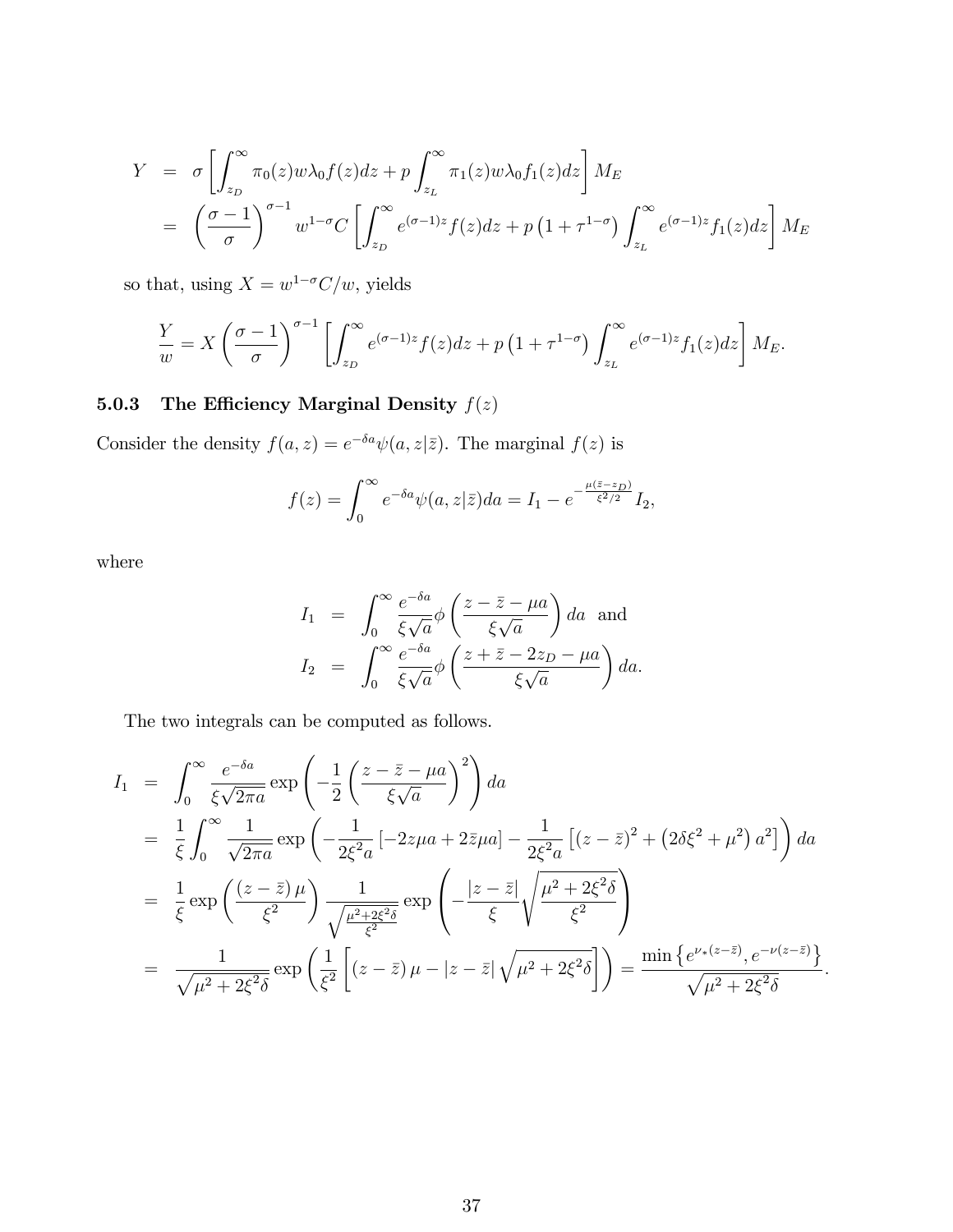Let  $z^* = z - z_D$  and  $\bar{z}^* = \bar{z} - z_D$ . Note that both are positive. Then

$$
I_2 = \int_0^\infty \frac{e^{-\delta a}}{\xi \sqrt{2\pi a}} \exp\left(-\frac{1}{2} \left(\frac{z^* + \bar{z}^* - \mu a}{\xi \sqrt{a}}\right)^2\right) da
$$
  
\n
$$
= \frac{1}{\xi} \exp\left(\frac{(z^* + \bar{z}^*)\mu}{\xi^2}\right) \frac{1}{\sqrt{\frac{\mu^2 + 2\xi^2 \delta}{\xi^2}}} \exp\left(-\frac{|z^* + \bar{z}^*|}{\xi}\sqrt{\frac{\mu^2 + 2\xi^2 \delta}{\xi^2}}\right)
$$
  
\n
$$
= \frac{\exp\left(-\nu \left(z + \bar{z} - 2z_D\right)\right)}{\sqrt{\mu^2 + 2\xi^2 \delta}}.
$$

Using  $\nu - \nu_* = -2\mu/\xi^2$  from line 1 to line 2 and from line 3 to line 4 and using  $\nu + \nu_* =$  $(2/\xi^2)\sqrt{\mu^2+2\delta\xi^2}$  from line 3 to line 4, and combining these results we obtain

$$
f(z) = \frac{1}{\sqrt{\mu^2 + 2\xi^2 \delta}} \left[ \min \left\{ e^{\nu_*(z-\bar{z})}, e^{-\nu(z-\bar{z})} \right\} - \exp \left( -\frac{2\mu(\bar{z} - z_D)}{\xi^2} - \nu (z + \bar{z} - 2z_D) \right) \right]
$$
  
\n
$$
= \frac{1}{\sqrt{\mu^2 + 2\xi^2 \delta}} \left[ \min \left\{ e^{\nu_*(z-\bar{z})}, e^{-\nu(z-\bar{z})} \right\} - e^{-\nu_*(\bar{z}-z_D)} e^{-\nu(z-z_D)} \right]
$$
  
\n
$$
= \frac{1}{\sqrt{\mu^2 + 2\xi^2 \delta}} \left[ \frac{\min \left\{ e^{\nu_*(z-z_D)} e^{\nu(z-z_D)}, e^{\nu_*(\bar{z}-z_D)} e^{\nu(\bar{z}-z_D)} \right\} - 1}{e^{\nu_*(\bar{z}-z_D)} e^{\nu(z-z_D)}} \right]
$$
  
\n
$$
= -\frac{1}{\mu} \frac{\nu - \nu_*}{\nu + \nu_*} \left[ \frac{\min \left\{ e^{(\nu_*+\nu)(z-z_D)}, e^{(\nu_*+\nu)(\bar{z}-z_D)} \right\} - 1}{e^{\nu_*(\bar{z}-z_D)} e^{\nu(z-z_D)}} \right].
$$

#### 5.0.4 The Normalizing Constant

In order to compute the probability densities  $p(z)$  and  $p_1(z)$  we need to integrate  $f(z)$  and  $f_1(z)$ over  $z$ , to find the corresponding normalizing constants.

$$
\int_{z_D}^{\infty} f(z)dz = -\frac{1}{\mu e^{\nu_*(\bar{z}-z_D)}} \frac{\nu - \nu_*}{\nu + \nu_*} \int_{z_D}^{\infty} \left[ \frac{\min \left\{ e^{(\nu_*+\nu)(z-z_D)}, e^{(\nu_*+\nu)(\bar{z}-z_D)} \right\} - 1}{e^{\nu(z-z_D)}} \right] dz
$$
  
\n
$$
= -\frac{1}{\mu e^{\nu_*(\bar{z}-z_D)}} \frac{\nu - \nu_*}{\nu + \nu_*} \left\{ e^{(\nu_*+\nu)(\bar{z}-z_D)} \int_{\bar{z}}^{\infty} e^{-\nu(z-z_D)} dz + \int_{z_D}^{\bar{z}} e^{\nu_*(z-z_D)} dz - \frac{1}{\nu} \right\}
$$
  
\n
$$
= -\frac{1}{\mu e^{\nu_*(\bar{z}-z_D)}} \frac{\nu - \nu_*}{\nu + \nu_*} \left\{ e^{(\nu_*+\nu)(\bar{z}-z_D)} \frac{e^{-\nu(\bar{z}-z_D)}}{\nu} + \left[ \frac{e^{\nu_*(\bar{z}-z_D)}}{\nu_*} - \frac{1}{\nu_*} \right] - \frac{1}{\nu} \right\}
$$
  
\n
$$
= -\frac{1}{\mu e^{\nu_*(\bar{z}-z_D)}} \frac{\nu - \nu_*}{\nu + \nu_*} \frac{\nu + \nu_*}{\nu_* \nu} \left\{ e^{\nu_*(\bar{z}-z_D)} - 1 \right\} = \frac{1}{\mu} \frac{\nu - \nu_*}{\nu_* \nu} \left[ e^{-\nu_*(\bar{z}-z_D)} - 1 \right]
$$
  
\n
$$
= \frac{1 - e^{-\nu_*(\bar{z}-z_D)}}{\delta},
$$

using  $\nu - \nu_* = -2\mu/\xi^2$ , and  $\nu\nu_* = 2\delta/\xi^2$ .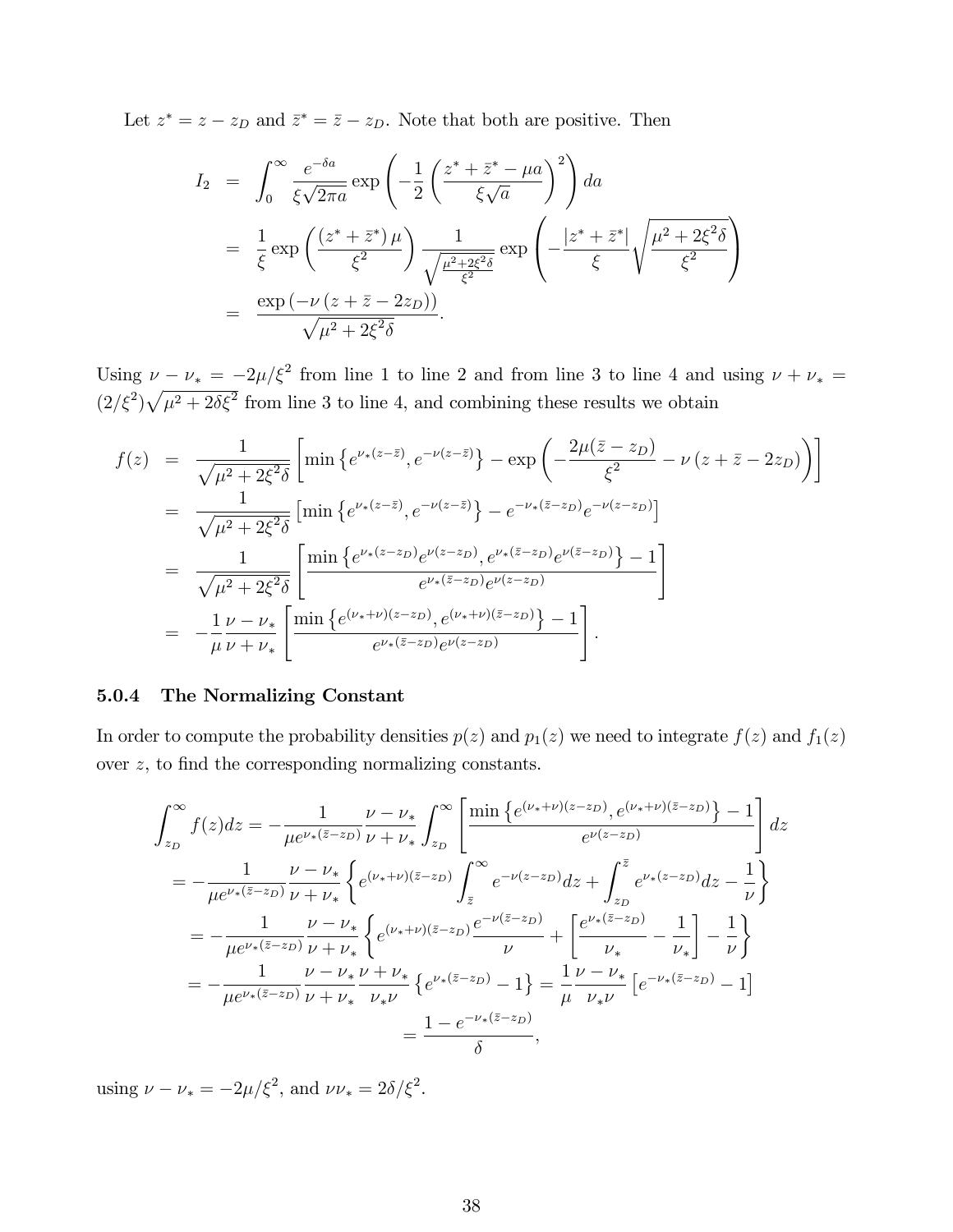$$
\int_{z_L}^{\infty} f_1(z)dz = -\frac{1}{\mu} \frac{\nu - \nu_*}{\nu + \nu_*} \int_{z_L}^{\infty} \left[ \frac{\min \left\{ e^{(\nu_* + \nu)(z - z_L)}, e^{(\nu_* + \nu)(z_H - z_L)} \right\} - 1}{e^{\nu_* (z_H - z_L)} e^{\nu(z - z_L)}} \right] dz
$$
\n
$$
= -\frac{1}{\mu} \frac{\nu - \nu_*}{\nu + \nu_*} \frac{1}{e^{\nu_* (z_H - z_L)}} \left[ \left[ e^{\nu_* (z - z_L)} - e^{-\nu(z - z_L)} \right]_{z_L}^{z_H} + \left[ e^{(\nu_* + \nu)(z_H - z_L) - \nu(z - z_L)} - e^{-\nu(z - z_L)} \right]_{z_H}^{\infty} \right]
$$
\n
$$
= -\frac{1}{\mu} \frac{\nu - \nu_*}{\nu + \nu_*} \frac{1}{e^{\nu_* (z_H - z_L)}} \left[ \frac{(\nu + \nu_*) \left[ e^{\nu_* (z_H - z_L)} - 1 \right]}{\nu_* \nu} \right] = -\frac{1}{\mu} \frac{\nu - \nu_*}{\nu_* \nu} \left[ 1 - e^{-\nu_* (z_H - z_L)} \right]
$$
\n
$$
= \frac{1 - e^{-\nu_* (z_H - z_L)}}{\delta}.
$$

The probability densities are thus

<span id="page-38-1"></span>
$$
p(z) = \frac{f(z)}{\frac{1}{\mu} \frac{\nu - \nu_*}{\nu_* \nu} \left[e^{-\nu_* (\bar{z} - z_D)} - 1\right]} = \frac{\nu_* \nu}{\nu + \nu_*} \left[ \frac{\min \left\{ e^{(\nu_* + \nu)(z - z_D)}, e^{(\nu_* + \nu)(\bar{z} - z_D)} \right\} - 1}{e^{\nu(z - z_D)} \left[ e^{\nu_* (\bar{z} - z_D)} - 1 \right]} \right] \tag{39}
$$

and

<span id="page-38-0"></span>
$$
p_1(z) = \frac{f_1(z)}{-\frac{1}{\mu} \frac{\nu - \nu_*}{\nu_* \nu} \left[1 - e^{-\nu_* (z_H - z_L)}\right]} = \begin{cases} \frac{\nu_* \nu}{\nu + \nu_*} \frac{e^{(\nu_* + \nu)(z - z_L)} - 1}{e^{\nu_* (z - z_L)} \left[e^{\nu_* (z_H - z_L)} - 1\right]} & \text{if } z < z_H\\ \frac{\nu_* \nu}{\nu + \nu_*} \frac{e^{(\nu_* + \nu)(z_H - z_L)} - 1}{e^{\nu_* (z - z_L)} \left[e^{\nu_* (z_H - z_L)} - 1\right]} & \text{if } z > z_H. \end{cases} \tag{40}
$$

#### 5.0.5 Export Sales and Size Probability Density (Proposition 1)

The proof of Proposition 1 is the following. Export sales,  $r_1(z)$ , for a firm with efficiency z are  $[\sigma \tau / (\sigma - 1)]^{1-\sigma} wXe^{(\sigma - 1)z}$ . Therefore,

$$
\Pr\left[r_1(z) < y\right] = \Pr\left[\left(\sigma\tau/\left(\sigma-1\right)\right)^{1-\sigma}wXe^{(\sigma-1)z} < y\right] = \Pr\left[z < \frac{1}{\sigma-1}\ln\left(y\left(wX\right)^{-1}\left(\sigma\tau/\left(\sigma-1\right)\right)^{\sigma-1}\right)\right].
$$

The probability density is

$$
p_{r1}(y) = \frac{1}{(\sigma - 1) y} p_1 \left[ \frac{1}{\sigma - 1} \ln \left( y \left( w X \right)^{-1} \left( \sigma \tau / (\sigma - 1) \right)^{\sigma - 1} \right) \right]
$$

where  $p_1(z)$  is the probability density of z for exporting firms. Using [\(40\)](#page-38-0), when  $z \ge z_H$ , this expression can be rewritten as

$$
p_{r1}(y) = \frac{1}{\sigma - 1} \frac{\nu_* \nu}{\nu + \nu_*} \frac{e^{(\nu_* + \nu)(z_H - z_L)} - 1}{e^{\nu_* (z_H - z_L)} - 1} e^{\nu z_L} (wX)^{\nu \frac{1}{\sigma - 1}} (\sigma \tau / (\sigma - 1))^{-\nu} y^{-\frac{\nu}{\sigma - 1} - 1}
$$

showing that the density is proportional to  $y^{-\frac{v}{\sigma-1}-1}$ , therefore being Pareto distributed in the upper tail.

The proof for the size probability density  $p_l(y)$  is analogous since variable employment, just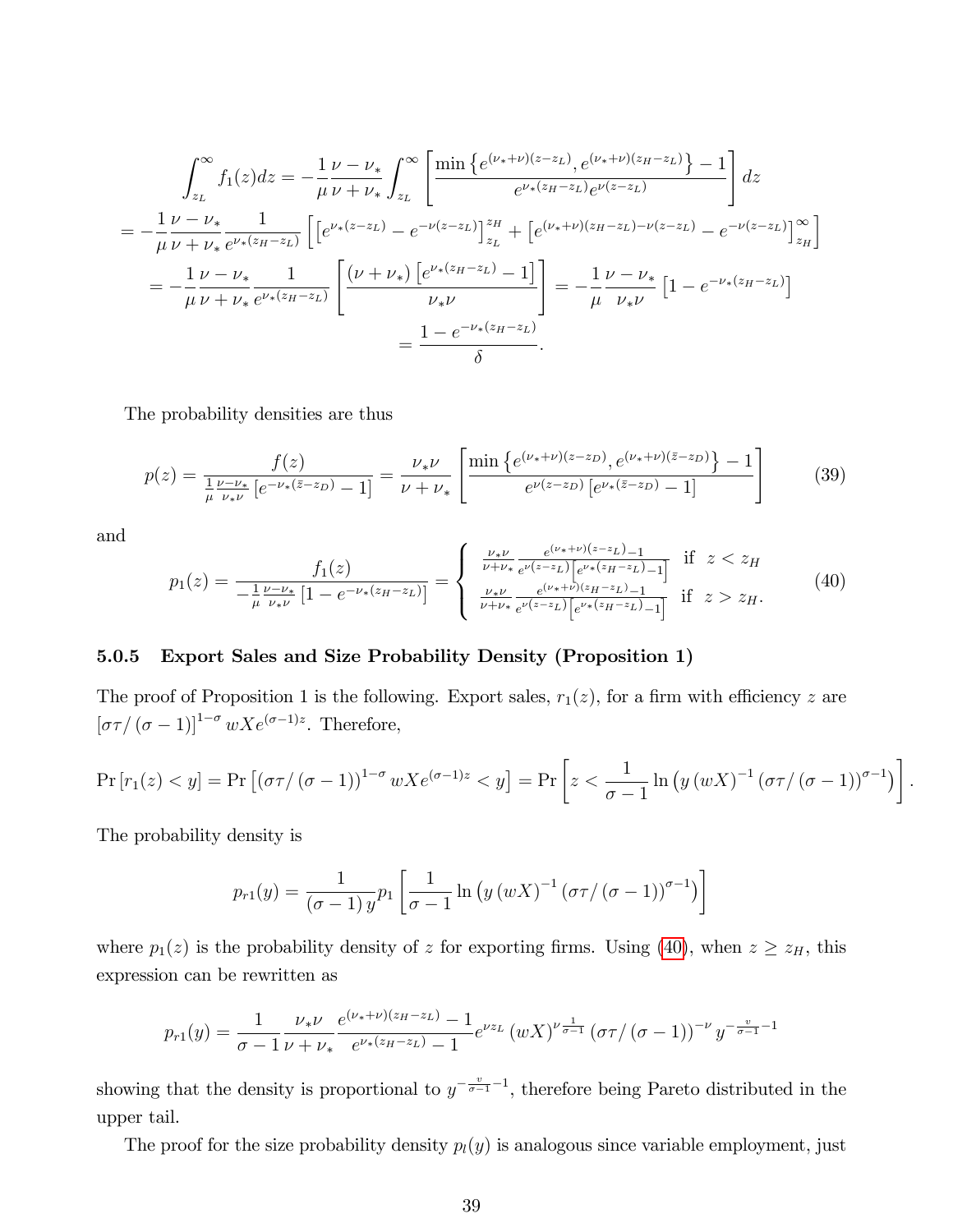like sales, is proportional to  $\exp((\sigma - 1) z)$ .

#### 5.0.6 Calibration Moments

#### Average Growth Rate of Variable Employment Conditional on Survival

Note that variable labor demand is  $l_0(z) = X[(\sigma - 1)/\sigma]^{\sigma} \exp((\sigma - 1) z)$  for a nonexporter and  $l_1(z) = (1 + \tau^{-\sigma}) l_0(z)$  for an exporter. Itô's Lemma and the stochastic process for z, described in [\(2\)](#page-6-0), imply that the stochastic process for variable labor employment is a geometric Brownian motion with drift  $[(\sigma - 1)\mu + 0.5(\sigma - 1)^2 \xi^2] l_0(z)$  for nonexporters and with drift  $[(\sigma - 1)\mu + 0.5(\sigma - 1)^2 \xi^2] l_1(z)$  for exporters. The average growth rate of variable employment (conditional on survival) is therefore  $(\sigma - 1) \mu + 0.5 (\sigma - 1)^2 \xi^2$ .

#### Average Death Rate of Small Firms

Recall that equation [\(20\)](#page-12-5) implies that the measure of nonexporters that switch to export is  $-0.5(1-p)M\xi^2\partial p_0(z_H)/\partial z$ . By analogy, the measure of nonexporters that shut down is  $0.5(1-p)M\xi^2\partial p_0(z_D)/\partial z$  or, as a fraction of the measure of nonexporters,

$$
\frac{(1-p)M\frac{1}{2}\xi^2\frac{\partial p_0(z_D)}{\partial z}}{(1-p)M} = \frac{1}{2}\xi^2\frac{\partial p_0(z_D)}{\partial z} = \frac{1}{2}\xi^2 \lim_{z \to z_D^+} \frac{\partial p_0(z)}{\partial z}.
$$

The derivative is determined as following. Since

$$
p(z) = (1 - p)p_0(z) + p_1(z)p,
$$

it is true that

$$
p_0(z) = \frac{p(z) - p_1(z)p}{1 - p} = \frac{p(z)}{1 - p} \text{ for } z \in (z_D, z_L).
$$

Then, using [\(39\)](#page-38-1) for  $z_D < z < \overline{z} < z_H$ , we obtain

$$
\frac{\partial p(z)}{\partial z} = \frac{\nu_* \nu}{\nu + \nu_*} \frac{1}{e^{\nu_* (z - z_D)} - 1} \left[ \nu_* e^{\nu_* (z - z_D)} + \nu e^{-\nu (z - z_D)} \right]
$$

and

$$
\lim_{z \to z_D^+} \frac{\partial p(z)}{\partial z} = \frac{\nu_* \nu}{e^{\nu_* (\bar{z} - z_D)} - 1}.
$$

Therefore

$$
\frac{\partial p_0(z_D)}{\partial z} = \frac{1}{1 - p} \frac{\nu_* \nu}{e^{\nu_* (\bar{z} - z_D)} - 1}.
$$

The fraction of nonexporters that shut down is

$$
m_2 = \frac{1}{2} \xi^2 \frac{1}{1 - p} \frac{\nu_* \nu}{e^{\nu_* (\bar{z} - z_D)} - 1}.
$$